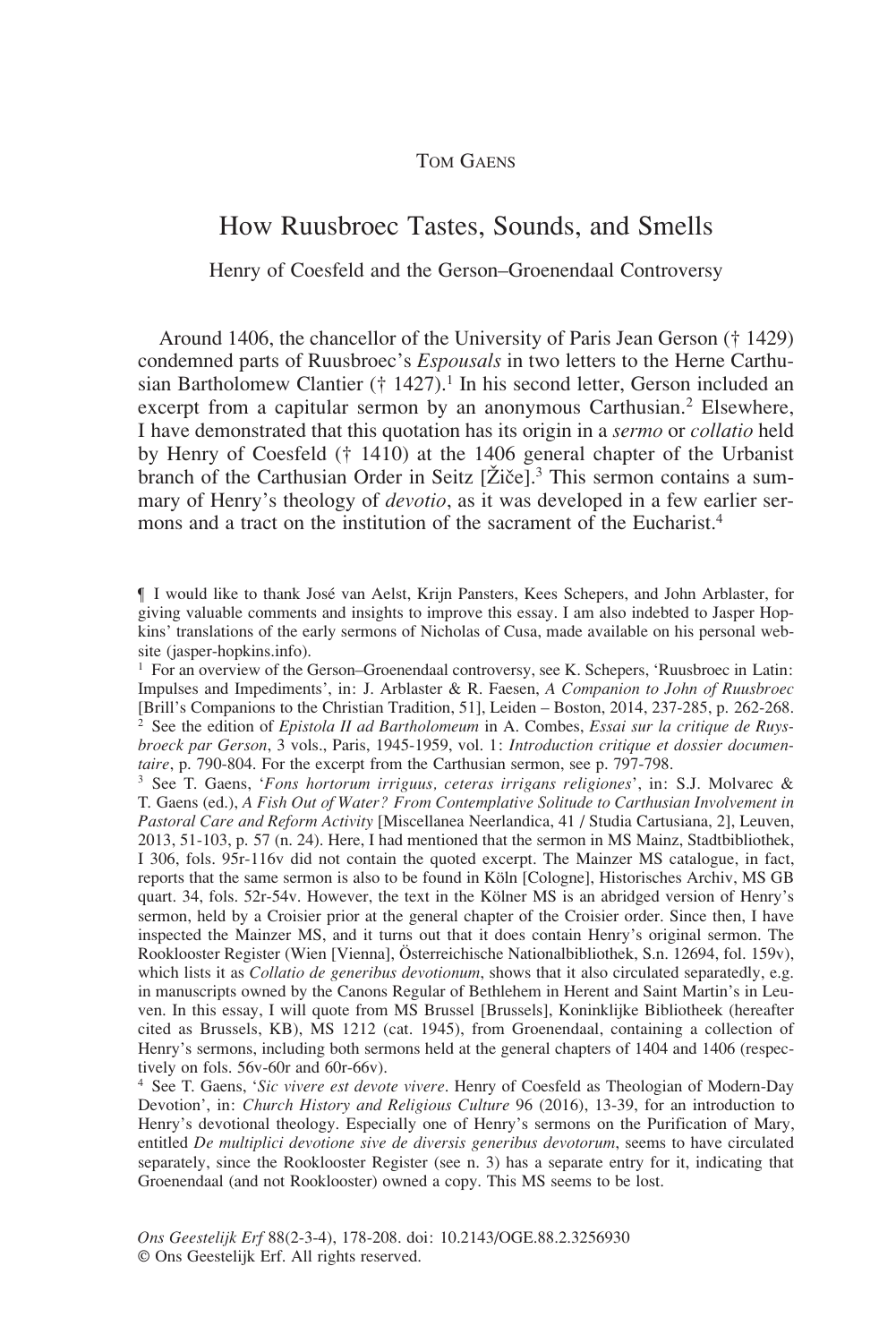Gerson seems to have been attracted by the Carthusian's description of different kinds of false devotion, and particularly that of "vain and curious" devotion (*devotio vana et curiosa*), in which Henry lashed out against the excesses of speculative thinking:

The fourth type of false devotion, i.e., vain and curious, is exercised by those who, without mortification of the will or the zeal for serving God, believe the spiritual life to consist in the rumination or, perhaps, the imagination of spiritual things, mistaking this preoccupation or at least the ensuing delight for devotion. Pursuing this, not being content with the ways of speaking of Scripture, they invent or feign more abstract ways of speaking about spiritual things, because these produce greater delight in them, often – because of this – wrapping even rather simple matters in obscure and abstract ways in which they delight, such as calling humbling oneself or, perhaps, also high contemplation an immersion in an abyssal depth, divine love an annihilation or a reduction to nothing, the charitable movement of the mind in God an inflowing in God, while calling the movement to good works an outflowing from God, and so about other, similar matters.<sup>5</sup>

But, as I have shown elsewhere, Henry's devotional theology and his description of false (and true) devotion is dependent on the second book of Ruusbroec's *Espousals*. 6 Of course, this does not necessarily exclude that Henry would have found certain aspects of Ruusbroec's work problematic.

In this paper, I will show that there is no evidence that Henry had any mistrust about the good intentions of the Groenendaal prior. To better understand the nuanced position of the Carthusian in the matter, I will unpack Gerson's quotation and situate it in Henry's broader discussion of true and false devotion. I will also demonstrate Henry's dependence on Ruusbroec's teachings in his own Trinitarian and Christological thinking, as well as its application to the relation between the human soul and God. Finally, I will return to the Gerson controversy and its purported effects on the dissemination of Ruusbroec's ideas. Since Henry's work remains unedited, I shall quote from manuscripts.<sup>7</sup>

<sup>7</sup> See *Ibidem*, 14-15 (n. 4), for a brief overview of his life, and, in the appendix to this essay, a list of manuscripts containing his sermons and his treatise on the Eucharist.

<sup>5</sup> Henry of Coesfeld, *Sermo factus in generali capitulo ordinis Carthusiensis AD 1406*, in: Brussels, KB, MS 1212, 60r-66v, fol. 64v-65r: *Quartam vero devotionem falsam id est vanam et curiosam illi exercent qui sine mortificatione proprie voluntatis ac zelo Domino serviendi vitam spiritualem consistere credunt in ruminatione seu potius fantasiatione rerum spiritualium estimantes hanc ipsam fantasiationem vel saltem delectationem inde consequentem devotionem esse. Unde hii ad hanc ipsam consequendam non contenti modis loquendi scripture sacre adinveniunt sibi vel fingunt de rebus spiritualibus modos abstractiores, eo quod tales eis maiorem delectationem generent, plerumque etiam ob hoc materias satis faciles obscuris modis et abstractis in quibus delectantur obvolventes ut vocantes humiliationem vel fortassis etiam altam contemplationem, submersionem in abissabili* [sic] *profundo, divinum amorem annichilationem vel in nichil reductionem, caritativum motum mentis in Deum, influxum in Deum, vocantes motum autem ad opus propter Deum, effluxum a Deo, et sic de aliis consimilibus.* Compare with the edition of Gerson's letter by Combes (see n. 2).

<sup>6</sup> T. Gaens, '*Sic vivere*', 19-20, 23-24.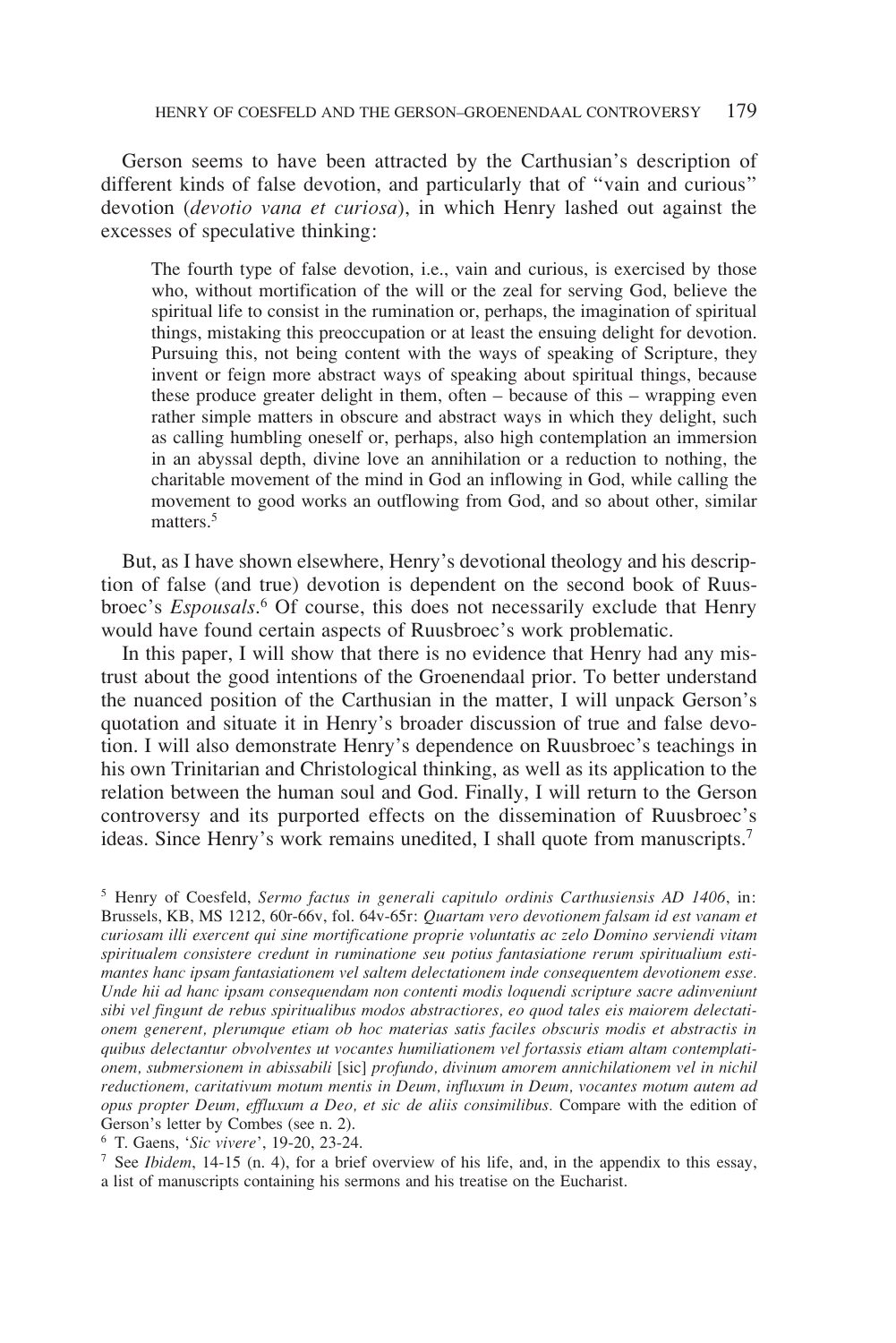### Gerson's appropriation of Henry of Coesfeld

In his critique of Ruusbroec, Gerson stated that he felt "supported" by the Carthusian's sermon (*ne mihi soli videar inniti*). However, a careful reading of the quoted excerpt shows that Henry of Coesfeld was not directly targeting Ruusbroec. The first phrase mentioned by Henry, "immersion in an abyssal depth" (*submersio in abissali profundo*), immediately seems a problematic one, as it comes very close to Ruusbroec's own language.8 However, nowhere in the *Espousals* did Ruusbroec equate the humbling of oneself to an "immersion in an abyssal depth", which sounds much more an Eckhartian expression.<sup>9</sup> Similarly, Ruusbroec did talk about "annihilation" in the sense of "annihilation of the self" – as did Henry –, but nowhere did he equate divine love with "annihilation or reduction to nothing" (*annihilatio vel in nihil reductio*).10 And, although Ruusbroec, in line with the mystical tradition, was very prodigal in the use of the terms "inflowing" and "outflowing", he never called the charitable movement of the mind in God an "inflowing in God" (*influxum in Deum*), or the movement to good works because of God an "outflowing from God" (*effluxum a Deo*).11 Here Henry seems to refer to phrasing which suggests that, in humility and contemplation, the human soul would somehow be reduced to nothing (by God), and to conflating language which contradicts the supernatural source of charity or grace, or the human role in meritorious works. An even clearer example that might show that Gerson was too avidly trying to find support in Henry's sermon, is the appearance of the Ruusbroecian expression "spiritual lewdness" (*spiritualis luxuria*), near the end of Gerson's quotation.12 It is not clear whether the Paris chancellor was aware of the fact that he was literally using Ruusbroec's *own* words to raise doubts about the *Espousals*.

When discussing "vain and curious" devotion in another sermon (on the feast of the Purification of Mary), Henry explicitly adds that he does *not* refer to truly devout people who have the senses well trained to the discerning of good and evil, inasmuch as they first practice the imitation of Christ before

<sup>8</sup> B. McGinn, 'Essential Themes in Ruusbroec's Mysticism', in: J. Arblaster & R. Faesen, *A Companion to John of Ruusbroec* [Brill's Companions to the Christian Tradition, 51], Leiden – Boston, 2014, 130-178, p. 133-135.

<sup>9</sup> On humility and the divine "ground", see U. Kern, 'Eckhart's anthropology', in: J.M. Hackett (ed.), *A Companion to Meister Eckhart*, Leiden & Boston, 2012, 237-251, p. 245. 10 See below, n. 90.

<sup>11</sup> See, e.g., John of Ruusbroec, *Die geestelike brulocht*, ed. J. Alaerts et al. [Corpus Christianorum. Continuatio mediaevalis, 103], Turnhout, 1988 (hereafter cited as *Brulocht*), b32-33, b80-81, b128-131.

<sup>12</sup> Henry of Coesfeld, *Sermo factus in generali capitulo ordinis Carthusiensis AD 1406*, in: Brussels, KB, MS 1212, 60r-66v, fol. 65r-65v: *Quarta devotio est vinum valde fumosum id est superbie generativum et libidinosum de quo mistice et illa fortassis inhibitio apostolica accipi potest. 'Nolite inebriari vino in quo est luxuria'* [Eph. 5:18]*. Et revera in hoc ipso est spiritualis luxuria eo quod sic false devoti non dei cultum et honorem sed propriam querunt delectationem.* On the Ruusbroecian notion of *spiritualis luxuria*, see P. Adnès, 'Luxure spirituelle', in: *Dictionnaire de spiritualité*, 9 (1976), 1260.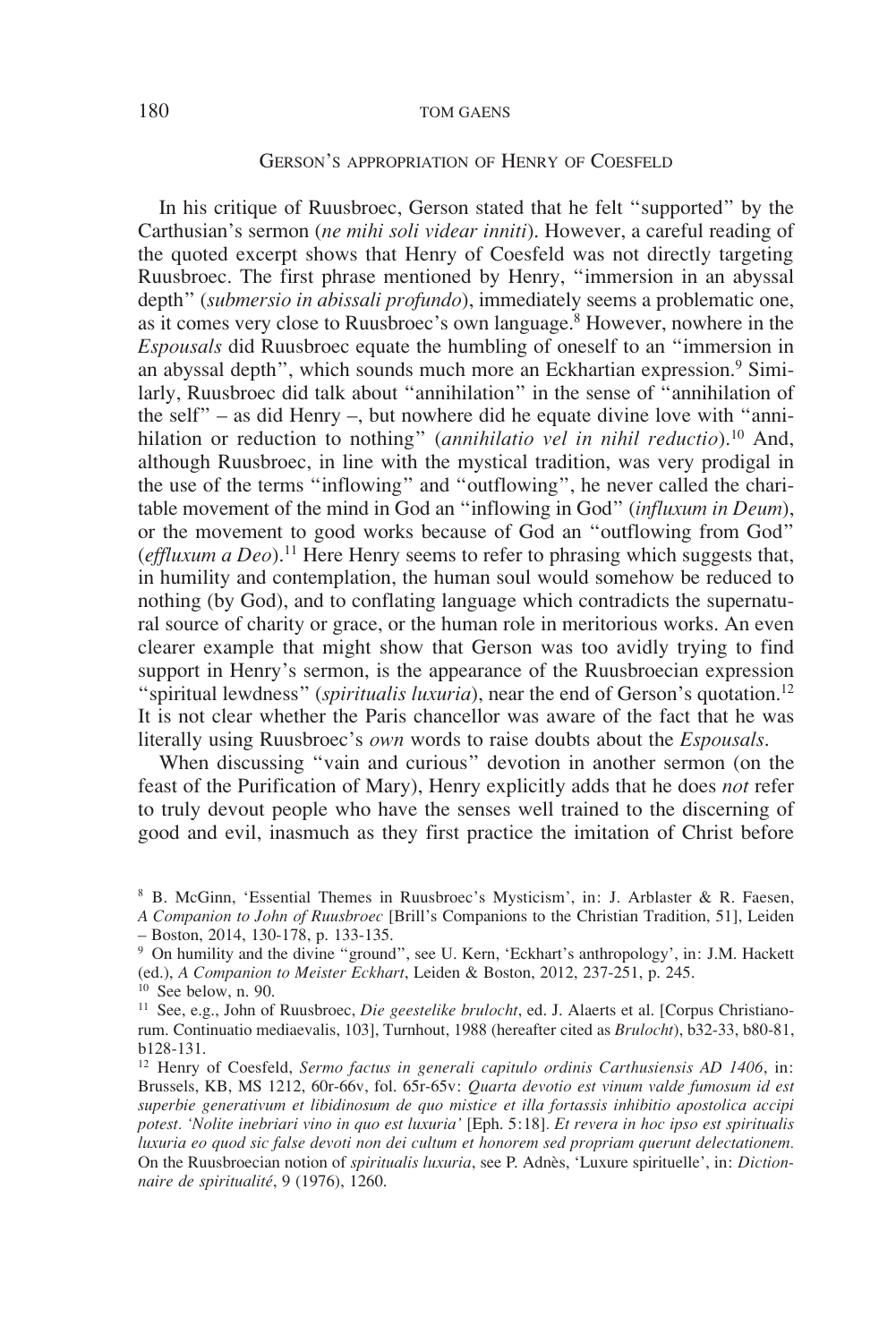speculating on divine things to increase their devotion. But he clearly does speak of those who primarily seek the pleasure accompanying this contemplation and who perhaps, because of this, are beyond charity, believing they are holier than others, despising or judging other, truly devout people.<sup>13</sup> In this sermon too, Henry vents his opinion on the language of those false devout who are "immersed in so many stormy flows of error" that they believe to be able to essentially transform themselves in God, or to be Christ or eternal life themselves<sup>14</sup>

<sup>13</sup> Henry of Coesfeld, *Sermo in purificatione BMV*, in: Brussels, KB, MS 1212, 91r-97v, fol. 94v-95r: *Protestor autem cum omni humilitate quod non loquor de vere devotis et sanctis hominibus qui sensus habent iam probatos et exercitatos ad discretionem boni et mali quamdiu didicerunt sedere ad pedes domini Ihesu et audire verba eius id est qui prius didicerunt contemplari seu meditari exercitia vitam virtutes et passionem domini Ihesu Christi et secundum hoc vitam suam instituere passiones frangere mores emendare atque sanctissime doctrine sue in omnibus obtemperare ac per hoc iam ad osculum oris eiusdem ascenderunt gustantes scilicet dulcedinem deitatis ipsius. Hii siquidem non incongrue fortassis premissarum spiritualium rerum contemplationem vel meditationem pro excitatione aut augmentatione sue devotionis aliarumve sacrarum affectionum accipiunt, vel ex nimio fervore amoris aut devotionis in ipsam prosiliunt. Sed de illis loquor qui principaliter illam delectationem que antedictam meditationem seu speculationem concomitatur queritant, et propter eam quamvis fortassis sint omnino extra caritatem vel saltem non ideo maioris caritatis se aliis sanctiores credunt, despicientes ac rudes iudicantes, ceteros vere devotos homines ymmo et aliquando prelatos suos qui se huiuscemodi fatuitatibus non occupant, et propter hoc ipsis non obedientes quinpotius rebellizantes atque contra eos murmurantes* [I assert, however, with all humility, that I do not speak about truly devout and holy people who already have the senses practiced unto the discernment of good and evil, inasmuch as these people have exercised themselves to spiritually sit at Christ's feet and hear his words, i.e., they have practiced beforehand to contemplate and meditate the acts, the life, the virtues, and the Passion of Christ, and to institute their life accordingly, breaking down their passions, correcting their habits, and conforming to the holiest doctrines, and, through this, climb up to the proverbial "kiss of the mouth", tasting God's sweetness. These people, perhaps, not incongruously, accept the meditation or speculation of the aforesaid spiritual things [= of occult and high, divine things] for the rousing and augmentation of their devotion or other sacred affects, or leap forth in this out of the excessive fervor of love and devotion. But I do speak of those people who primarily seek the pleasure that accompanies this kind of contemplation and perhaps, because of this, are wholly outside of charity or at least not of greater charity, believing they are holier than others, despising or rudely judging other, truly devout people and sometimes even their prelates, who don't occupy themselves in this way with these extravagances, and, because of this, are not obeying them and even rebelling and murmuring against them].

<sup>14</sup> *Ibidem*, fol. 96r: *Unde et de huiuscemodi hominibus multi fuerunt* [*qui tam diu secundum proprium sensum fantasiati fuerunt*] *de unitione vel unitate hominis cum Deo, de submersione hominis in abissibilis profundo, de reversione eius in primordialem originem, de hominis in nichilum reditione et eiusdem in Deum* [*de*]*liquefactione, de eiusdem sed in Deum influxu et a Deo effluxu etc. consimilibus quod tantis submersi sunt errorum procellosis fluctibus ut crederent se in Deum essentialiter posse converti se esse Christum, se esse vitam eternam et per se omnem in ecclesiam derivari gratiam. Et ceteros errores consimiles premissis quales fuerunt aliqui heretici qui ante non multos annos in diversis partibus combusti sunt* [Of this kind of people there were many who, in the proper sense, were filled with phantasms on the unition or unity of man with God, on the immersion of man in an abyssal depth, on his return to a primordial origin, on the reduction of man to nothing and his melting away in God, on his inflowing in God or outflowing from God, and on other similar things for such a long time that they, immersed in so many stormy flows of error, believed to be able to essentially transform themselves in God, to be Christ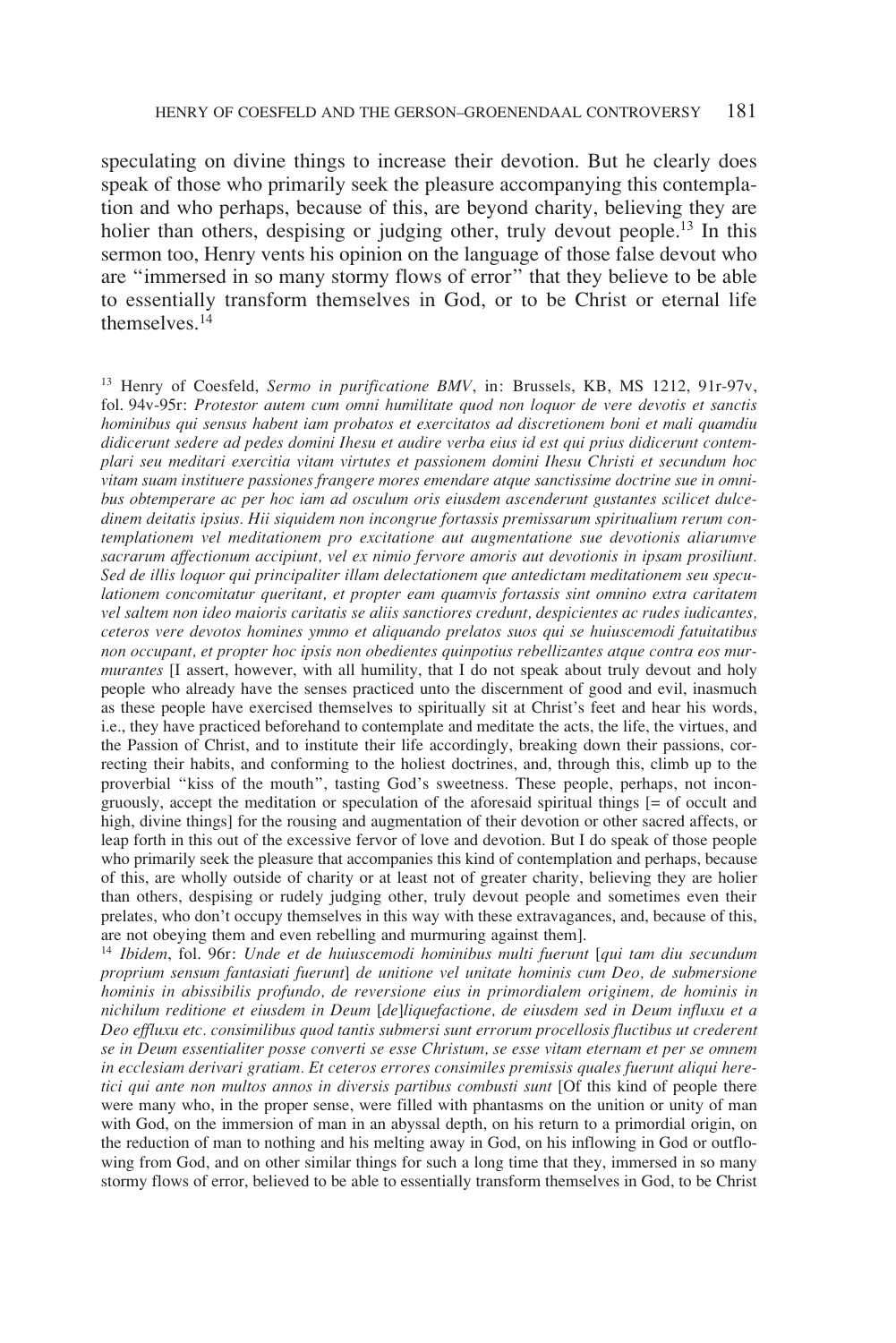An indication that Henry held Ruusbroec beyond suspicion is that he calls him "a certain devout man" (*quidam vir devotus*) when directly quoting from his work. In discussing the effects of the Eucharist, for example, Henry confronts the traditional theology of Innocent V with the violent image of Christ as a "sin-eater" from the *Mirror of Eternal Blessedness*, in which Ruusbroec describes Christ's insatiable hunger and his greedy devouring of our sins. To this, Henry adds that these words, which perhaps sound astonishing, nevertheless have to be accepted in a spiritual way, while expressing his belief that they taste best to an amorous mind and that they are redolent (i.e., "share the same smell") with the previous (more traditional) words.<sup>15</sup>

## Henry of Coesfeld's Trinitarian thinking and the threefold birth of Christ

Further influences of Ruusbroec's Trinitarian and Christological thinking can be found in Henry's influential sermon on the meaning of Christmas as a threefold birth, relating these births to the three masses of the Christmas liturgy: the eternal and divine, inner-Trinitarian generation of the Son from the Father,

themselves, to be eternal life themselves, and to pass on all grace in the Church. And [they believed] other, similar errors, as there were some heretics, who were burnt not that many years ago in various regions]*.*

<sup>15</sup> Henry of Coesfeld, *De sacramento eucharistie*, in: Brussels, KB, MS 11811-12 (cat. 2160), 3r-101v, fol. 91v: *Et hec verba que minus spiritualibus fortassis mirabiliter sonant et minus sapiunt spiritualiter debent accipi et sic credo quod menti amorose optime sapiant et eandem sententiam cum precedentibus redoleant* [And these words that perhaps sound astonishing to the less spiritual and that they taste to a lesser extent, have to be taken in a spiritual way, and I believe that they taste optimally to the amorous mind and that they are redolent to the same sense with the previous words]. Immediately preceding this opinion, a translated excerpt from Ruusbroec's *Mirror* can be found: *Et istam eandem sententiam quidam vir devotus prout ego intelligere possum pulchre insinuat dicens de hoc sacramento quod amor Christi est avarus et cum hoc liberalis dans nobis quidquid habet et quidquid est et reaccipiens quidquid habemus et quidquid sumus ymmo repostulans a nobis plusquam reddere sufficimus. Eius esuries est sine mensura magna consumens nos totaliter a fundo ymmo medullas ossium nostrorum. Verumptamen bene favemus sibi illius consumptionis nostre et de quanto sibi magis favemus de tanto sibi melius sapimus et quidquid de nobis consumit saturari tamen non potest. Et primo quidem preparat cibum suum et comburit igne amoris sui sive caritatis omnia peccata nostra et defectus nostros, et postquam tunc purgati et in amore assati sumus tunc recte hyat et aperit os suum instar vulturis volentis deglutire omnia vult namque vitam nostram peccatricem mutare et consumere in vitam suam plenam gratie et glorie*. I compared the quotation with the known translation of the *Mirror*, ascribed by some scholars to Geert Grote (using the 1952-1954 edition of Geerardijn, *pro manuscripto*). Ruusbroec's depiction of Christ as a "greedy-guts" suffering from "bulimia", which is missing in Henry's text, was already left out in a number of Middle Dutch manuscripts and also in this Latin translation. However much the Groenendaal prior's language "shared the same smell" with more traditional teachings, apparently some people had felt that there *were* certain limits to it. On this image of the devouring Christ, see also G. de Baere, '"Christus een ghieregh slockard" of de wansmaak van Ruusbroec', in: K. Schepers & F. Hendrickx (ed.), *De letter levend maken. Opstellen aangeboden aan Guido de Baere bij zijn zeventigste verjaardag* [Miscellanea Neerlandica, 39], Peeters, 2010, 93-102; G. Warnar, *Ruusbroec. Literature and Mysticism in the Fourteenth Century*, tr. D. Webb, Leiden & Boston, 2007, p. 311.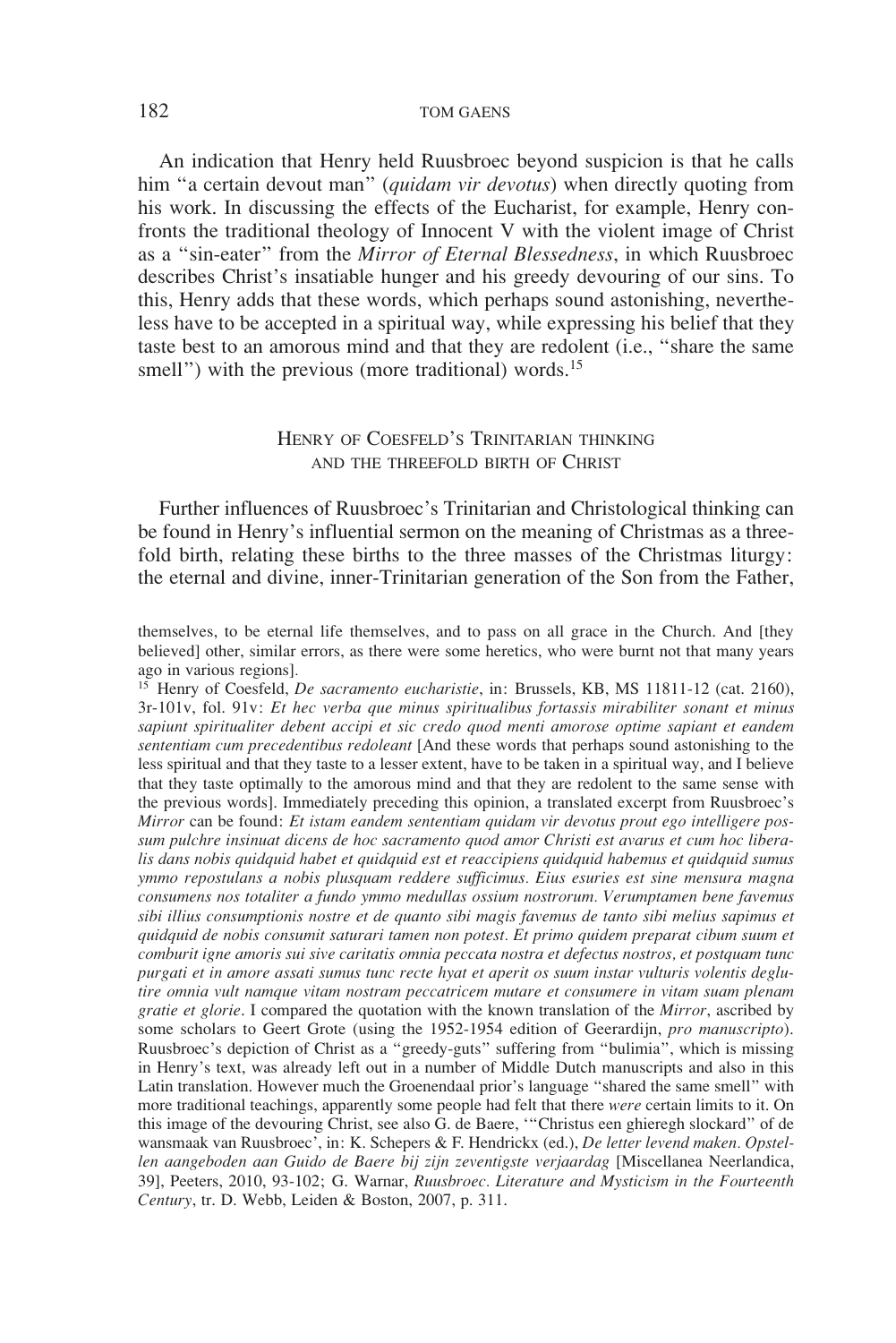the human and temporal, historical incarnation of Christ, and the daily and spiritual, mystical birth of Christ in the soul.<sup>16</sup> This thematic approach, which can be traced back to a popular Christmas sermon by the German mystic John Tauler († 1361)<sup>17</sup>, places Henry in a long tradition of variations on this theme, running up to the sixteenth century.<sup>18</sup>

### **The eternal birth or the production of the Word**

The first, divine birth of the Son is simply the intellectual procession of the Word from God the Father (*processus intellectualis Verbi a Deo Patre*) or the production of the divine Word (*divini Verbi productio*).19 Scripture shows that God – as the intellectual beginning of creation – acts through intellect and will, and hence Henry posits in him an intellectual or mental word (*intellectuale vel mentale verbum*), in which God understands himself and other things.<sup>20</sup> As it is the nature of a word that it is the word of someone who is speaking, Henry calls it the word of the one "wording" (i.e., uttering) the word (*verbum quasi verbantis verbum*).<sup>21</sup> This wordplay leads Henry – vaguely echoing Tauler's treatment of the divine nativity – to a digression on the various ways in which

<sup>17</sup> F. Vetter, *Die Predigten Taulers aus der Engelberger und der Freiburger Handschrift sowie aus Schmidts Abschriften der ehemaligen Strassburger Handschriften* [Deutsche Texte des Mittelalters, 11], Berlin, 1910, p. 7-12.

<sup>18</sup> H. Rahner, *Die Gottesgeburt. Die Lehre der Kirchenväter von der Geburt Christi im Herzen des Gläubigen*, Innsbruck, 1935; J. Sudbrack, 'Die Lehre von der dreifachen Gottesgeburt', in: A. Schönfeld (ed.), *Spiritualität im Wandel. Leben aus Gottes Geist*. *Festschrift zum 75. Geburtstag von "Geist und Leben"*, Würzburg, 2002, 225-230; R. Faesen, 'The Three Births of Christ and the Christmas Liturgy in *The Temple of Our Soul*, *the Evangelical Pearl*, and the *Arnhem Mystical Sermons*', in: *Ons geestelijk erf* 81:1 (2010), 121-137.

<sup>19</sup> *Ibidem*, fol. 126v: … *nichil aliud est Filii Dei divina nativitas quam processus intellectualis Verbi a Deo Patre vel quam divini Verbi production* [… the divine nativity of the Son of God is nothing other than the intellectual procession of the Word from God the Father or than the production of the divine Word].

<sup>20</sup> *Ibidem*, fol. 126v: *Cum enim Deus benedictus sit principium intellectuale omnis creature agens per intellectum et voluntatem secundum illud 'Omnia quecumque voluit, fecit in celo et in terra'*  [Ps. 134(135):6]*. Et illud 'Ipse dixit et facta sunt, ipse mandavit et creata sunt'* [Ps. 113b(115):3]*. Immo necesse est quod in ipso sit intellectuale sive mentale verbum in quo se et cetera intelligat* [Since God is the intellectual beginning of every creature, acting through intellect and will, it is necessarily so that in him there is an intellectual or mental word, in which he understands himself and other things].

<sup>21</sup> *Ibidem*, fol. 126v: *Et cum sit de ratione verbi quod sit alterius verbum, dicitur enim respective verbum quasi verbantis verbum* [And since it is of a word that it is the word of another, it is relatively called the word of the one wording the word].

<sup>16</sup> Henry of Coesfeld, *Sermo in nativitate Domini de triplici Christi nativitate*, in: Brussels, KB, MS 1212, fol. 125v-129r (Inc. *Verbum caro factum est … Patres dilectissimi hodie ut noscit caritas vestra …*). Excerpts from Henry's sermons, or even partial or entire copies of them, can be found in works of theologians such as Bernard of Waging and Nicholas of Cusa. From this particular Christmas sermon, the young Cusanus literally borrowed in his sermons XI (Christmas 1431), XVI (Christmas 1432), and XVII (Christmas 1432). See *Nicolai de Cusa Opera omnia iussu et auctoritate Acadamiae Litterarum Heidelbergensis ad codicum fidem edita*, vol. 16: *Sermones I (1430-1441)*, pt. 3: *Sermones XI-XXI*, ed. R. Haubst & M. Bodewig, Hamburgi [Hamburg], 1977, p. 221-228, 261-269, and 270-278.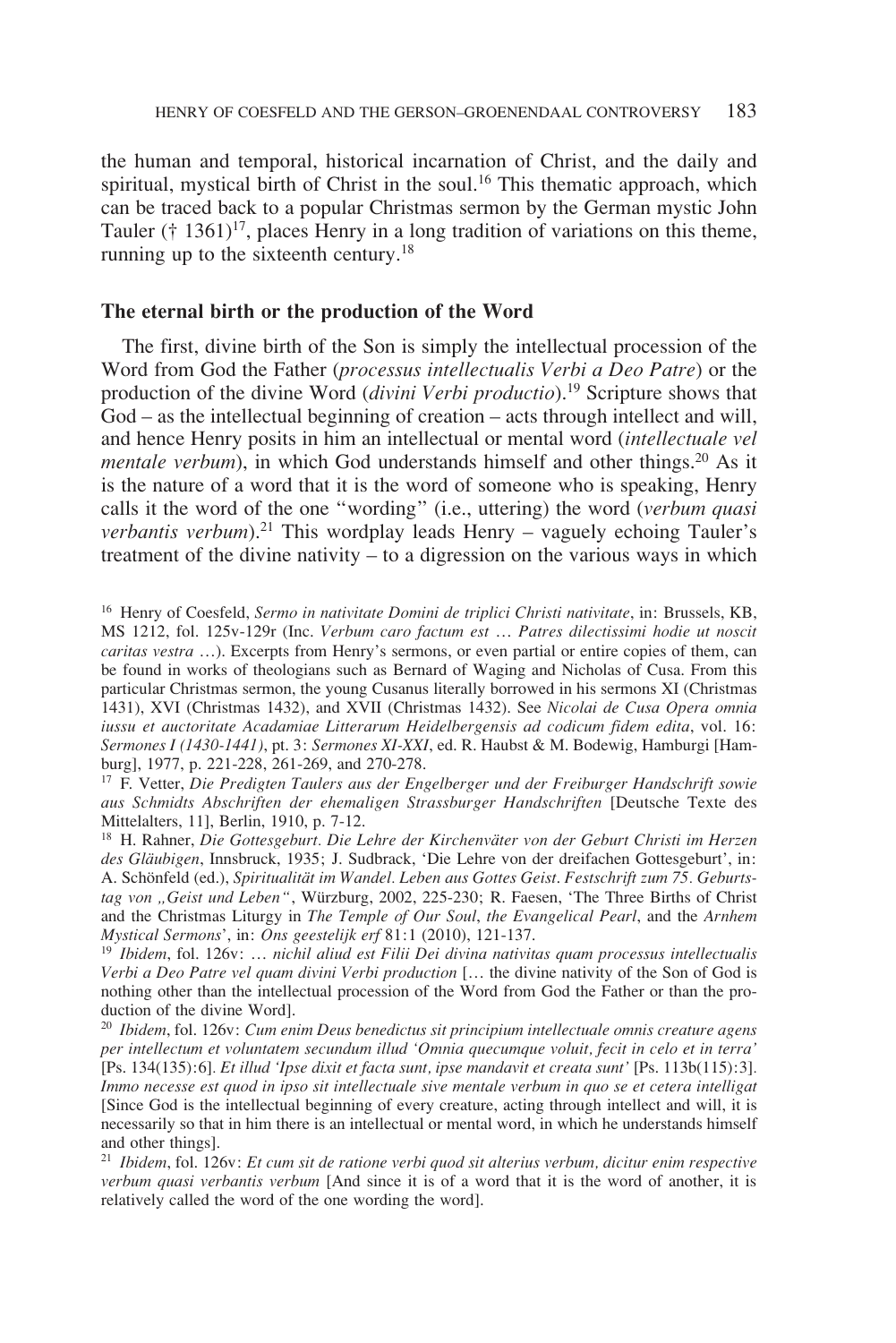this word can be distinguished (in God). Following the teachings of the modern doctors (*doctores moderni*), Henry mentions three logical ways of distinguishing things in an opposed or contradictory way (*opposito sive contradictorio modo*): (1) a formal or modal distinction (*distinctio formalis vel modalis*), between the divine persons and the divine essence;  $^{22}$  (2) a real personal distinction (*distinctio realis personalis vel suppositalis*), between each of the divine persons; and (3) a real essential distinction (*distinctio realis essentialis*), between the divine essence or each of the divine persons, and each creature.23

This *obiter dictum* on the distinctions in God leads Henry to the conclusion that the Word which is in God, the beginning of all things, also *is* God. Because

<sup>22</sup> *Ibidem*, fol. 126v: *Uno modo quod quamvis c dicatur de a affirmative et de b negative vel econtra eo modo quo dictum est non tamen b negatur de ipso a nec econtra, hoc est quod propter hoc non est verum dicere quod ipsum a non est b nec quod b non est a. Et hec distinctio vocatur a doctoribus distinctio formalis vel modalis et illo modo essentia divina est quilibet personarum distinguntur quia de qualibet persona aliquod affirmatur et tamen negatur de essentia. Hec est enim vera Pater generat et similiter hec Filius generatur Spiritus Sanctus spiratur vel procedit. Item hec Pater et Filius spirant Spiritum Sanctum. Et tamen nulla essentia divina generat aut generatur, spirat aut spiratur, prout determinavit sancta mater ecclesia de summa Trinitate et fide Catholica capitulo Dam*[*namus*] *primo. Et quamvis hoc ita sit tamen essentia divina est quelibet personarum et econtra. Est igitur concedendum quod essentia divina distinguitur a qualibet persona formaliter id est ex parte Dei aliqualiter* [In one such way, something (say, "C") is said of A affirmatively (i.e., "A is C") and of B negatively (i.e., "no B is C"), or vice versa, although B is not denied of A, nor vice versa (i.e., it is not true to say that "A is not B", nor that "B is not A"). This distinction is called formal or modal by the doctors. In this way the divine essence is distinguished from each divine person, since there is something affirmed of each person and however denied of the essence. For it is true that the Father generates and, similarly, that the Son is generated, yet no divine essence generates or is generated, as determined by the Church in *On the Supreme Trinity and the Catholic Faith*. And yet the divine essence is each of the persons, and vice versa. It is therefore conceded that the divine essence is formally distinguished from each person, i.e. from the point of view of God in some manner].

<sup>23</sup> *Ibidem*, fol. 126v-127r: *Alio modo potest mens ymaginari res distingui quod una etiam negatur de alia ut si sit verum dicere quod nullum a est b et econtra. Et hec vocatur distinctio realis. Et potest subdividi quia vel est simpliciter talis distinctio quod quamvis verum est dicere quod a sive nullum a est b tamen non est verum dicere quod a non est aliqua res que est b vel hoc est verum dicere. Prima a doctoribus vocatur distinctio realis personalis sive suppositialis quia sic divine persone sive divina supposita a se invicem distinguntur. Licet enim sit verum dicere secundum fidem Catholicam quod Pater in divinis non sit Filius nec Spiritus Sanctus et econtra non tamen est verum dicere quod Pater non est aliqua res que est Filius etc. cum sit utique idem Deus. Pater siquidem et filius sunt unum quamvis non sint unus. Alia distinctio vocatur realis essentia*lis et sic essentia divina et qualibet persona a qualibet creatura distinguitur [In another way, things are distinguished when one of the things is also denied of the other (i.e., "no A is B"), and vice versa, and this is called a real distinction. And this distinction can be further subdivided: either it is not true to say that A is not another thing that B is, or it is true to say this. The first is called a real personal distinction by the doctors, since the divine persons are mutually distinguished from each other in this way. For, according to the Catholic faith, it is true to say that the Father is not the Son, and vice versa, although it is not true to say that the Father is another thing that the Son is, since each of them is the same God. Accordingly, the Father and the Son are one [*unum*], although they are not identical [*unus*]. The second is called a real essential distinction, and in this way the divine essence and each divine person is distinguished from each creature].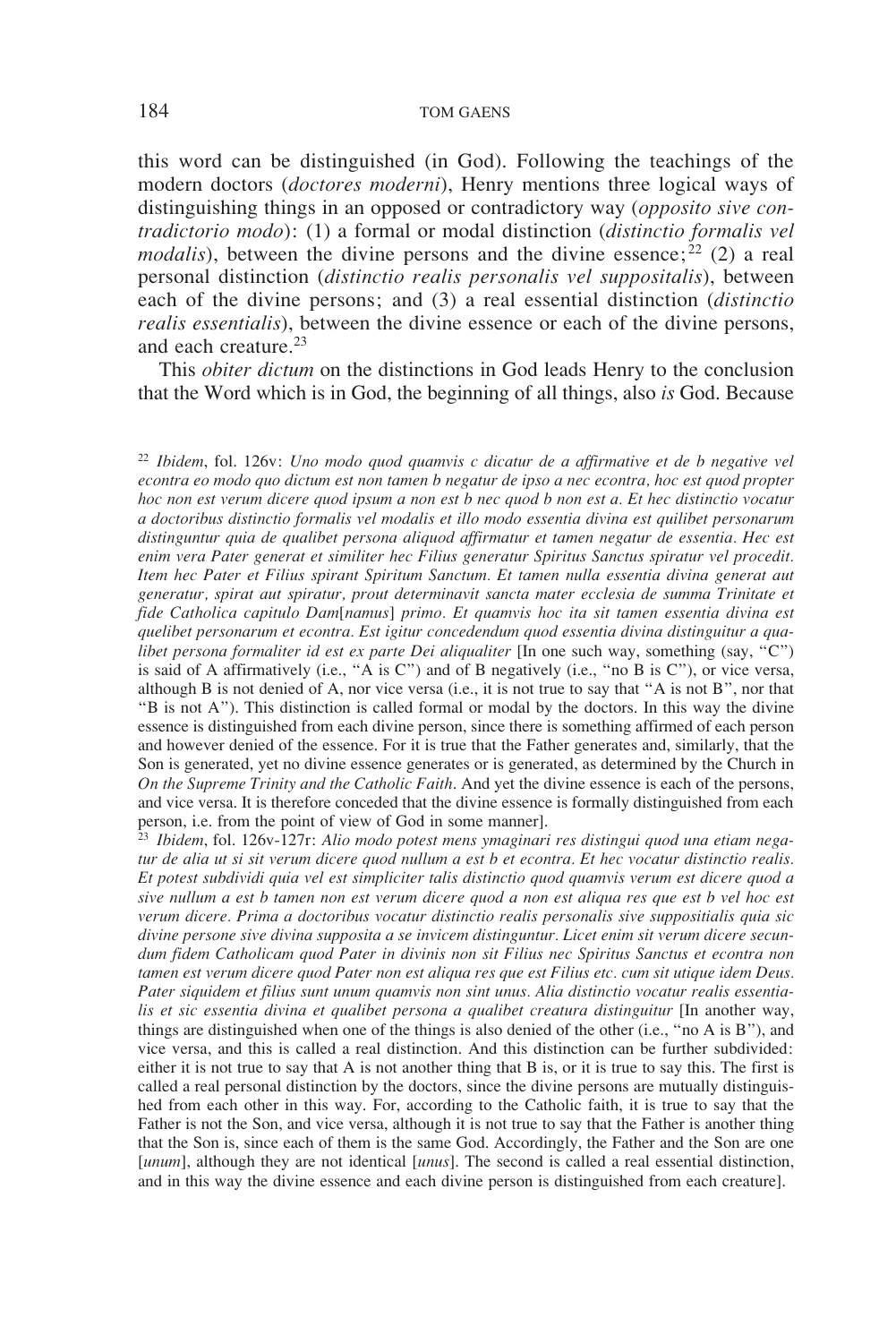there is only one God, the Word is not essentially and really distinct from God, although the Word (viz., the Son) is personally distinct from the Father.<sup>24</sup> The divine Word is infinite in its essential perfection – because it *is* God – and infinite in its representation – because it represents most usefully and nevertheless most perfectly and determinately, better than all mental and vocal words, created and creatable, can ever represent.<sup>25</sup> The primary object of the divine intellect is thus God himself: he is himself the object of his own contemplation or his own concept (*conceptus*). Through contemplation and fruition he reflects upon himself and beatifically rests in himself with infinite delight.<sup>26</sup> Secondarily, Henry continues, this very Word represents in the most perfect way every created and creatable thing, of which the ideas, i.e., the forms, are exemplars in the divine mind, the cause of all the things. These things are present in the same way in which the species of any item he is making actually or habitually "lights up" in the mind of a craftsman. And this is the way according to which everything that is made, is eternally life in this Word, i.e., not really (*realiter*) but intellectually (*intellectualiter*). Truly, Henry says, among the grades of life, the intellectual life holds the supreme place.<sup>27</sup>

Surprising as it might seem to scholars who are used to thinking of medieval Carthusians as escapist anti-intellectuals clinging to the orthodoxy of the Fathers, Henry's treatment of the distinctions in God is strongly reminiscent of ideas on Trinitarian logic addressed by contemporary (academic) debates, particularly as they were brought forward by the Frisian theologian Henry Totting of Oyta († 1397).28 Henry's text also shows similarities with the teachings of

<sup>24</sup> Henry of Coesfeld, *Sermo in nativitate Domini*, in: Brussels, KB, MS 1212, 125v-129r, fol. 126v: … *quare Verbum quod est in Deo omnium rerum principio etiam est Deus, et sic cum tamen sit unus Deus a Deo non distinguitur realiter essentialiter quamvis a Deo Patre distinguatur alio modo realiter et hoc est realiter personaliter distingui*.

<sup>25</sup> *Ibidem*, fol. 127r: *Unde quia hoc benedictisimum Verbum est infinitum in perfectione essentiali quia est Deus et infinitum in representando quia utilissime et tamen perfectissime et determinatissime representat plusquam omnia verba mentalia et vocalia creata et creabilia representare possunt* [*prout*] *divine cognitioni per optime congruit*.

<sup>26</sup> *Ibidem*, fol. 127r: *Obiectum namque primarium divini intellectus est ipse Deus, ad quem etiam sensum beatus Iohannes dicere videtur 'Verbum erat apud Deum', eo modo quo dici consuevit, contemplatio illius est apud se ipsum et ipse est obiectum sue contemplationis sive sue conceptus, ac si diceretur ymaginatio vel conceptus illius est apud illam rem vel apud illam etc. Non enim potest Deus extra* [*se*] *ferri per extasim sicut contingere possit in homine aut angelo vel etiam plus alteri rei per contemplationem intendere quam sibimetipsi, sed tamquam vere nullo creato bono egens quam omnium, Deus est in se ipsum per contemplationem et fruitionem reflectitur, et cum infinita delectatione beatifice quietatur*.

<sup>27</sup> *Ibidem*, fol. 127r: *Secundario tamen hoc idem benedictissimum Verbum omnem rem creatam et creabile*[*m*] *perfectissime representat, quarum ydee, id est rationes, exemplares sunt in mente divina que est omnium causa, eo modo quo in mente artificis actu vel habitu relucet omnes species artificii cuius ipse est factivus*. *Et hic est modus secundum quem omne quid factum est in ipso*  [*Verbo*] *eternaliter vita erat, non scilicet realiter sed intellectualiter. Inter gradus nempe vite vita intellectualis supremum locum tenet.*

<sup>28</sup> See A. Maierù, 'Logique et théologie trinitaire dans le moyen-âge tardif. Deux solutions en présence', in: M. Asztalos, *The Editing of Theological and Philosophical Texts from the Middle Ages*. Acts of the Conference Arranged by the Department of Classical Languages, University of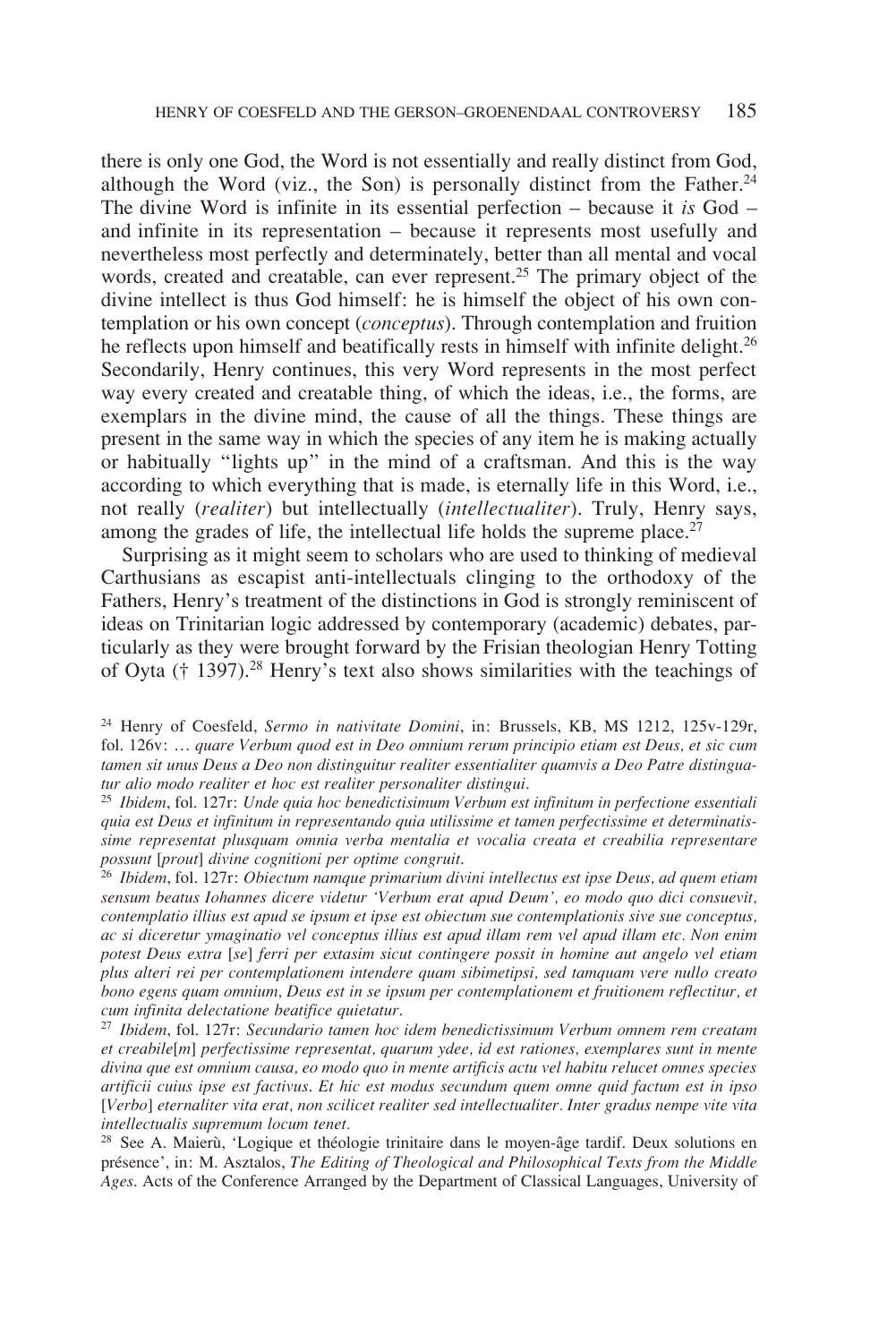Bonaventure as well as with *De verbo incarnato*, a treatise that – according to the manuscript witnesses – was written by *Henricus de Hassia* and that has been ascribed by some scholars to the German theologian Henry of Langenstein († 1397).29 Nevertheless, in defining these three distinctions, Henry stresses that they are *all* imaginations (*imaginationes*) of the human mind. At the start of his sermon, Henry had already pointed out that the inner-Trinitarian mystery remains incomprehensible for us mortals, while even wondering whether it might not be better to remain silent about it altogether. Yet he *does* elaborate on it, because he still considers it worthy to soberly, piously and devoutly reflect (*sobrie pie atque devote recolere*) upon the matter in contemplating Christ's divinity, even if a clear contemplation can only be reached *in patria*. 30

In his Christmas sermon and, repeatedly, in other sermons and in his work on the Eucharist, Henry expounds on the three ways in which we can predicate names of God the Son. The first type of predicates relates to the Son as he proceeds from the Father or as he represents God [the Father]: the Mental Word [of the Father] (*verbum mentale*), through which everything is said; the Word of the One "Wording" (*verbantis verbum*), proceeding (*procedens*) by way of the intellect (*per modum intellectus*) from the Father, though never receding (*recedens*), yet inseparably remaining in him (*inseparabiliter in eo manens*); the Invisible Image of God [the Father], the mental projection or expression (*mentalis expressio*), in which God, as in an intellectually expressed, natural likeness or image, understands himself; the Radiance of the Eternal Light (*candor lucis*), the Splendor of Glory (*splendor glorie*), and the Figure of the Father's Substance (*figura substantie Patris*), as the Son proceeds by way of radiance, splendor, and intellectual figure; etc.<sup>31</sup> The second type of predicates relates to the Son as he represents all things created and creatable,

Stockholm, 29-31 August 1984 [Acta Universitatis Stockholmiensis. Studia Latina Stockholmiensia, 30], Stockholm, 1986, 185-212, p. 203-205; S.L. Uckelman, 'Reasoning About the Trinity: A Modern Formalization of a Medieval System of Trinitarian Logic', in: A. Ontos (ed.), *Logic in Religious Discourse*, Frankfurt – Paris – Lancester – New Brunswick, 2010, 216-239. See also S. Meier, 'Von der Koinzidenz zur *coincidentia oppositorum*. Zum philosophiehistorischen Hintergrund des Cusanischen Koinzidenzgedankens', in: O. Pluta (ed.), *Die Philosophie im 14. und 15. Jahrhundert. In memoriam Konstanty Michalski (1879–1947)* [Bochumer Studien zur

 $29$  On these and other possible dependencies in Henry's Christmas sermon, refer to the notes in the modern edition of Cusa's sermon XI (see above, n. 16). *De verbo incarnato* has been edited by J. Lang, OFM, *Die Christologie bei Heinrich von Langenstein* [Freiburger theologische Studien, 85], Freiburg – Basel – Wien, 1966, p. 373-390.

<sup>30</sup> Henry of Coesfeld, *Sermo in nativitate Domini*, in: Brussels, KB, MS 1212, 125v-129r, fol. 126r: *Est autem hec generatio tam mirabilis omniumque mortalium oculis tam obscura, ut nulla mens eam concipere nulla lingua exprimere sufficiat*. *Quapropter fortassis melius precipue mihi videtur tacendum quam quidquam loqui* … [This generation, however, is so miraculous and so obscure in the eyes of all mortals, that no mind can conceive it and no language can express it. Therefore, it might even be better to ignore it alltogether, rather than to say something about it …].

<sup>31</sup> *Ibidem*, 127r; *Sermo in sollempnitate Paschali de mistico esu agni*, in: *Ibidem*, 7v-9v, fol. 8v; *De sacramento eucharistie*, in: Brussels, KB, MS 11811-12, 3r-101v, fol. 69v.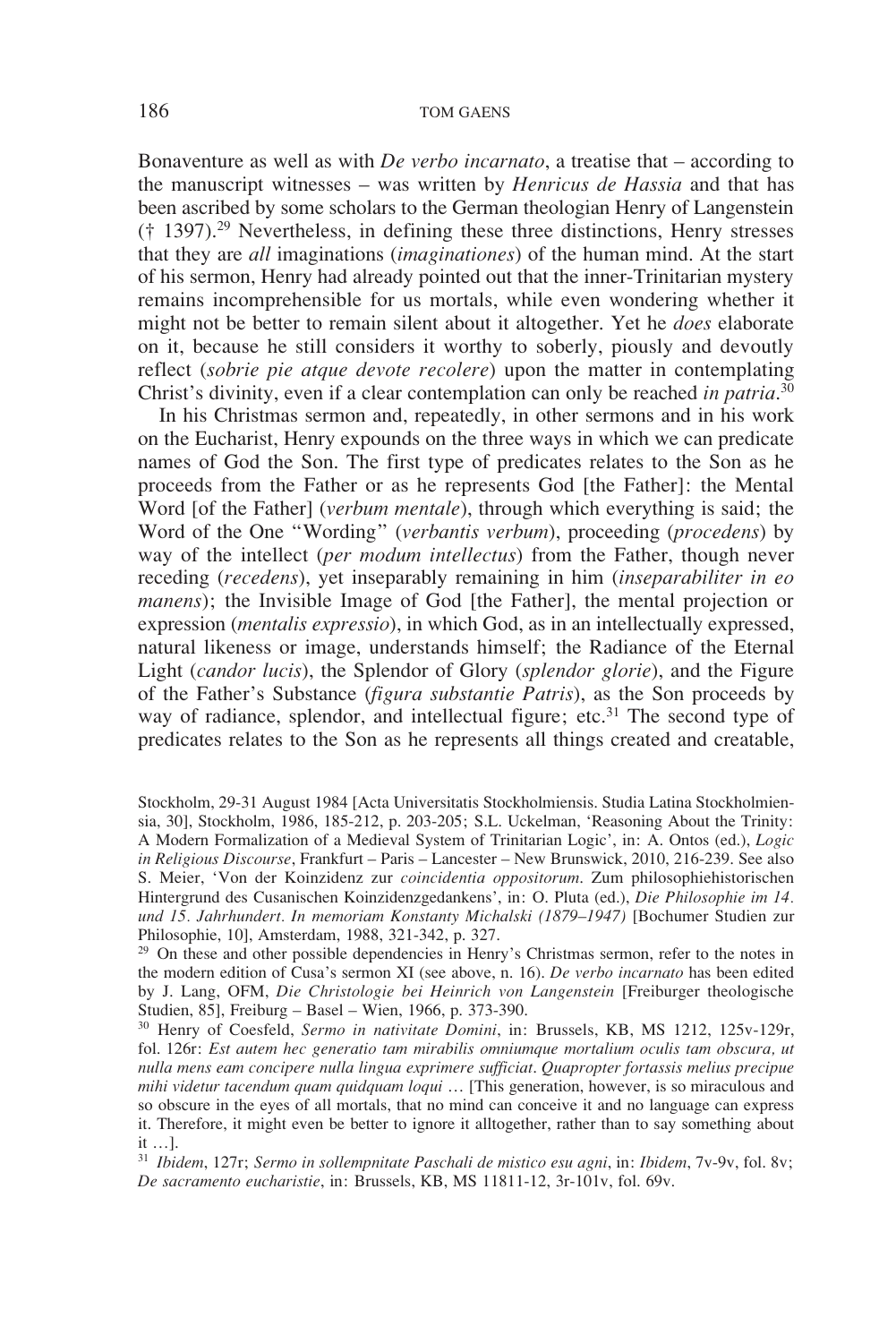as a cause represents its effect, or as the divine intellect is concerned in relation to creatures by way of overflowing or participation in creatures (*per modum redundantie vel participationis in creaturis*): the Ideal Exemplar of All Things, in as much as from eternity all creatures have shined forth from it (*exemplar ideale omnium rerum inquantum in eo omnes creature ab eterno relucebant*); the Book of Life (*liber vite*); the Art of God (*ars Dei*); the Predestination of All Saints and All Those to be Saved (*predestinatio omnium sanctorum et salvandorum*); the Light of the Holy Minds and the Shining-Through and Enlightenment of All Saints, in heaven and earth (*lumen sanctarum mentium*, *penetrans splendor et claritas sive clarificatio omnium sanctorum in celo et in terra*); etc.<sup>32</sup> The third type of predicates simply concerns the divine intellect, not with respect to the Father nor to creatures: the eternal, uncreated, and abyssal Wisdom of God (*sapientia Dei*); the eternal and infallible Truth of God (*veritas Dei*); the eternal and invariable Law (*invariabilis lex Dei*) or the immutable Rule (*immutabilis regula*); the Intuition, the Sight, the Intent Seeing, and the Penetrating Vision of All Things (*intuitus, aspectus, in*[*tro*]*spectus, perspectus rerum*), in which all things are bare and open (*nuda et aperta*), and for which no creature is invisible, reaching to the division of the spirit and soul, and the joints and marrow (*pertingens usque ad divisionem spiritus et anime compagumque ac medullarum*); etc.<sup>33</sup> As far as these three types of predicates are concerned, it is clear that Henry is not only referring to biblical names but that he is also abundantly drawing from Ruusbroec's *Espousals*. 34

Furthermore, one can assume that Henry sees no opposition between a procession of the Word by way of the intellect (*per modum intellectus*) or by way of nature (*per modum nature*), as he states that God's nature *is* intellectual.35 In this respect, he also indicates that we predicate the names "Father" and "Son" of, respectively, the first and second person in the Trinity, because of

<sup>32</sup> Henry of Coesfeld, *Sermo in nativitate Domini*, in: Brussels, KB, MS 1212, 125v-129r, fol. 127r; *Sermo in sollempnitate Paschali de mistico esu agni*, in: *Ibidem*, 7v-9v, fol. 8v; *De sacramento eucharistie*, in: Brussels, KB, MS 11811-12, 3r-101v, fol. 70r.

<sup>33</sup> Henry of Coesfeld, *Sermo in nativitate Domini*, in: Brussels, KB, MS 1212, 125v-129r, fol. 127r; *Sermo in sollempnitate Paschali de mistico esu agni*, in: *Ibidem*, 7v-9v, fol. 8v; *De sacramento eucharistie*, in: Brussels, KB, MS 11811-12, 3r-101v, fol. 69v-70r.

<sup>34</sup> *Brulocht*, b1049-1053. Compare with Geert Grote's translation, ed. R. Hofman & H.A.M. Douwes, *Ioannis Rusbrochii Ornatus spiritualis desponsationis, Gerardo Magno interprete* [Gerardi Magni Opera omnia, 5:1 / Corpus Christianorum, Continuatio Mediaevalis, 172], Turnhout, 2003 (hereafter cited as *Ornatus*), p. 117 (l. 1317-1323): … *verbum eternum, abyssalis sapientia et veritas, exemplar omnium creaturarum et vivacitas, et quedam sine variabilitate regula eterna, quidam inspectus seu aspectus et quidam perspectus omnium rerum sine occultatione vel tegmine, atque quidam penetrans splendor et clarificatio omnium sanctorum in celo et in terra iuxta merita et dignitates*.

<sup>35</sup> Henry of Coesfeld, *Sermo in nativitate Domini*, in: Brussels, KB, MS 1212, 125v-129r, fol. 127r: *Plures namque res in divinis sunt eadem essentia quia tres persone, quarum quelibet est res nature intellectualis sive rationalis per se una* [For indeed, the several things in God are one and the same essence, as they are three persons of which each is a thing of intellectual or rational nature, by itself one]. The expression *per se una* refers in a classical, Boethian sense to a "person".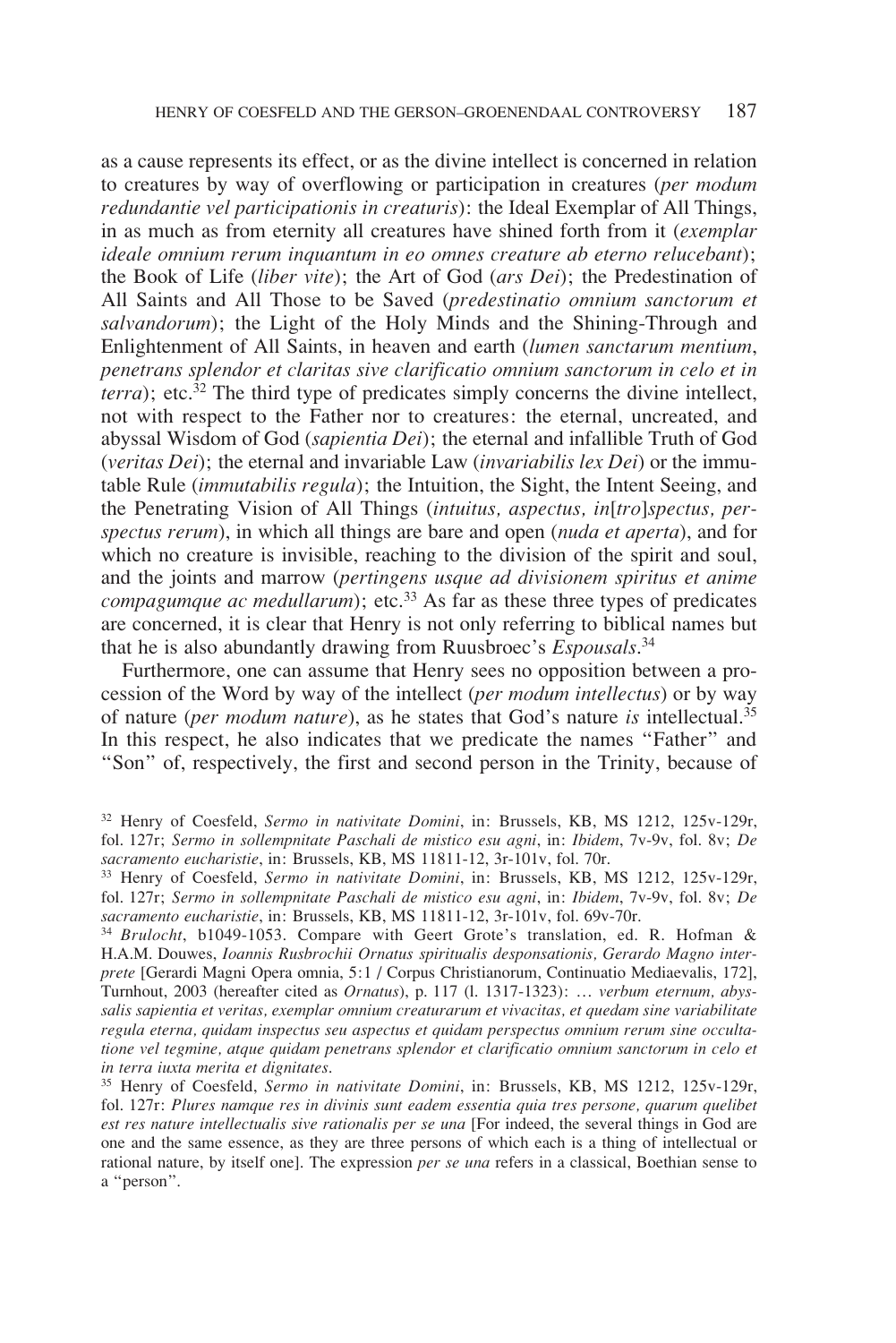the similarity between the manner in which the Word proceeds from God the Father by way of a natural likeness (*per modum naturalis similitudinis*), viz., by way of a mental image or a concept (*per modum mentalis imaginis sive conceptus*), and the manner in which a living being with an intellectual or animal life proceeds from another living being.<sup>36</sup> When God says "You are my son, today I have begotten you", Henry points out, "today" means eternally, where there is no vesterday nor tomorrow, but always today, only the present, where God never starts to "word" or produce the word, nor ever ceases, for he is pure act (*actus purus*).37 Henry's neologism "to word" (*verbare*) is, in my view, a reference to Ruusbroec's use of "to give birth" (*baren*) in describing how the Son is born, is being born, and remains unborn.<sup>38</sup> In any case, Henry sees in God – as does Ruusbroec – a coincidence of contraries, i.e., rest in contemplation and fruition, as well as action in "wording" (*verbare*) and "spirating" (*spirare*).<sup>39</sup> For, Henry concludes, the Son (or the Word) and the unbegotten Father breathe or "spirate", by way of the will, the Spirit, who is love, charity, and the gift of God, in the same way as our mind through its word breathes love or elicits volition, since in us *nothing* is willed unless it is understood.40

Henry's statements on the primacy of the intellect and the *logos* might sound surprising to scholars who are accustomed to commonplaces depicting medieval Carthusian monks as "contemplative-affective". But, as will become clear below, Henry's position cannot simply be categorized as intellectualist.

<sup>36</sup> Ibidem, fol. 127v: … *ut cum omne suppositum vivum vita intellectuali aut animali quod procedit ab alio supposito vivo vita intellectuali aut animali per modum naturalis similitudinis adminus specie vel generis propinqui aut propriisime secundum ydemptitatem naturalem essentie vel nature dicatur filius illius a quo procedit secundum communem et propriissimum modum loquendi liquet quod verbum Dei etiam Filius Dei dicitur et eius processio generatio filiativa* [… as every supposit, alive in an intellectual life or animal life, that proceeds from another supposit, alive in an intellectual or animal life, by way of a natural likeness that is at least a likeness of species or of a close or closest genus in a natural identity of essence or nature, is called the son of the one from whom he proceeds, following the common and most appropriate way of speaking, it is evident that the Word is also called the Son, and its procession a filiative generation].

<sup>37</sup> *Ibidem*, fol. 127v: *Et hoc est quod ipsum idem prophetam in prophetia loquitur,* '*Dominus,*' *inquit,* '*dixit ad me* "*Filius meus es tu ego hodie genui te*"' [Ps. 2:7]*, hodie, inquam, id est eternaliter sive in eternitate, ubi numquam heri, id est preteritum, aut cras, id est futurum, sed semper hodie, id est presens, est. Numquam enim Deus incepit verbare sive verbum producere nec aliquando desinet cum semper actu intelligat eo quod sit purus actus*.

<sup>38</sup> *Ibidem*, fol. 127v: *Quapropter concedendum est quod Filius ab eterno fuit natus et genitus et semper nascitur et in eternum nascetur* [On this account, it is to be conceded that from eternity the Son was born or begotten, and always is being born and to be born in eternity]. Henry here adds that Gregory the Great preferred to use the say *semper natus* instead of *semper nascitur* (cf. *Moralia in Iob*, lib. 29, cap. 1, in: *PL* 76, 477).

<sup>39</sup> See above, n. 26. Perhaps, *actus purus* should then be interpreted in a slightly different way than in the Thomist sense.

<sup>40</sup> *Ibidem*, fol. 127v: *Hoc igitur est divinum Verbum et Filius Dei cum quo ingenitus Pater spirat Spiritum Sanctum qui est amor, caritas et donum Dei, cum procedat per modum voluntatis, eo modo sicut mens nostra per suum verbum spirat amorem sive volitionem elicit, cum in nobis nichil sit volitum nisi cognitum*.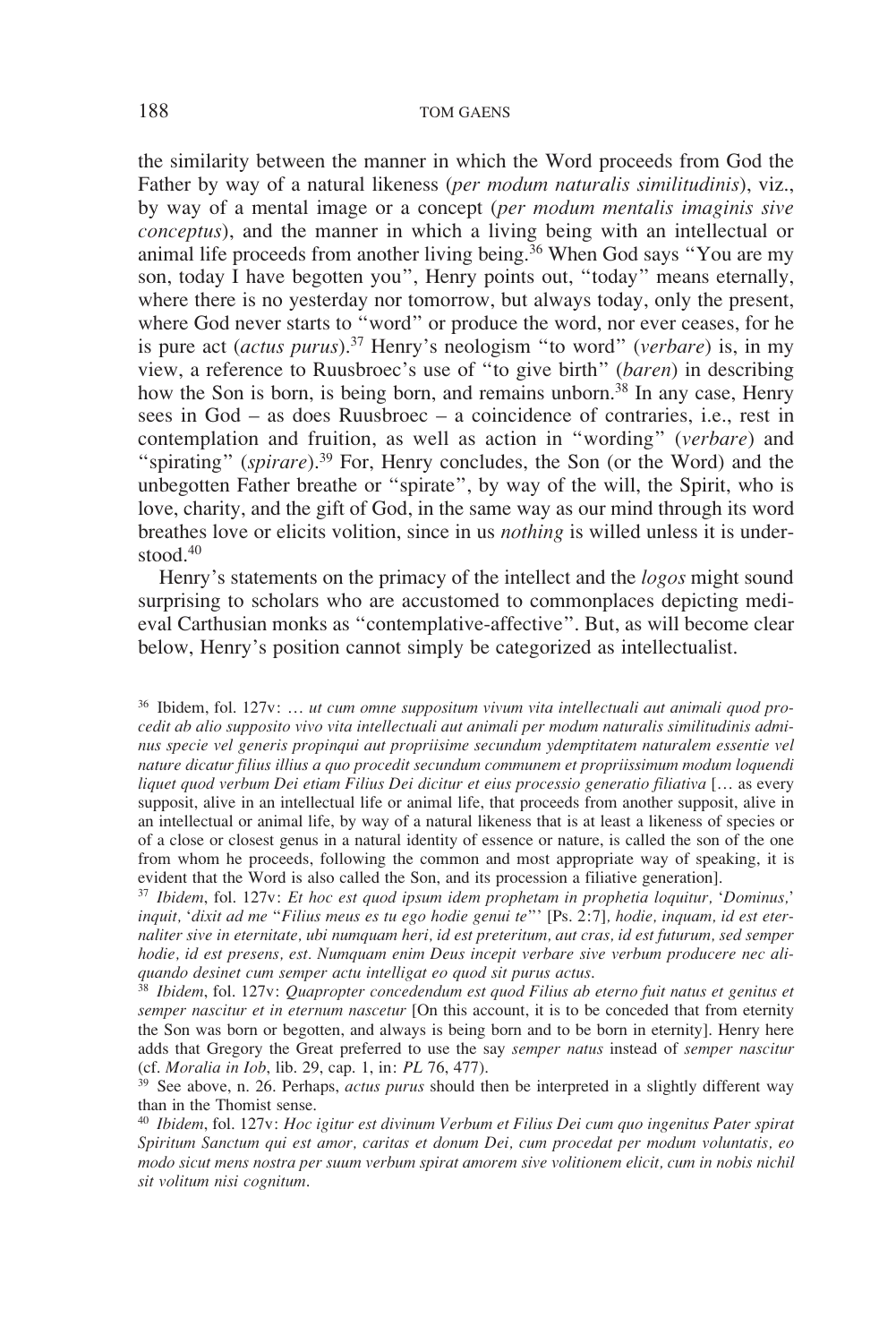## **The incarnated Word or the human birth of the Son**

In his Christmas sermon, Henry only briefly touches the "the Word made flesh", i.e., the second, human and temporal birth, in and from the virgin Mary, in two natures but one person.<sup>41</sup> However, he provides a more detailed rendering in a few other sermons as well as in his work on the Eucharist, in which he frequently returns to what he calls the "singular novelty" (*singularis novitas*) of the incarnated Word, or the "union of creator and creature, above all kinds of union" (*unio creatoris et creature*, *super omnia genera unionum*).42 In this extraordinary (*supermirabilis*), ineffable (*ineffabilis*), indestructable (*indissolubilis*), incomprehensible (*inexcogitabilis*), yet not unbelievable (*non tamen incredibilis*) union, Christ's humanity is assumed by the Word, so that it is not a "person" (*persona*) or "supposit" (*suppositum*), nor even properly a "human being" (*homo*), but it is so intimately united in this assumption, that it loses its proper personhood (*personalitas sive suppositalitas*) and transfers its personhood into the divine person of the Son. Hence, in the expression "the Word assumed a man", "man" should be understood as a human nature, assumed from the beginning and hence never existing out of itself.<sup>43</sup>

<sup>43</sup> Henry of Coesfeld, *Collatio super Psalmum 86*, in: KB, MS 1212, 52r-56v, fol. 55r, 56r: … *Christi* … *humanitas sit pura creatura et in naturalibus omnino similis humanitati nostre, non tamen est persona sive suppositum aut etiam proprie loquendo homo, cum homo proprie sit nomen persone* … *tam intime divino Verbo coniungitur ut licet eadem natura maneat. Nullam tamen rationem supponitalitatis seu personalitatis obtineat sed omnem quam per se subsistens haberet in divinum supponitum transferat. Est nempe divinum suppositum, hoc est Verbum Dei assumens et ymmo suam personalitatem non perdens, humanitas vero assumpta et idcirco perdens. Hinc est quod Verbum sive Filius Dei non dicitur assumpsisse hominem, quemquidem non assumpsit humanum supponitum aut hominis personam. Et, si usque quaque in dictis sanctorum reperitur modus loquendi huiuscemodi non debet homo accipi pro persona sed in proprie pro humana natura que in Christo nec est nec unquam fuit per se subsistens, sed ab initio sui esse assumpta* [… Christ's humanity is a pure creature, in natural things wholly similar to our humanity, although it is not a person or supposit, nor even properly speaking a man, since man is properly the name of a person … It is so intimately united to the Word that, even if the nature remains the same, it obtains no form of personhood, but rather transfers all that it has, subsisting in itself, into the divine person of the Son. The divine supposit, i.e., the Word is assuming and not loosing its personhood, while the humanity is truly assumed, loosing its personhood for this reason. This is why the Word or the Son of God is not said to have assumed a man, as in fact it hasn't assumed a human supposit or a human person. And, wherever it is found in the sayings of the saints in this manner of speaking, man must not be taken for a person but properly for a human nature, that in Christ is not, and never was, subsisting in itself, but from the beginning

<sup>41</sup> *Ibidem*, fol. 127v: *…* '*Verbum caro factum est*' [Jn. 1:14]*, id est perfectus homo ex anima rationali et humana carne subsistens in duabis naturis et una persona*.

<sup>42</sup> These works are: a *collatio super Psalmum 86* on the feast of Annunciation (Brussels, KB, MS 1212, fol. 52r-56v), three *sermones* on the same feast (*Ibidem*, fol. 12r-15r, 49v-52r, fol. 97v-99v), and *De sacramento eucharistie*. Here, I am indebted to Rudolf Haubst's study of the Christology of the young Nicholas of Cusa. See R. Haubst, *Die Christologie des Nikolaus von Kues*, Freiburg [im Breisgau], 1956, p. 109-138. Haubst specifically analyzed Cusa's Christmas sermon of 1432, listed as nr. XVII in the most recent edition of Cusa's sermons, or nr. 6 (*pars altera*) in the older edition (see above, n. 16). In the second part of this sermon, Cusanus made use of Henry's collation on Psalm 86 (cf. next note).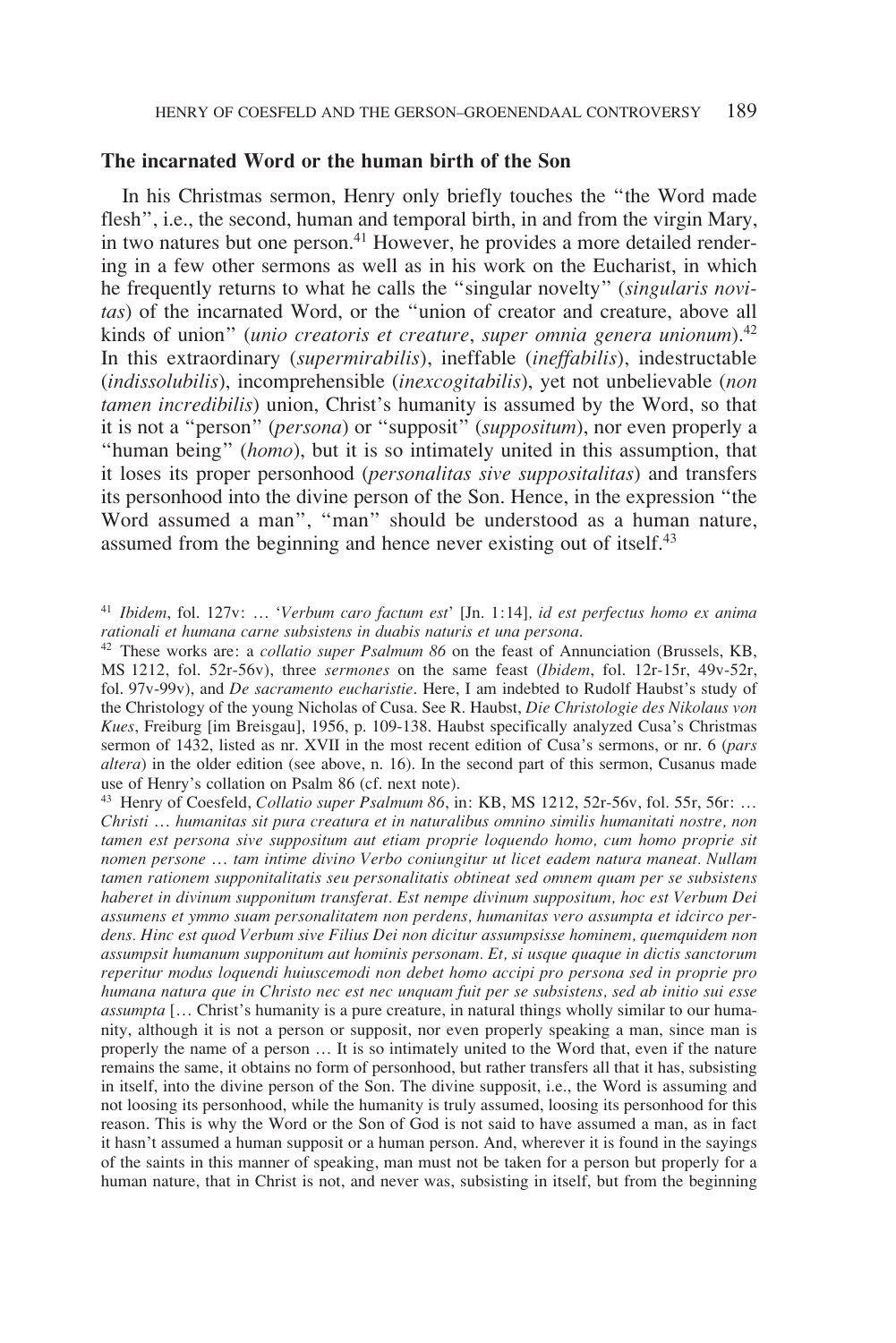Here again, Henry is making use of the work of Henry Totting of Oyta and the aforementioned tract *De verbo incarnato*. 44 In doing so, I claim that he is theologically framing Ruusbroec's ideas on the unique sonship of Christ, as they, for example, can be found in Ruusbroec's *Mirror of Eternal Blessedness*. 45 The same can be said of Henry's Christmas sermon, in which he states that Christ has maximal grace above all human beings as far as his humanity is concerned, so that through him grace is poured out into others.<sup>46</sup>

### **The spiritual birth in rational creatures or the mission of the Son**

The third birth of Christ, usualy called the invisible sending of the Son (*invisibilis missio Filii Dei*), Henry says, is simply the procession of the Word or of begotten wisdom (*processio Verbi sive genite sapientie*), from God the Father unto the mind of a rational creature, for the spiritual and gratuitous enlightenment of that creature.<sup>47</sup> In rational creatures, the Word and the divine wisdom is thus present in two ways: essentially (*per essentiam*) and gratuitously through divine illumination. The latter is called the spiritual birth and it is appropriated to the Son, since he is the Word, the Wisdom, the Image of God and the Radiance of the Eternal Light.48 These four *propria* and *appropriata* of

<sup>44</sup> See Haubst, *Die Christologie des Nikolaus von Kues*, p. 116 (n. 60-65).

<sup>45</sup> On this topic, see S. Kikuchi, *From Eckhart to Ruusbroec. A Critical Inheritance of Mystical Themes in the Fourteenth Century* [Mediaevalia Lovaniensia. Series, 1. Studia, 44], Leuven, 2014, p. 258-262, especially p. 261-262 (n. 52), citing Ruusbroec: "For the humanity of our lord Jesus Christ has no subsistence in itself, for it is not its own person like all other human beings are, but the Son of God is its supposit and its form."

<sup>46</sup> Henry of Coesfeld, *Sermo in nativitate Domini*, in: Brussels, KB, MS 1212, 125v-129r, fol. 128r: *Nolo tamen dicere quod Christus sit filius gratie sicut nec est filius Dei adoptivus, filius enim est nomen persone et Christus non est persona ex gratia. Sed volo dicere quod pre omnibus hominibus habet a Deo maximam gratiam quo ad humanitatem sic etiam quod per ipsum in ceteros diffunditur gratia* [However, I don't want to say that Christ is a son of grace, as he also is not an adopted son of God. For son is a name of a person and Christ is not a person through grace. But I want to say that he – above all human beings – has maximal grace from God as far as his humanity is concerned, so that through him grace is poured out into others]. See Kikuchi, *From Eckhart to Ruusbroec*, p. 259-260 (n. 43-47).

*From Eckhart to Ruusbroec*, p. 259-260 (n. 43-47). 47 *Ibidem*, fol. 128r: *Dixi tertio, quod in verbis premissis tangitur Ihesu Christi nativitas cotidiana et spiritualis. Ubi advertendum quod spiritualis nativitas Christi que alio nomine invisibilis missio Filii Dei dici consuevit, nichil aliud est quam processus Verbi sive genite sapientie a Deo Patre ad rationalis creature mentem pro ipsius creature spirituali et gratuita illustratione*.

<sup>48</sup> *Quapropter etenim ubique et per consequens in qualibet rationali creatura semper sit per essentiam divina sapientia et Dei Verbum, quinymmo et tota Trinitas attingens a fine usque ad finem fortiter et disponens omnia suaviter, non tamen est ubique per lumen gratuitum*. *Quapropter quemcumque in mente tenebrosa huiuscemodi lumen divinum oritur sive in mente minus illuminata maius lumen gignitur, congrue Filius Dei spiritualiter nasci perhibetur*. *Hoc nempe opus licet a tota Trinitate fiat effective, cum opera Trinitatis sint indivisa secundum beatum Augustinum primo de Trinitate. Tamen iure Filio cum ipse sit verbum et sapientia et ymago Dei et candor lucis eterne appropriatur* [Even though the divine wisdom and the Word of God is truly present

is assumed] … *Hec itaque supermirabilis ineffabilis indissolubilis atque inexcogitabilis unio sacrosancta* … *non tamen incredibilis*. In the cited MS, this sermon has no title (*non habet titulum*).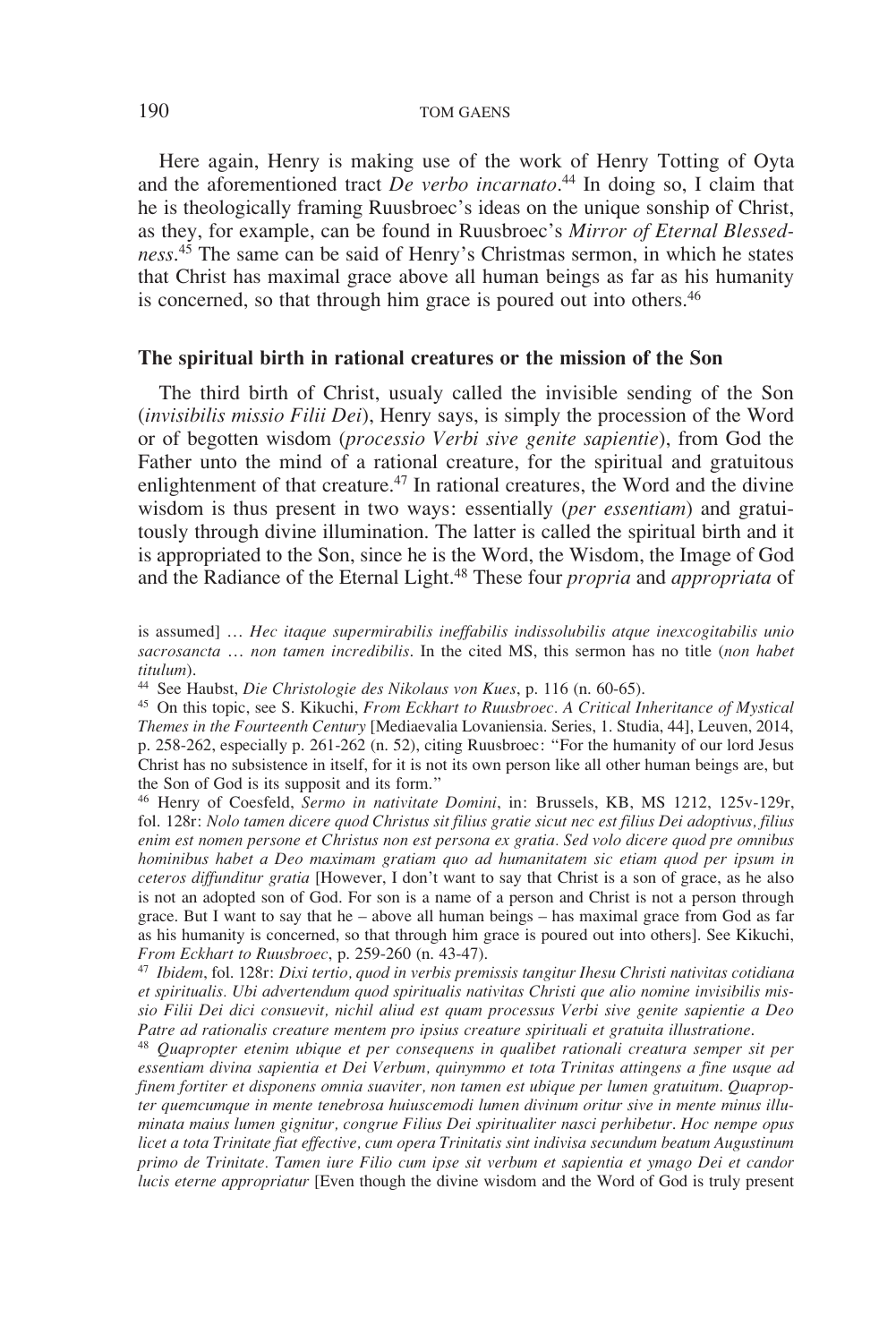the Son are – respectively – associated by Henry with (1) illumination and revelation (*mentem illuminare et revelare*); (2) with higher wisdom (*mentem sapientem facere*); (3) with the assimilation and reformation of the mind to that of which it is the image (*mentem cuiusquam illi cuius est imago assimilare et reformare*); and (4) with brightness of the mind (*mentem per spiritualem lucem candidam facere*).49 Henry stresses that, through this spiritual birth, nothing is acquired by the Son, but that those in whom he is born are made sons of God – either through grace *in via*, or through glory *in futuro*. Also, he states that humans are not reborn of blood nor of the will of man or the flesh, but by the inbreathing (*inspiratio*) of divine wisdom – that is, when we believe in his name, so that Christ may live in us by faith informed by charity in our hearts.<sup>50</sup>

Although scholastic theology in the fourteenth century increasingly turned against divine illumination, Henry maintains that pure truth cannot be known without it. Also here, I believe, he is following Ruusbroec, because at this point in his sermon, Henry recalls the metaphor of the sun that illuminates, warms, and makes fertile, as it appears in the *Espousals*. 51 It is the sun of eternal righteousness – traditionally associated with the Son – which illuminates and brightens the just human being as to the intellect through contemplation, and which warms him as to the affect through fruition – both representing the contemplative power (*vis contemplativa*) of the soul –, and which makes the practical power (*vis practica*) fertile through the doctrine of prudence and the rousing of the moral virtues.<sup>52</sup>

everywhere and consequently in each rational creature essentially – indeed the whole Trinity reaching from end to end mightily and sweetly disposing all things –, it is not present everywhere through gratuitous light. Therefore, when the divine light arises in an obscured mind, or when a stronger light is begotten in a less illuminated mind, it can rightly be said that the Son is spiritually born. Although this work is indeed effectively performed by the whole Trinity – since the works of the Trinity are undivided according to saint Augustine in *On the Trinity* –, nevertheless it is rightly appropriated to the Son, since he is the Word, the Wisdom, the Image of God and the Radiance of the Eternal Light].

<sup>49</sup> *Ibidem*, fol. 128r: *Verbi etenim est mentem illuminare et revelare, et sapientie mentem sapientem facere, et spiritualis ymaginis est mentem cuiusquam illi cuius est ymago assimilare et reformare, et candoris lucis est mentem per spiritualem lucem candidam facere etc. propriis aut appropriatis Filii Dei*.

<sup>50</sup> *Ibidem*, fol. 128r-128v: *Per huiuscemodi namque Filii Dei spiritualem nativitatem nichil sibi acquiritur. Sed illi in quibus sit spiritualis Filii Dei efficiuntur* [*sive filii gratie hic in via*] *sive filii glorie in futuro. Sic quippe dedit nobis Dominus potestatem filios Dei fieri non quidem ut renascamur denuo ex sanguidanibus id est duarum personarum seminibus, neque ex voluntate viri, neque ex voluntate carnis, id est mulieris que viro carnalior est, hoc est non ex consensibus delectationi sive concupiscentiis iuri viri et mulieris, sed ex Deo per inspirationem divine sapientie que trahitur ex occultis, tunc scilicet quando credimus in nomine eius ut inhabitet Christus per fidem caritate formatam in cordibus nostris*.

<sup>51</sup> *Brulocht*, 342-348.

<sup>52</sup> Henry of Coesfeld, *Sermo in nativitate Domini*, in: Brussels, KB, MS 1212, 125v-129r, fol. 128v: … *recte siquidem sicut sol corporeus cum super terram apertam et disponitam oritur tria, facit eam scilicet illuminando calefaciendo et fructiferam reddendo. Sic ipse sol iustitie eterna Dei sapientia cum oritur in anima viri iusti illuminat et clarificat eam quo ad intellectum per contemplationem, et accendit sive calefacit eam quo ad affectum per amoris fruitionem que*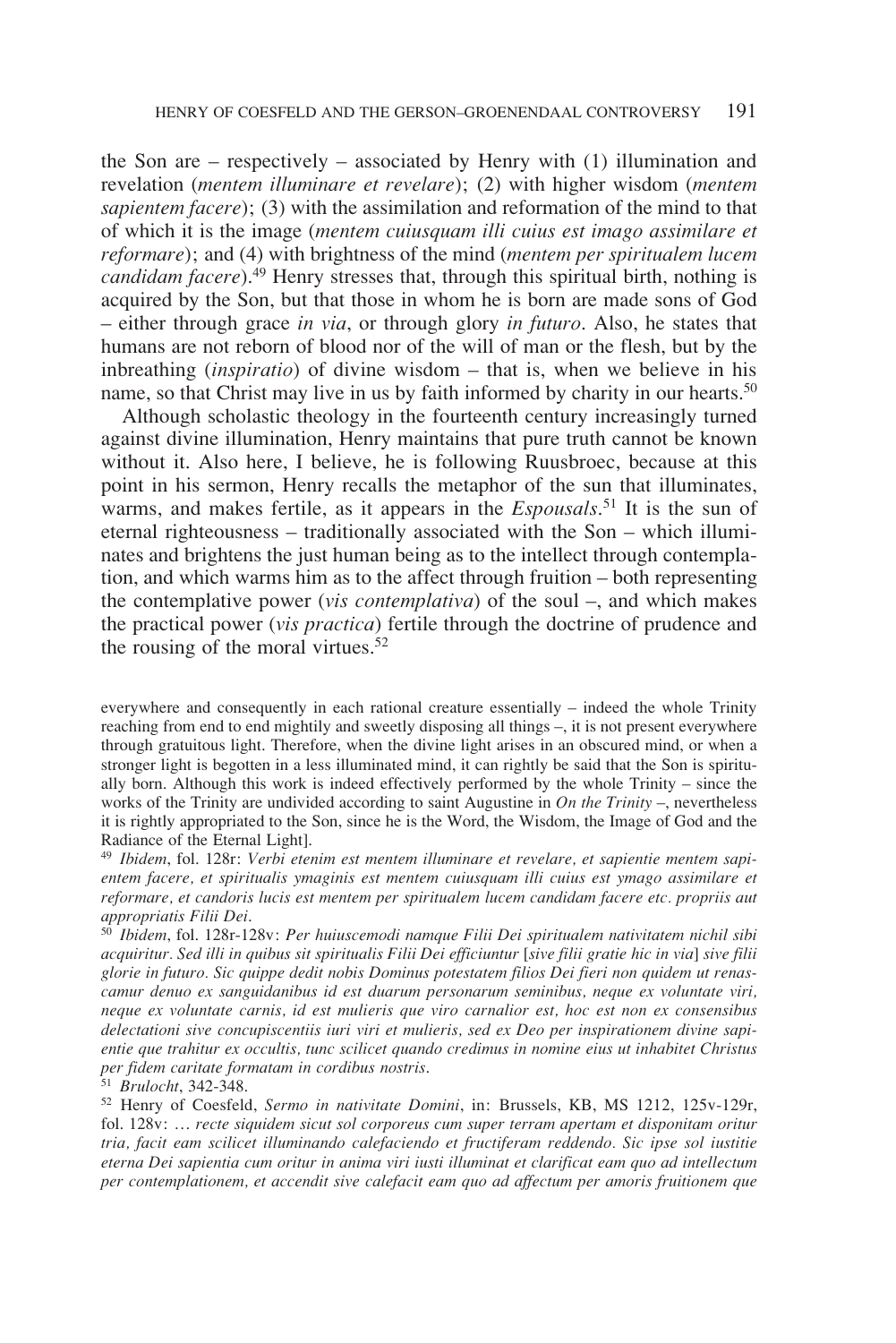Both in form and content, Henry thus combines elements of contemporary theories of Trinitarian logic and the hypostatic union, aspects of Rhineland and Brabantine mysticism, and more traditional doctrines on the divine persons. At the same time, his Christmas sermon could be read as an implicit critique and even a correction of Eckhartian teachings (or interpretations thereof) on the spiritual birth of Christ in the soul.<sup>53</sup>

## THE SPIRIT AS A BOND IN HENRY OF COESFELD'S TRINITARIAN THEOLOGY

The counterpart of Henry's Christmas sermon is formed by two influential sermons on Pentecost, in which the Carthusian talks about the procession of the third person of the Trinity (*processio Spiritus Sancti*).54 Similar to the *verbantis verbum* of the Christmas sermon, Henry states that, since the Spirit comes from the Father and the Son, it is called the spirit of the one who breathes or "spirates", or of those who breathe or "spirate" (*spiritus quasi spirantis vel spirantium spiritus*).55 This allusion to John 3:8 might be called

<sup>54</sup> Henry of Coesfeld, *Sermones in festo Pentecostes*, in: Brussels, KB, MS 1212, fol. 21r-23v (Inc. *Veni sancte spiritus. Sic hodie sancta mater ecclesia canit. Celebrantibus nobis patres dilectissimi* …) and fol. 23v-26v (Inc. *Caritas diffusa est in cordibus nostris per spiritum sanctum qui datus est nobis. Scribitur ad Romanos quinto capitulo. Patres ac fratres dilectissimi* …). Nicholas of Cusa borrowed from the former in his sermons XXXVII and LIX. See *Nicolai de Cusa Opera omnia iussu et auctoritate Acadamiae Litterarum Heidelbergensis ad codicum fidem edita*, vol. 17: *Sermones I (1443-1452)*, pt. 1: *Sermones XXVII-XXXIX*, ed. R. Haubst & H. Schnarr, Hamburgi [Hamburg], 1983, p. 72-100; and pt. 4: *Sermones LVII-LXI*, ed. H. Schnarr, Hamburgi [Hamburg], 2001, p. 313-319. The two sermons can, almost in their entirety, be found among those of Bernard of Waging; cf. München [Munich], Bayerische Staatsbibliothek, Clm 18572, fol. 81r-83r and fol. 83v-86v.

<sup>55</sup> Henry of Coesfeld, *Sermo in festo Pentecostes*, in: Brussels, KB, MS 1212, 21r-23v, fol. 21r: … *unde veniat, quia a spirante sive spirantibus, id est Patre et Filio, venit. Dicitur enim spiritus quasi spirantis vel spirantium spiritus. Unde et in symbolo misse canimus qui a Patre Filioque procedit.* See also fol. 23r-23v: … *Spiritus … a Patre et Filio venit qui ipsum spirant id est per*  modum voluntatis sive amoris producunt ... et quia proprium est amoris quod impellat et moveat *voluntatem in amatum, ideo persona in divinis que procedit per modum amoris sive huiusmodi impulsionis dicitur proprie Spiritus, id est spiratus* [The Spirit comes from the Father and the Son, who "spirate" him, i.e., produce him by way of will or love. And because it is a property of love that it impels and moves the will in the loved one, the person in the divine that proceeds by way of love or such impulse is properly called Spirit, i.e., "spirated"].

*duo vim contemplativam in nobis respiciunt, et tertio vim practicam fructuosam facit per doctrinam prudentie et virtutum moralium excitationem ut eamus et fructum afferamus et fructus noster maneat*.

<sup>53</sup> This has been concluded from Nicholas of Cusa's treatment of the threefold birth of Christ in his sermon XVI (see n. 16), which literally borrows from Henry's text. See R. Haubst, *Die Christologie des Nikolaus von Kues*, Freiburg [im Breisgau], 1956, p. 36-38; K. Reinhart, 'L'idée de naissance de Dieu dans l'âme chez Nicolas de Cues et l'influence d'Eckhart", in: M.-A. Vanner (ed.), *La naissance de Dieu dans l'âme chez Eckhart et Nicolas de Cues* [Patrimoines – Christianisme], Paris, 2006, 85-99, p. 88-89. For a comparison of Eckhart's and Ruusbroec's "birth of God" doctrine, see Kikuchi, *From Eckhart to Ruusbroec*, p. 255-267.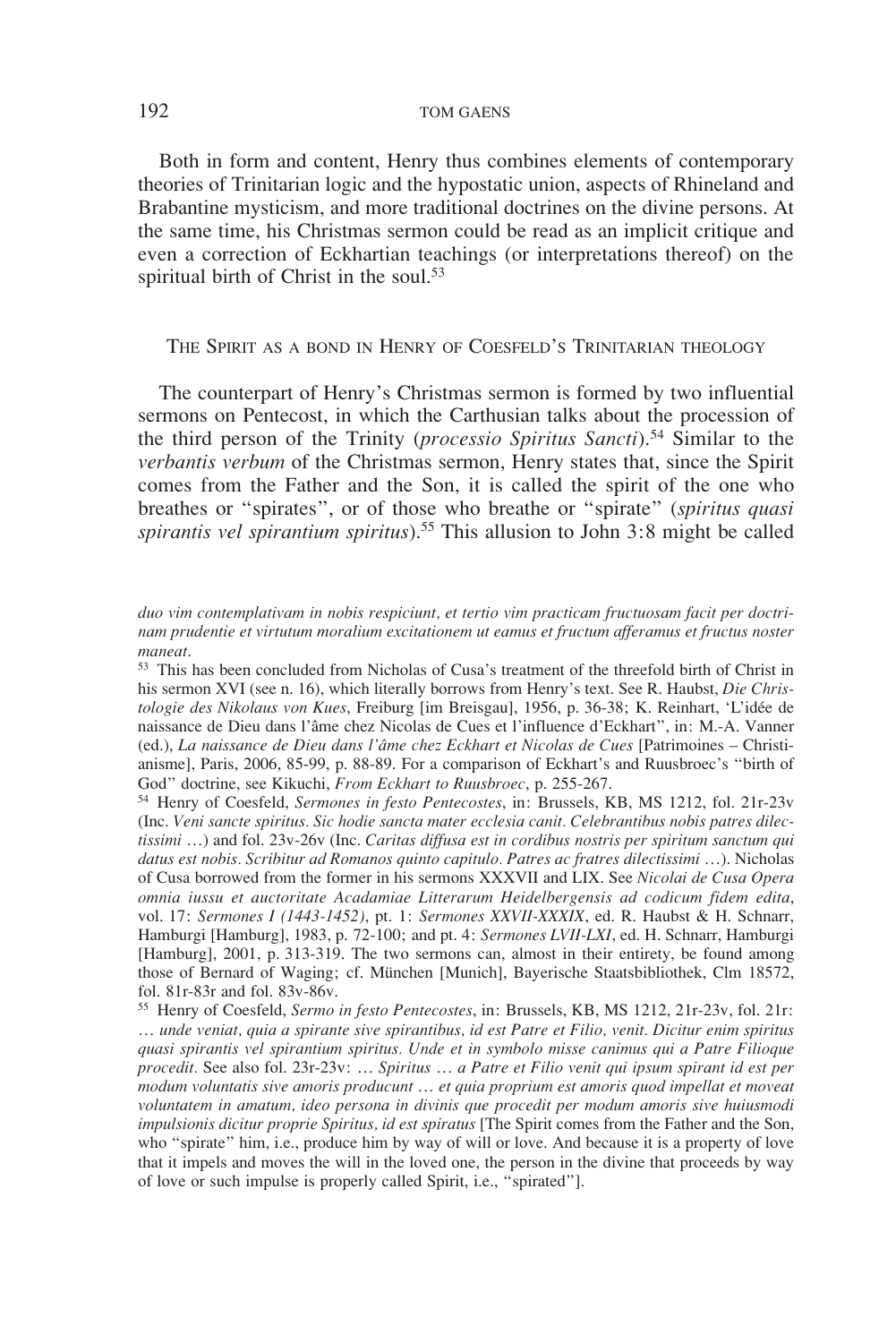typically "Germanic" and can also be found in Ruusbroec's *Espousals*56, as well as in sermons of Eckhart and Tauler.<sup>57</sup> Apart from this eternal going out (*processio eternalis*) of the Spirit from the Father and the Son, which is incomprehensible and indescribable to mortals58, there is a temporal going out (*processio temporalis*), commonly called the sending or mission of the Spirit (*missio Spiritus*), which is directed at each rational creature, either through a visible or an invisible sign.<sup>59</sup> This mission, i.e., that which the Spirit "inspires", is the progression of love from the Father and the Son to a rational or intellectual creature for the sanctification of that creature.<sup>60</sup> It is said that the Spirit is given through the infusion of charity, without which a human being is nothing spiritually (*spiritualiter nihil*), even if that being has all the other gifts or virtues.<sup>61</sup> Charity is the habit infused by God – or appropriately, the Spirit –, and it is the most excellent among all created gifts, or rather it is the sharing in that uncreated gift, i.e. the Spirit, from whom it emanates without intermediary into the rational spirit and subjectively into the will, surely animating all the powers of the soul and leading it towards God as its final cause. Just as the Spirit is the bond through which the Father and the Son love each other *and* us, similarly the virtue of charity is definitely a certain bond through which we are formally connected to God in a loving way and through which we are "glued" (i.e., united) to our neighbour in God. And this is God dwelling in us and we in God, according to 1 John 4: "God is charity" (i.e., the highest uncreated charity, producing created charity), "and he who dwells" (in the highest created charity) "dwells in God and God in him".62

<sup>57</sup> K. Ruh, *Geschichte der abendländischen Mystik*, vol. 4: *Die niederländische Mystik des 14. bis 16. Jahrhunderts*, München, 1999, p. 68-69.

<sup>59</sup> *Ibidem*, fol. 24r: *… duplex est Spiritus sancti processio. Una scilicet eternalis qua ab eterno a Patre et Filio tamquam donum amor sive caritas spirabatur atque processerat. Quedam temporalis que communiter missio Spiritus sancti dicitur, qua ad aliquam creaturam destinatur sive hoc fiat mediante signo exteriori visibiliter que ob hoc missio visibilis dicitur, sive absque signo invisibiliter que idcirco missio invisibilis nominatur* [Twofold is the procession of the Spirit. One is eternal, in which from eternity the gift of love or charity is "spirated" or has gone out. The other is temporal, commonly called the mission of the Spirit, which is destined to any creature. Either this happens visibly through an exterior sign, and then it is called the visible mission, or invisibly without a sign, and then it is given the name of the invisible mission].

<sup>60</sup> *Ibidem*, fol. 24r: *Idcirco de cotidiana eusdem Spiritus sancti missione id quod idem Spiritus inspiraverit breviter dicam. Hec igitur processio temporalis solet describi a doctoribus quod est progressus amoris a Patre et Filio ad creaturam rationalem pro ipsius creature sanctificatione*. <sup>61</sup> *Ibidem*, fol. 24r: *Patet igitur quod in infusione caritatis Spiritus sanctus dari dicitur* … *Quemquidem sine caritate homo spiritualiter nichil est, etiam si omnia alia dona vel virtutes habeat*.

<sup>62</sup> *Ibidem*, fol. 24v: *Sed ipsa caritas est habitus a Deo et appropriate per Spiritum sanctum infusus et inter dona creata excellentissimum, quinymmo participatio quedam illius doni increati id est Spiritus sancti a quo immediate emanat in spiritum rationalem et subiective in voluntatem, vivificans nimirum omnes vires anime et finaliter in Deum dirigens*. *Sicut nempe Spiritus sanctus est nexus et gluten indissolubile quo Pater et Filius se et nos diligent, sic nimirum et virtus* 

<sup>56</sup> *Brulocht*, 213-214: *Ende si* [= the Father and the Son, the Wisdom of the Father] *gheesten eenen geest, dat is: eene minne die een bandt harer beyder es* …

<sup>58</sup> Henry of Coesfeld, *Sermo in festo Pentecostes*, in: Brussels, KB, MS 1212, 23v-26v, fol. 24r … *eternalis processio Spiritus sancti est mortalibus incomprehensibilis ac inennarabilis* …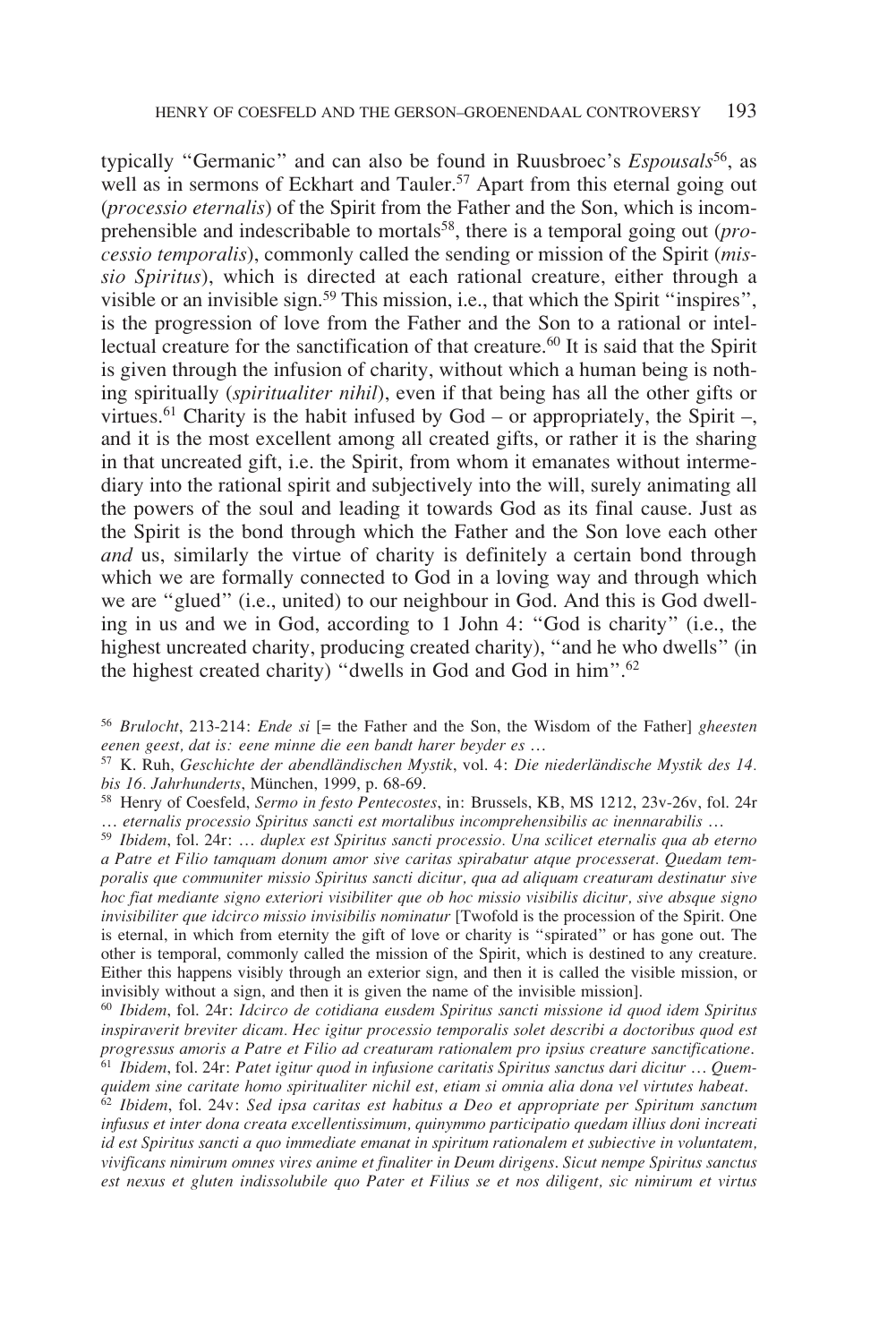This spiritual, supernatural charity, which is poured into the minds of the faithful by the Spirit, tends to operate in three ways. It amorously and delightfully attaches itself to the mind through love, and unites the flesh with its God. This is the first action that it elicits, which is called fruitive love (*amor fruitivus*), in the sense that through it the mind enjoys God.<sup>63</sup> Secondly, because charity cannot be idle, it commands all the powers of the soul and the body to be directed upwards with benevolent promptness to serve, praise, bless and glorify its beloved, where and whenever it is needed. This is what is called practical love (*amor practicus*) – elsewhere Henry also uses active love (*amor*   $activity$ ) –, in the sense that it leads to works on account of the beloved.<sup>64</sup> This benevolent promptness or prompt benevolence is Henry's definition of "devotion".65 Thirdly, this charity moves, incites and stimulates the amorous mind, so that it desires his beloved to be praised by other people just like he himself praises him. On account of the condemned [heretics], Henry says that out of the love of God flows forth the love of neighbour, and this, insofar as it is to the honour and glory of God, happens either outwardly, by helping, or inwardly, by encouraging, guiding, reproving or comforting.<sup>66</sup> Here, Henry has arrived at what Ruusbroec in his *Espousals* calls "common love", the outflowing movement to other creatures.67 Charity, Henry concludes, *is* formally the

*caritatis nexus quidam est quo formaliter nos Deo amorose connectimur atque proximo in Deo*  [*con*]*glutinamur. Et hoc est Deum in nobis manere et nos in Deo, secundum illud prime Iohannis quarto. 'Deus caritas est', suprema increata effective caritatis create, 'et qui manet', in caritate suprema create, 'in Deo manet et Deus in eo'*.

<sup>63</sup> Henry of Coesfeld, *Sermo in festo Pentecostes*, in: Brussels, KB, MS 1212, 21r-23v, fol. 21v: *Primo namque per amorem mentem amorose ac dulciter iungit et unit Deo suo caro, et iste est eius primus actus quem elicit, cum sit habitus amativus sive amicitia quedam habitualis, et hunc amorem sic elicitum, ut estimo, quidam vocant amorem fruitivum, eo quod per ipsum mens Deo suo fruitur …*

<sup>64</sup> *Ibidem*, fol. 21v-22r: *Secundo hec eadem caritas, cum non possit esse otiosa, secundum beatum Gregorium, precipue cum Dominus dicat 'Qui diligit me sermones meos servabit', imperat omnibis viribus anime et corporis, ut sunt sursim erecte, cum benevola promptitudine servendi laudandi benedicendi atque glorificandi suum dilectum, ubi et quando oportet. Unde ut sic etiam omnium aliarum virtutum actus dirigit in suum finem supernaturalem. Quamobrem ab apostolo dicitur 'Caritas patiens est benigna est' etc., non quod ipsa sit alie omnes virtutes sed quod sit directrix et regina ipsarum. Alie nempe virtutes adhuc preter caritatem ad hoc necessarie sunt ut per eas mens, illos actus prompte et delectabiliter eliciat, quos ipsa regina caritas in finem supernaturalem, id est in Deum dirigat et imperet, et hic ut reor est amor quem quidam operativum vocant sive practicum, eo quod propter dilectum quemquam ad opus dirigat*.

<sup>65</sup> Gaens, '*Sic vivere*', p. 16 (n. 9).

<sup>66</sup> Henry of Coesfeld, *Sermo in festo Pentecostes*, in: Brussels, KB, MS 1212, 21r-23v, fol. 22r: *Tertio ipsa sancta caritas mentem amorosam movet instigat ac stimulat, ut suum dilectum sicut a se sic velit ab omnibus honorari laudari benedici ac glorificari, sibi quoque serviri quos ad hoc abiles reputat. Quid propter condempnatos dico? Unde sic ni fallar a caritate Dei effluit caritas proximi, ut sibi velim quidquid est Domini honoris et glorie, sive hoc sit ad extra adiuvando, sive hoc sit ad intus favendo consulendo corripiendo aut consolando*. 67 *Brulocht*, b1212-1215. Compare with Grote's translation, in: *Ornatus*, p. 126 (l. 1526-1530):

*Similiter homo clarifïcatus debet omnes homines docere et corripere, eisque servire secundum discretionem fideliter. Ipse enim quendam communem et generalem gerit amorem, ideoque inter Deum et omnes homines mediator est*.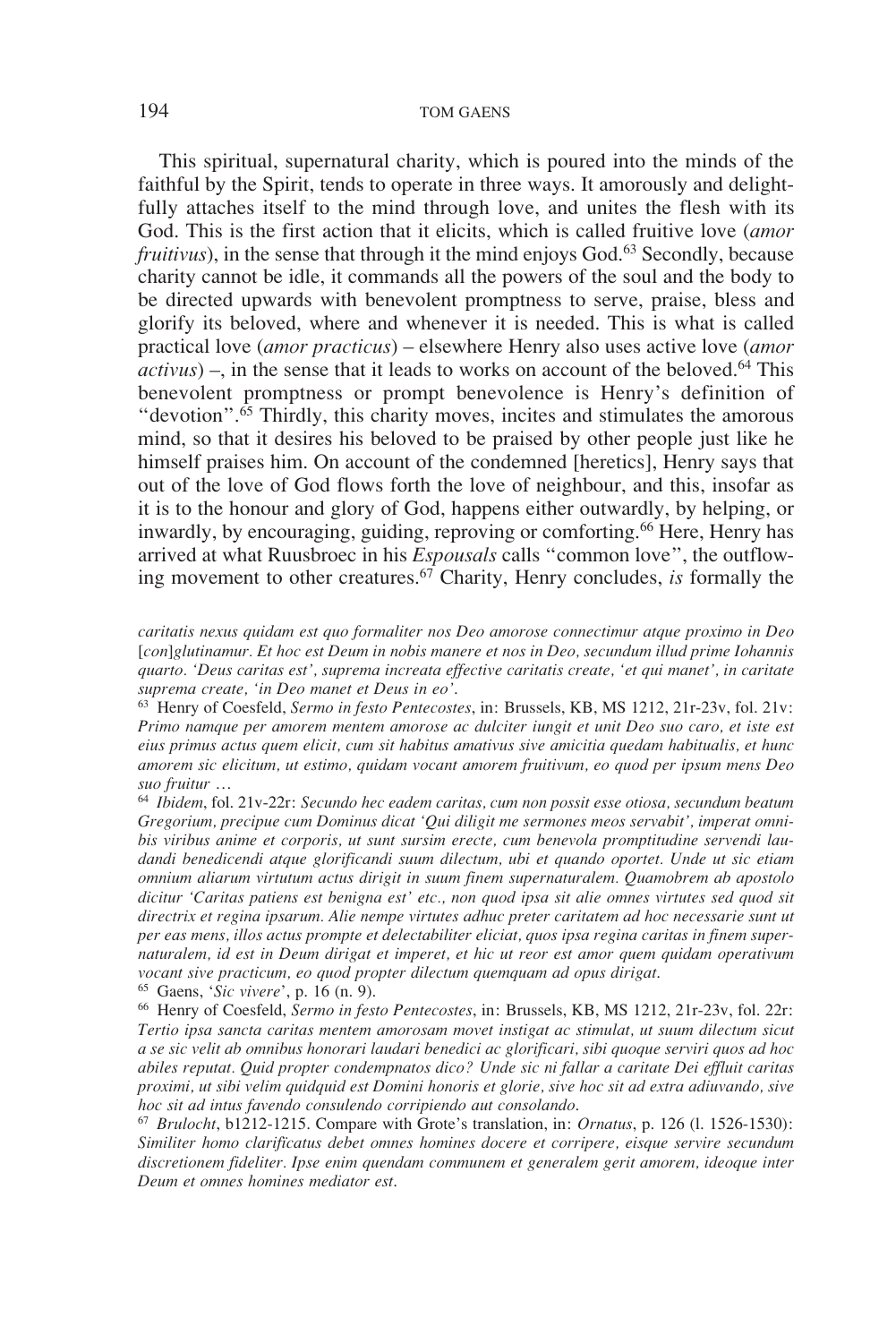spiritual life of the soul, or rather the bond of perfection, and the fountain-like life through which the Spirit, and moreover the Father and the Son, inhabit that soul and make their abode with it.<sup>68</sup>

Undoubtedly inspired by Ruusbroec's teachings, Henry thus argues – in a somewhat remarkable way for a "solitary" Carthusian – for delivering to others the "fruits of contemplation". This also proves to be quite crucial for his views on the contemplative and the active life, further developed in other sermons. Given Henry's influence within the Carthusian Order, the importance of these words should not be underestimated. For, at the end of the fourteenth century, and as the fifteenth century progressed, an increasing number of Carthusian monks were active as reformist authors, translators, and compilers, or were effectively involved in reformist movements or the reform of other monastic orders.<sup>69</sup>

Further, it is not surprising that Henry's portrayal of the Spirit as the loving bond between Father and Son is one of the key aspects of Ruusbroec's Trinitarian theology. It has been argued that this can be traced back to the works of William of Saint-Thierry, and especially his *Letter to the Carthusians of Mont-Dieu*, a cornerstone of medieval Carthusian spirituality.70 In describing the Spirit as the bond of the Father and the Son, Henry not only uses the familiar Augustinian *nexus*, but also the somewhat unfamiliar expression "indestructible or insoluble glue" (*glut*[*am*]*en indissolubile*). For the depiction of charity as the bond between the soul of the faithful and God, he borrows from Ruusbroec the verb "to be glued together" (from the Middle Dutch *anecleven*, here rendered in Latin as [*con*]*glutinari*).

### The human soul and the vision and fruition of God

From the above, it seems that Henry does not just slavishly make use of Ruusbroec's teachings, but that he is embedding, confronting, and sometimes re-interpreting aspects of them in a sort of synthesis of the "doctors" of the Church and the broader mystical tradition. More examples of this can be found throughout Henry's sermons.

For example, Henry repeatedly talks about the clear and intuitive vision of God and the beatific fruition, which cannot be attained *in via* by us, mortals.<sup>71</sup> In a sermon on the Purification of Mary, expounding on the divine light, Henry

<sup>68</sup> Henry of Coesfeld, *Sermo in festo Pentecostes*, in: Brussels, KB, MS 1212, 23v-26v, fol. 25r: … *caritas est formaliter spiritualis vita anime ymmo vinculum perfectionis secundum beatum Paulum* [Col 3:14] *et cooperiens multitudinem peccatorum secundum apostolum Petrum per quam fontalis vita Spiritus sanctus quinetiam Pater et Filius ipsam animam inhabitant et mansionem apud eam faciunt, dicente Iohannis quarto decimo* [John 14:23]*.*

<sup>69</sup> See Gaens, '*Fons hortorum*', for an overview.

<sup>70</sup> McGinn, 'Essential themes', p. 131 (n. 4).

<sup>71</sup> Henry also points at the *hereses Baggardorum* in this matter; cf. Henry of Coesfeld, *Sermo in assumptione BMV*, in: Brussels, KB, MS 1212, 105r-108v, fol. 107r.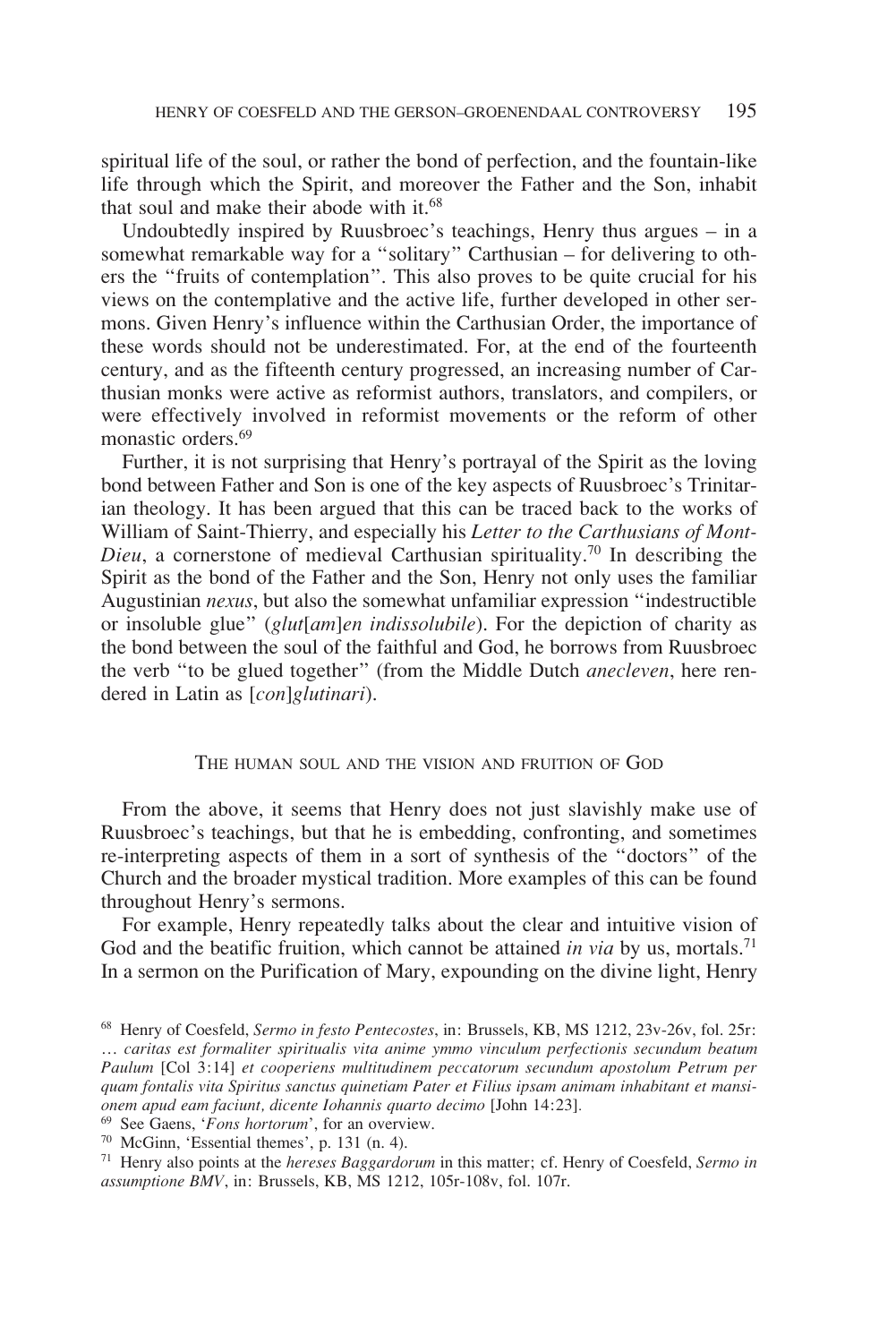builds on Ruusbroec's *Spiritual Tabernacle* to describe the four kinds of divine light available *in via militantium gentium* (i.e., the light of the upper heaven, the light of heaven, the spiritual light, and the light of grace)<sup>72</sup>, which can make the "deformed" (*deformes*) faces of our souls "Deiform" (*Deiformes*). But he immediately adds a fifth kind, namely the light of glory, that, beyond wonder and beyond narration, perpetually enlights and burns in the "tabernacle of the Lord".73 Following Saint Paul, Henry insists that our vision always remains "in a mirror and dimly" (*per speculum et in enigmate*).<sup>74</sup>

When, in two other sermons on Pentecost, Henry discusses the gifts of the Holy Spirit, he does this in traditional formulations, yet his text also shows traces of Ruusbroec's teachings. This is not only apparent from the ordering of the gifts and their mapping to the active and contemplative parts of the soul, but especially from the interpretation of the fifth gift, the gift of counsel, as the "fervent inflammation of the will" (*fervens voluntatis inflammatio*) or "stimulating zeal" (*stimulans zelus*). As Henry explicitly indicates, he prefers this rendering over a more traditional (Thomist) interpretation of the gift of counsel as perfecting the practical intellect.75 Here, Henry's seems to be paraphrasing another *Henricus de Hassia*, namely the German Augustinian theologian Henry of Friemar († 1340).76

In a sermon on Saint Hugh of Lincoln, Henry relates the three superior powers of the soul, i.e., memory, intellect, and will, to the way in which the soul must be made Godlike, respectively through the virtues of simplicity (*simplicitas*), clarity (*claritas*), and charity (*caritas*).77 Here too, he is building

fol. 152v: *Verum videmus nunc per speculum et in enigmate*. 75 Henry of Coesfeld, *Sermo in festo Pentecostes*, in: Brussels, KB, MS 1212, 21r-23v, fol. 22v-23r: … *spiritum consilii, qui est quedam fervens voluntatis inflammatio ac stimulans zelus, ad hoc exequendum quod sibi divinitus fuerit consultum sive inspiratum …*; and *Sermo in festo Pentecostes*, in: *Ibidem*, 114r-117r, fol. 116r: … *etiam cum hoc accipiatur pro inflammatione voluntatis aut divino zelo ad id ferventer obsequendum quod divinitus consultum aut inspiratum fuerit. Quamvis etiam id ipsum supererogationis fuerit. Que secunda acceptio consilii magis michi videtur ordini donorum congruere quam prima* [= the more traditional interpretation]. <sup>76</sup> Henry of Friemar, *Tractatus de adventu Verbi in mentem*, pars 1, principale 4, ed. A. Zumkeller (ed.), *Henrici de Frimaria OSA Tractatus ascetico-mystici*, vol. 1: *Tractatum de adventu Verbi in mentem, Tractatum de adventu Domini, Tractatum de incarnatione Verbi* [Corpus scriptorum Augustinianorum, 3:1], Romae [Rome], 1975, p. 27 (l. 12-13): *Primum est, que sint ille mentes devote, que circa divinam unionem assequendam tam ferventi desiderio inflammantur*. Henry's definition of the gift of fortitude as *robor supernaturalis* might be borrowed from the same treatise (cf. Zumkeller, p. 10). By comparing Combes' edition of John of Schoonhoven's defense of Ruusbroec against Gerson (see above, n. 2), I noticed that many of the Groenendaal canon's arguments can almost literally be found in Friemar's works in this edition.

<sup>77</sup> Henry of Coesfeld*, Sermo de sancto Hugone*, in: Brussels, KB, MS 1212, 122r-124r, fol. 123r: … *sciendum est quod superior pars anime nostre que sola capax est Dei per contemplationem in tribus consistit potentiis quibus ad ymaginem et similitudinem suam Trinitas benedicta creavit* 

<sup>72</sup> *Tabernakel*, 4:169-201.

<sup>73</sup> Henry of Coesfeld, *Sermo in purificatione BMV*, in: Brussels, KB, MS 1212, 129r-130v, fol. 129v-130r. In his *Espousals*, Ruusbroec also talks about the light of glory, in which "we may meet him [= Christ] in the hour of our death"; cf. *Brulocht*, 959-960.

<sup>74</sup> Henry of Coesfeld, *Sermo in nativitate Domini*, in: Brussels, KB, MS 1212, 150r-152v,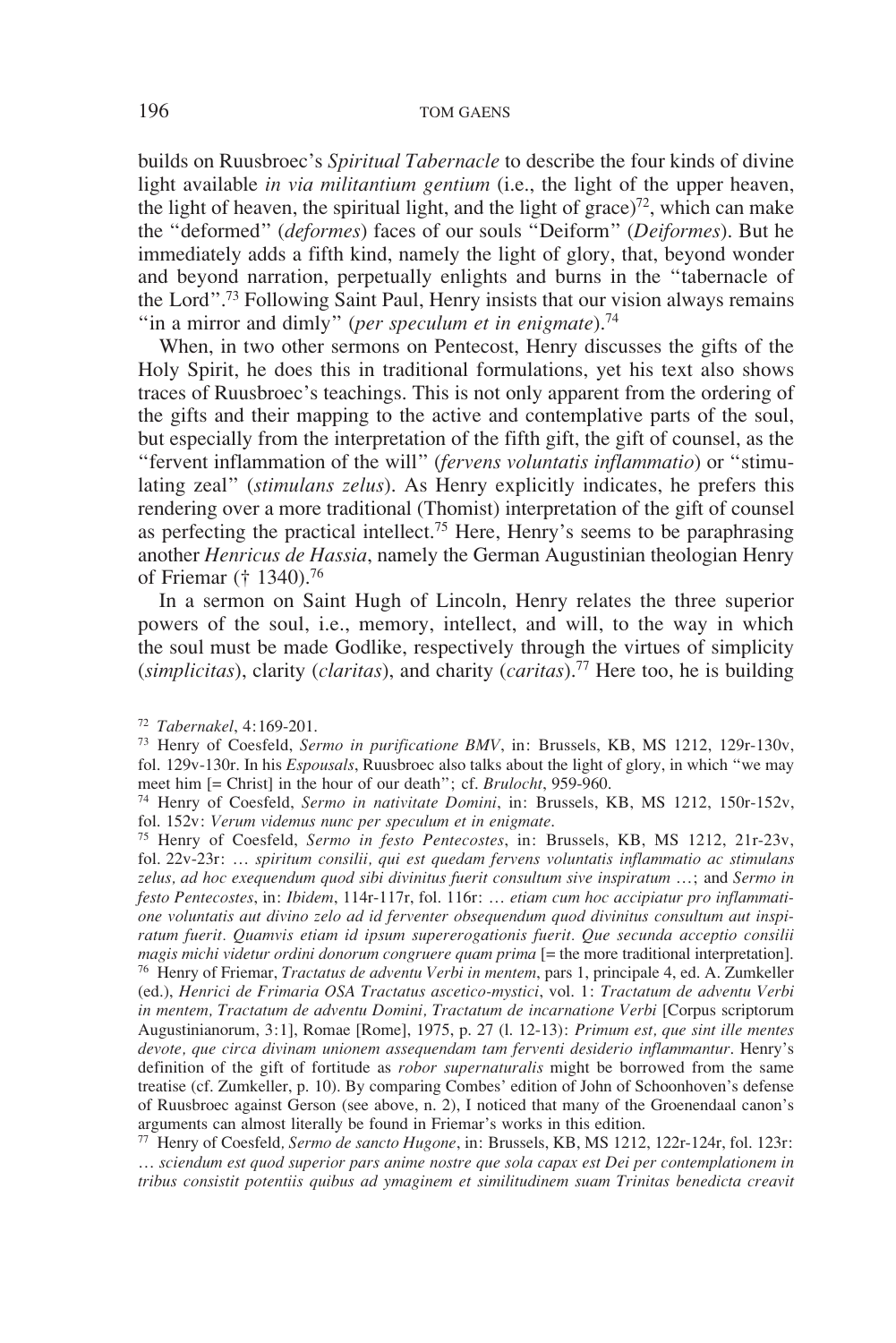on the *Espousals*, where Ruusbroec mentions the same three "streams" in the so-called "second coming" of Christ.<sup>78</sup> But Henry also interpolates Ruusbroec's text with excerpts from David of Augsburg's *Profectus*. 79 The first virtue, *simplicitas*, which works in the memory, liberates a human being from inconstancy of mind (*ab inconstantia mentis*). Furthermore, it creates unity of spirit (*unio spiritus*).80 The second virtue, *claritas*, works in the intellect, and has many degrees. The lowest degree is simple faith (*fides*), through which one believes what is to be believed without any special enlightenment. Through divine illumination and proper exercise, the more proficient human beings uncover reason of faith (*rationes fidei*). Many devout, who have trained themselves in the abstract life and virtuous exercises, are able to rise up to intellection in a superhuman way and to have a vision of God in contemplation, not mediated by images of corporeal similitude, nor using arguments of ratiocination, but with the purest understanding of the mind.<sup>81</sup> The third virtue, supernatural *caritas*, ignites the will of a human being in divine love.<sup>82</sup> By increasingly infused charity, we may pass through devotion, spiritual sweetness (*dulcedo spiritualis*), jubilation (*iubilus*), pleasure (*voluptas*), inebriation of the spirit (*ebrietas spiritus*), self-oblivion and self-resignation

*illam scilicet memoria intellectu et voluntate. Et ergo si post peccatum anima nostra econverso debet Deiformis fieri tribus indiget virtutibus …*

<sup>78</sup> *Brulocht*, b972-b1131.

<sup>79</sup> Taken from *Profectus*, II, 5-9.

<sup>80</sup> Henry of Coesfeld*, Sermo de sancto Hugone*, in: Brussels, KB, MS 1212, 122r-124r, fol. 123r: *Sed prout simplicitas est virtus qua ipsa memoria hominis prompte et delectabiliter scit se a cordis dispersione mentis evagatione et fantasmatum incursibus discutere et orando meditando contemplando Deo et hiis que Dei sunt intendere* … *Et sepe Deus secundum magnificentiam suam in spiritualibus hominibus super communem gratiam et omne humanum exercitium hanc virtutem intantum adauxit ut ipsi per memoriam obsorberentur in Deo, et seipsos et omnium que sunt obliviscerentur et in solo Deo absque omni strepitu volibilium cogitationum suaviter quiescerent. Et hoc prima virtus liberat hominem ab inconstantia mentis et facit unionem spiritus*. Compare with *Profectus,* II, 9, \$1. See also *Ornatus*, p. 113 (l. 1235-1237): *Hoc modo homo secundum memoriam elevatur et de alienis cogitationum incursibus et ab inconstantia liberatur*.

<sup>81</sup> Henry of Coesfeld*, Sermo de sancto Hugone*, in: Brussels, KB, MS 1212, 122r-124r, fol. 123r: *Secundam virtutem placeat vocare claritatem capiendo claritatem pro virtute que intellectum clarificat, ut Deum et ea que Dei sunt sapiat. Et hec virtus iterum multos habet sub se gradus, et in infimo gradu credo est fides illa scilicet que sine speciali illuminatione credit illa que credenda sunt. Et proficit homo in hac virtute quando iam ex illuminatione divina vel exercitio proprio incipit rationes fidei aliqualiter intelligere saltem sicut illi materie convenit sacram scripturam sapere et ea in sensibus diversis uti prout devotioni sue congruit, et in virtutes et vitia discernere et remedia invenire in operibus Dei potentiam sapientiam et bonitatem eius ammirari etc. de aliis. Et multis devotis hominibus qui se in vita abstracta et virtutum exercitiis exercuerunt, hec virtus in tamen adaucta est, ut supra humanum modum intelligendi qui huiusmodi in carne hac convenit non per fantasmata nec per enigmata corporalium similitudinum nec per ratiocinationum argumenta sed purissima mentis intelligentia Deum contemplando viderent.* Compare with *Profectus*, II, 7.

<sup>82</sup> Henry of Coesfeld*, Sermo de sancto Hugone*, in: Brussels, KB, MS 1212, 122r-124r, fol. 123v: *Tertiam virtus vocatur caritas et est virtus qua voluntas hominis tota amore divino accenditur*. Compare with *Ornatus*, p. 120 (l. 1395): *Iste rivus voluntatem hominis veluti ignis accendit* …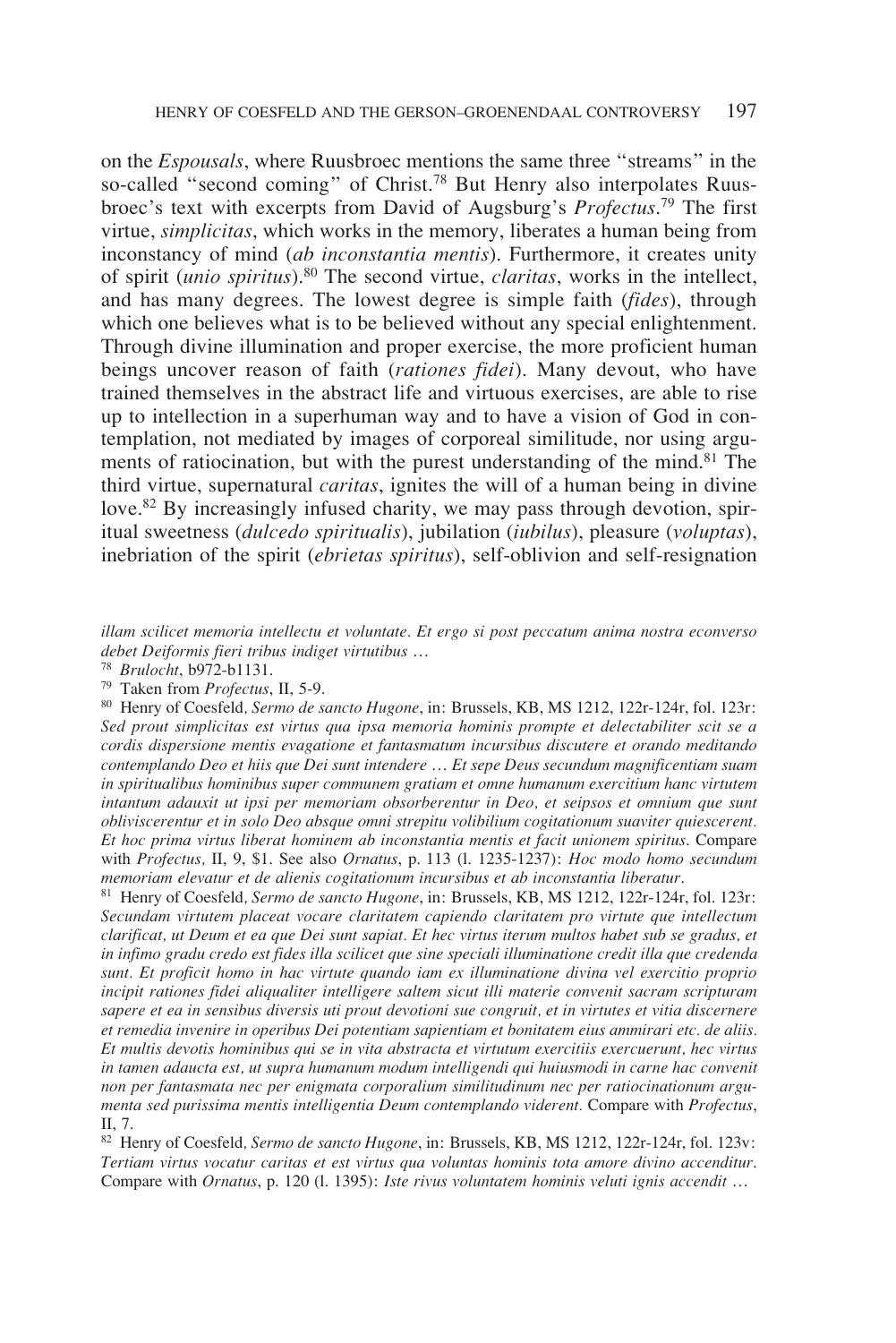(*sui ipsius oblivio sive resignatio*), to become one spirit with God (*esse unus spiritus cum Deo*).83

Very reminiscent of this "passing through", as it was described by David of Augsburg, is Henry's own theology of devotion with its triple-grade progression of the dove-like mind – an image borrowed from William of Saint-Thierry – through three types of "sensible" or "sensual" devotion.84 In his work on the Eucharist, Henry explains how people who believe themselves to be experts in the most advanced form of this sensible devotion (*devotio fervorosa vel spiritualiter furiosa*) may have various types of experiences. Some of them are able to receive revelations (*revelationes*). Sometimes these are words, images, or signs, formed in the imaginative power (*vis imaginativa*) through the ministration of angels, at other times a naked truth is produced in the intellective power (*vis intellectiva*) directly by God. The more these devout are able to abstract from their senses, the clearer intellectual or spiritual visions (*visiones intellectuales sive spirituales*) they are able to receive.85 Yet again, Henry does not deviate from what Ruusbroec says in the second book of the *Espousals*86, and he even literally cites him in explaining rapture (*raptus*), the moment when devout people are drawn above themselves in every mode into "that incomprehensible good" (*in quoddam incomprehensibile bonum*), that they can never verbalize or express according to the mode in which they heard and saw it.<sup>87</sup>

<sup>83</sup> Henry of Coesfeld*, Sermo de sancto Hugone*, in: Brussels, KB, MS 1212, 122r-124r, fol. 123v: … e*t secundum quod hec virtus plus augetur secundum hoc etiam in homine frequenter intenditur devotio et dulcedo spiritualis iubilus voluptas et ebrietas spiritus desiderium celestis Patrie, et presentium fastidium ac suiipsius oblivio sive resignatio et esse unus spiritus cum Deo* … *supplet et infundit caritatem per quam ulterius voluntas potest proficere in caritate et devotione* … Compare with *Profectus*, II, 8 and III, 64.

<sup>84</sup> Gaens, '*Sic vivere*', p. 19-20.

<sup>85</sup> Henry of Coesfeld, *De sacramento eucharistie*, in: Brussels, KB, MS 11811-12, 3r-101v, fol. 86v: *Dicunt etiam qui creduntur in hac re fuisse experti quod in ista devotione* [*= devotio fervorosa vel spiritualiter furiosa*] *sepe hominibus multe revelationes fiunt, aliquando ut aiunt verbis aliquando ymaginibus aliquando signis et huiuscemodi fiunt comuniter in vi ymaginativa et solent ministerio angelorum fieri. Aliquando etiam ipsis nude veritas se obicit sine signis aut ymaginibus et hec revelatio fit in vi intellectiva et causantur a solo deo sine ministerio alicuius creature. Et istud videtur in multum verisimile quia secundum quod quis plus et excellentius a sensibus abstrahitur secundum hoc clariores recipit visiones intellectuales vel spirituales* … Compare with *Ornatus*, p. 88-89 (l. 675-684): *Aliquando etiam quidam homines ex hiis furiosis ex hoc furore et ex hac importunitate ultra sensibilitatem trahuntur in spiritu, et aliqua veritas verbis eis exprimitur, vel imaginibus vel similitudinibus vel signis eis ostenditur, que vel eis vel aliis hominibus uel rebus futuris necessaria est. Iste dicuntur revelationes uel visiones. Que imagines si corporales fuerint, tunc eas in imaginativa recipiunt. Hec aliquando per virtutem Dei angelus operatur in homine. Sed si ipsa ueritas intellectualis fuerit, vel similitudo spirirualis qua se Deus immensus ostendit vel manifestat, in intellectu eam recipiunt et ipsam eloqui verbis possunt, si verbis expressibilis sit*.

<sup>86</sup> *Brulocht*, b549-b558.

<sup>87</sup> Henry of Coesfeld, *De sacramento eucharistie*, in: Brussels, KB, MS 11811-12, 3r-101v, fol. 86v: … s*ed per istum modum devotionis videtur quis multum a sensibus abstrahi cum tam importune et seriose nitatur spiritui subici ymmo ut quidam scribit homines huiusmodi aliquando trahuntur super seipsos secundum omnem modum in quoddam incomprehensibile bonum quod*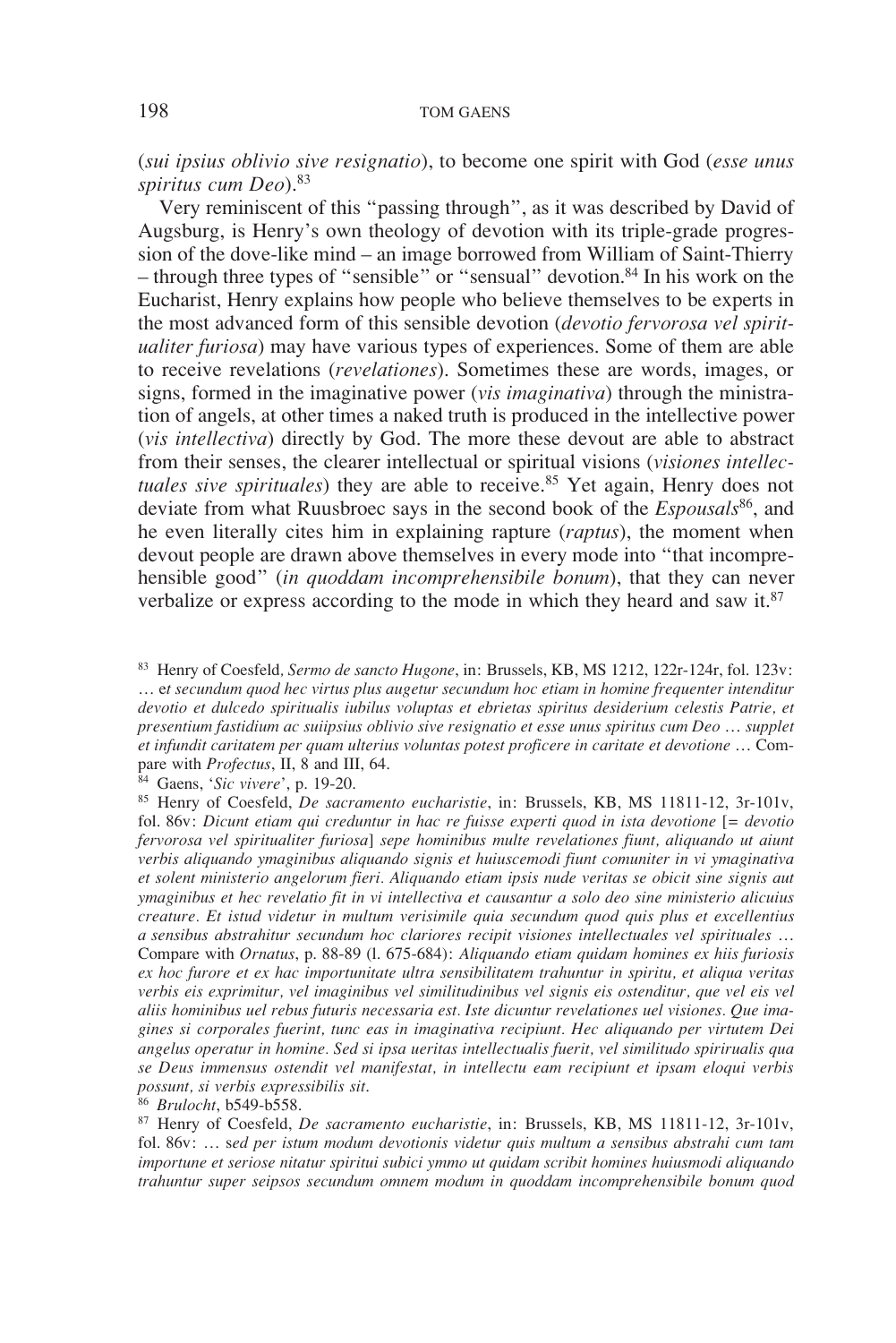Mystical ascent itself is rendered by Henry in proper Dionysian style. It is charity, Henry says, which – "according to blessed Dionysius in *On the Divine Names*" – brings ecstacy, so that the lovers belong not to themselves but to the beloved.88 In a *collatio moralis* in which he unfolds his devotional theory, he marvels at the mystery of the dove, which – as the *physiologi* narrate – is the only bird that feeds and nurtures its young during the night:

It becomes understable, if one bears in mind that the dove-like soul rightly contemplates God in obscurity (*in caligine*) and enjoys God in a modeless manner, and is totally consumed with the fire of divine love, and loses its spirit, and does not attend to itself or consider itself, as if in darkness (*in tenebris*), and also, with respect to divine worship, it is devoutly affected through spiritual self-annihilation. For indeed, it is necessary to abandon all sensible and intellectual operations to which it is accustomed, and to make abstraction of all things and conditions that it knows, before it arrives at the cognition of that most simple being, the cognition by which a similar love and devotion are accompanied, whereupon it rightly dwells in a superluminous darkness of secretly learned silence, as Dionysius declares in the most beautiful manner and in many ways, in *On Mystical Theology*, especially in the first chapter, and similarly in his *Letter to Dorotheus the Deacon*, commenting on Psalm 17, as well as in his *Letter to Caius the Monk*. 89

In this passage one can find typically Dionysian and Ruusbroecian language, such as the words "modeless" and "annihilation" (in the sense of spiritual annihilation of one's self). $90$  Also noteworthy is Henry's statement that, in

<sup>90</sup> Spiritual self-annihilation is here to be understood as a process in which the spirit dies to its ownness, i.e., a moving away from self-centeredness in self-renouncement; cf. McGinn, 'Essential

*non possunt verbis exprimere vel signis ostendere secundum illum modum secundum quem bonum istud audierunt vel viderunt, idem namque vocatur hic audire vel videre et iste modus communiter dicitur raptus.* Compare with *Ornatus*, p. 89 (l. 686-693): *Potest etiam aliquando huiusmodi homo trahi supra se secundum omnem modum, in quoddam incomprehensibile bonum, quod numquam potest vel verbis exprimere vel ostendere iuxta et secundum modum quo ipsum bonum audivit et vidit. Idem nam est audire et videre in hoc simplici opere et in hoc simplici visu interno. Et hoc nullus nisi deus solus sine medio vel sine cooperatione alicuius creature operatur. Hic modus raptus nominatur*.

<sup>88</sup> Henry of Coesfeld*, Sermo de sancto Hugone*, in: Brussels, KB, MS 1212, 122r-124r, fol. 123v: *Et hec virtus secundum beatum Dionysium quarto De divinis nominibus facit recte extasim et non dimittit sui ipsorum esse amatores sed amatorum*.

<sup>89</sup> Henry of Coesfeld, *Collatio moralis in purificatione BMW*, in: Brussels, KB, MS 1212, 130v-134r, fol. 133r: *Narrant phisiologi videlicet quod ipsa* [= the dove] *sola inter aves pullos suos nocte nutrit et fovet, quale misterium est hoc, dilectissimi, nisi fortasse quod anima turturina deum recte in caligine contemplatur et sine modo ipso fruitur et igne divini amoris tota comburitur et a se ipsa deficit nec se ipsam tamquam in tenebris sic attendit aut considerat, atque circa divinum obsequium cum spirituali annichilatione sui ipsius devote afficitur. Oportet namque mentem derelinquere omnes sensibiles et intellectuales operationes quibus assuetus est et abstractionem facere omnium rerum et conditionum quas novit antequam ad cognitionem illius simplicissimi entis perveniat, quam cognitionem ni fallor conformis amor et devotio comitantur, quo facto manet recte supersplendens caligo occulte docti silentii, prout declarat sanctus Dionysius pulcherrime et multipliciter in De mistica theologia et specialiter capitulo primo et similiter in Epistola sua* [*ad Dorotheum dyaconum exponens illud Psalmi 17* [Ps. 17(18):12] *'Posuit tenebras latibulum suum' et etiam Epistola prima*] *ad Gayum monachum*.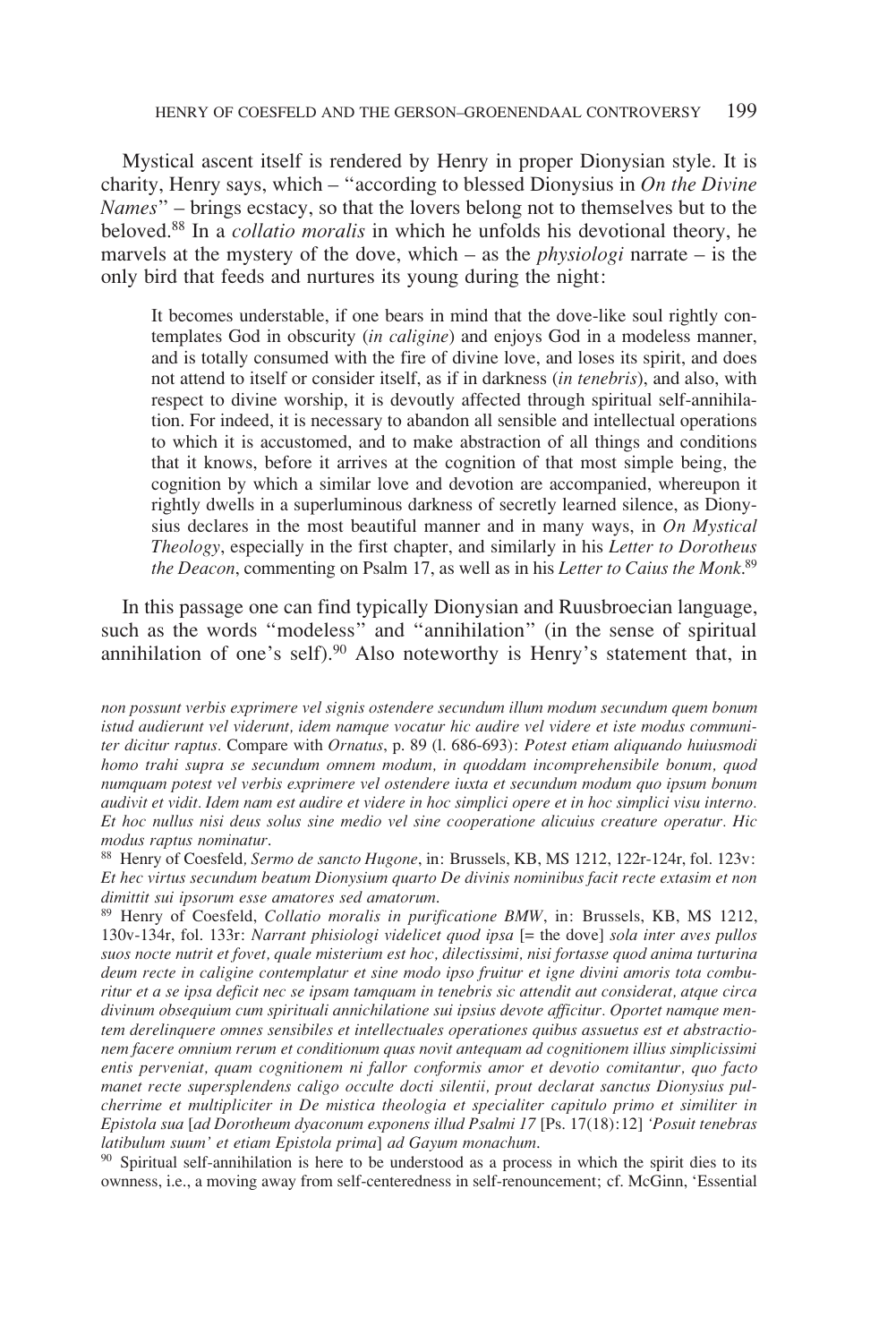becoming one in spirit with God, the mind loses itself, i.e., loses its spirit (*a se ipsa deficit*). This example particularly shows the difficulty in interpreting and translating expressions such as Ruusbroec's *ontgheesten* or *ontwerden*. 91 Gerson, who struggled with mystical terms such as *deficere a se,* showed himself guilty of misreading and even misconstruing Ruusbroec's words in his first letter to Bartholomew Clantier, when he accused the Brabantine mystical teacher of making it "sound" (*sicut scripta sonant*) as if the soul itself would somehow cease to exist.<sup>92</sup>

However, it is Henry's insistence on the intertwining of intellective vision, fruitive love, *and* devotion that is the most striking in the above description of mystical union, even though all customary sensible and intellectual operations have been left behind in the process of reaching it. This is clearly the way Henry did read Ruusbroec.

### Conclusion: the weight of Gerson's censure

Throughout his sermons and other works, Henry seems to be drawing an imaginary line, running from Bernard of Clairvaux, and especially William of Saint-Thierry, through the mystical tradition of the Low Countries and the Rhineland, making use of authors such as David of Augsburg<sup>93</sup>, John Tauler<sup>94</sup>, Henry Suso<sup>95</sup>, and Ruusbroec. These ideas are embedded in an eclectic theology, which makes abundant use of the monastic and scholastic tradition.<sup>96</sup> But nor did Henry hesitate to base some theological arguments on the visions of

<sup>94</sup> See above, n. 17.

<sup>95</sup> See Gaens, '*Sic vivere*', p. 26 (n. 44).

Themes', p. 177-178 (n. 150). In the *Espousals*, Ruusbroec himself opposed those who proclaim they are "annihilated with respect to themselves"; cf. *Brulocht*, b2458-2460.

<sup>91</sup> When translating *Seven Rungs*, Surius prudently rendered *ontgheesten* as *deficere vel excedere*; cf. *Van seven trappen*, 1001. From the edition, I borrowed the free, modern English translation "to lose its spirit".

<sup>92</sup> Combes, *Essai*, vol. 1, p. 618-619: *Imaginatur enim, sicut scripta sonant, quod anima tunc desinit esse in illa existentia quam prius habuit in proprio genere, et convertitur seu transformatur et absorbetur in esse divinum et in illud esse ideale defluit quod habuit ab eterno in essentia divina*. Note that Henry – as does Ruusbroec – doesn't talk at all about the soul ceasing to be. Denys the Carthusian also uses the expression *a se ipsa deficere*; see *Idem*, cap. VII, art. LXXVII, in: *Ibidem*, p. 260D: *In qua contemplatione mens amorosa et pura* … *a se ipsa deficit*, *alienatur ac defluit* … On the spirit and the soul, see also Denys the Carthusian, *Commentaria in Librum de divinis nominibus*, cap. IV, art. XXXVII, in: *Doctoris ecstatici D. Dionysii Cartusiani Opera omnia*, vol. 16: *In libros S. Dionysii Areopagite*, Tornaci [Tournai], 1902, p. 144D-145A. <sup>93</sup> See above, n. 79.

<sup>96</sup> Apart from the Decretals and the Sentences, Henry draws from authors such as Anselm of Canterbury, Bernard of Clairvaux, William of Saint-Thierry, Hugh and Richard of Saint Victor, Peter of Tarentaise, Peter the Devourer, Innocent III, William of Auvergne, Thomas Aquinas, Bonaventure, Albert the Great, Henry of Ghent, William Durand, John Duns Scotus, Nicholas of Lyra, Thomas of Strasbourg, Henry Totting of Oyta, and Henry of Langenstein.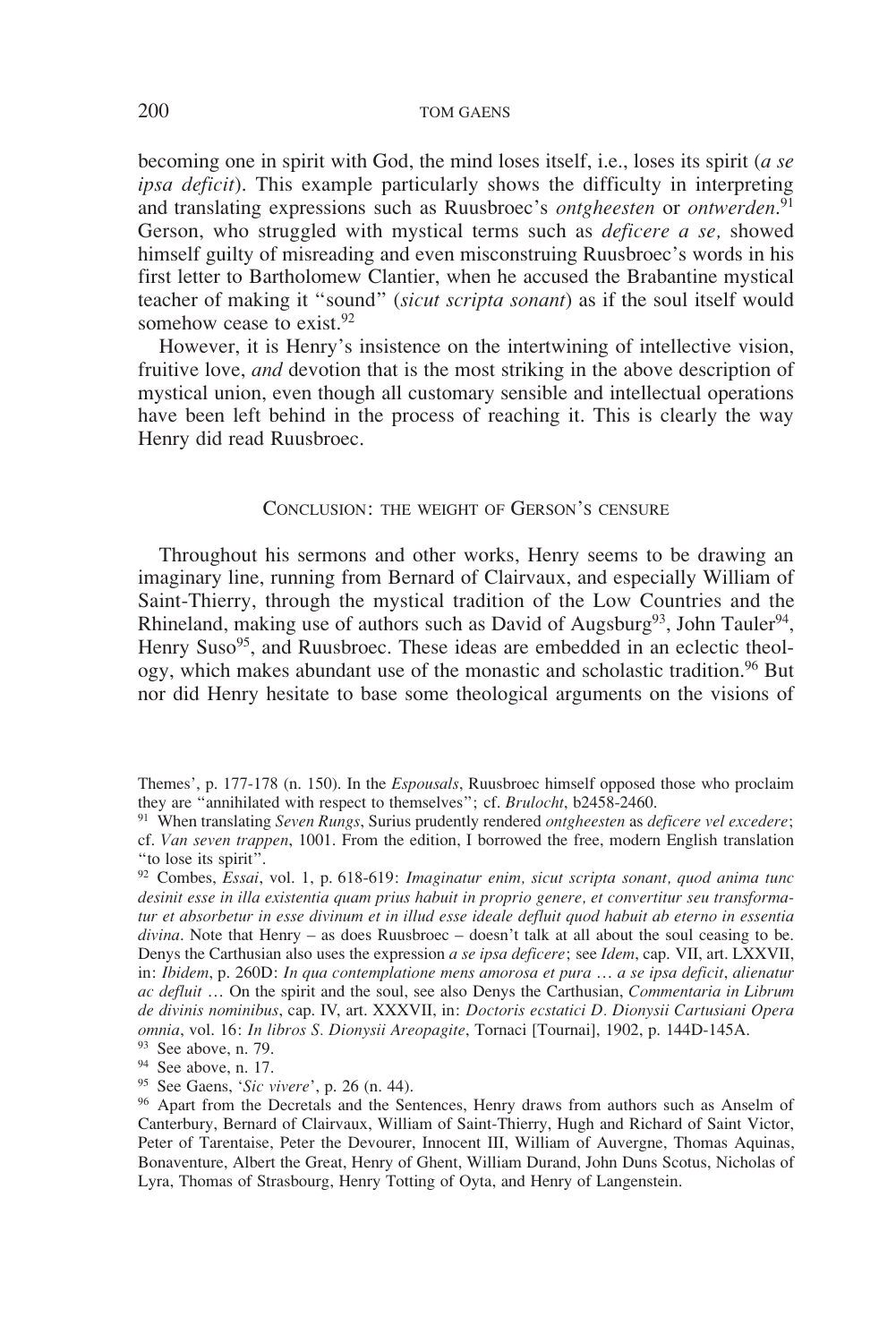female mystics such as Mechtild of Magdeburg or Bridget of Sweden<sup>97</sup>, something which would surely abhor many a scholastic theologian, including Gerson.<sup>98</sup> I believe that the interpretation of what can be considered as "tradition", i.e., which things "share the same smell", is exactly what is at stake in the Gerson–Groenendaal controversy. It is surely a difference in interpretation that sets Henry of Coesfeld and Jean Gerson apart, even though both of them (*and* Ruusbroec) share similar concerns about the excesses of lay and vernacular mysticism and of "useless" *curiositas* at theological faculties. As a Carthusian monk, Henry was less eager to set aside the mystical tradition of the Low Countries and the Rhineland too easily.

Henry's theology, with its emphasis on devotion *in modernis temporibus*, could very well be called a type of *Frömmigkeitstheologie*, because it attempts to respond to the various controversies of the fourteenth century and yet strives towards a kind of synthesis at the same time. All of this is presented in the form of sermons with a mystagogical touch or in the form of explanatory treatises, at moments bold and refreshing, but often lacking the hyperbolic language of mystical literature, while prudently colouring within the lines of orthodoxy. The purpose is clearly what Henry calls "encouraging, guiding, reproving or comforting", and not *doing* theology as such. Many themes that are typically found in speculative mysticism and in contemporary scholastic theology are virtually absent. There are no ponderings on the "being" or "essence" of the human soul and the exact nature of its relation to God's being, such as they can be found in Ruusbroec's work, nor are there any reflections on form and matter, universals and singulars, or any of the other *ratiocinationes* found in academic discussions of his time. Henry simply won't have any of this. Here, he surely differs from Denys the Carthusian († 1471), an even more ardent follower of Ruusbroec, who would – in certain ways – embark on a similar exercise a few decades later and whose oeuvre would totally eclipse Henry's legacy.99

<sup>97</sup> See, e.g., in Henry of Coesfeld, *Sermo in assumptione BMV*, in: Brussels, KB, MS 1212, fol. 142v-145v; and *Sermo in nativitate Domini*, in: *Ibidem*, 152v-154r.

<sup>98</sup> B.P. McGuire, *Jean Gerson and the Last Medieval Reformation*, University Park PA, 2005, p. 318; B. Obrist, 'The Swedish Visionary. Saint Bridget', in: K.M. Wilson (ed.), *Medieval* 

*Women Writers*, Manchester, 1984, 227-251, p. 236. 99 Ruusbroec was called an *alter Dionysius* by Denys the Carthusian, *De donis Spiritus sancti*, tract. 2, art. 13, in: *Doctoris ecstatici D. Dionysii Cartusiani Opera omnia*, vol. 35: *Opera minora 3*, Tornaci [Tournai], 1908, p. 184. Denys also dismissed Gerson's critique of Ruusbroec in his *In librum S. Dionysii Areopagite de mystica theologia, Difficultatem precipuarum absolutiones*, art. 4, in: DCOO, vol. 16: *In libros S. Dionysii Areopagite*, p. 493B: … *quemadmodum et Johannes pretactus* [= Gerson] *in tractatu suo de mystica theologia redarguit acriter nimis et non vere, devotissimum virum innocentemque Joannem Rusbrochium, quod voluerit quorundam hereticorum renovare errorem in libro suo de spiritualibus nuptiis*. On this, and on Denys' interpretation of Ruusbroec's *wesen* through the lens of Henry of Ghent's theology, see K. Emery Jr., 'The Carthusians, Intermediaries for the Teaching of John Ruysbroeck during the Period of Early Reform and in the Counter-Reformation', in: *Miscellanea Cartusiensia*, vol. 4 [Analecta Cartusiana, 43], Salzburg 1979, 100-116.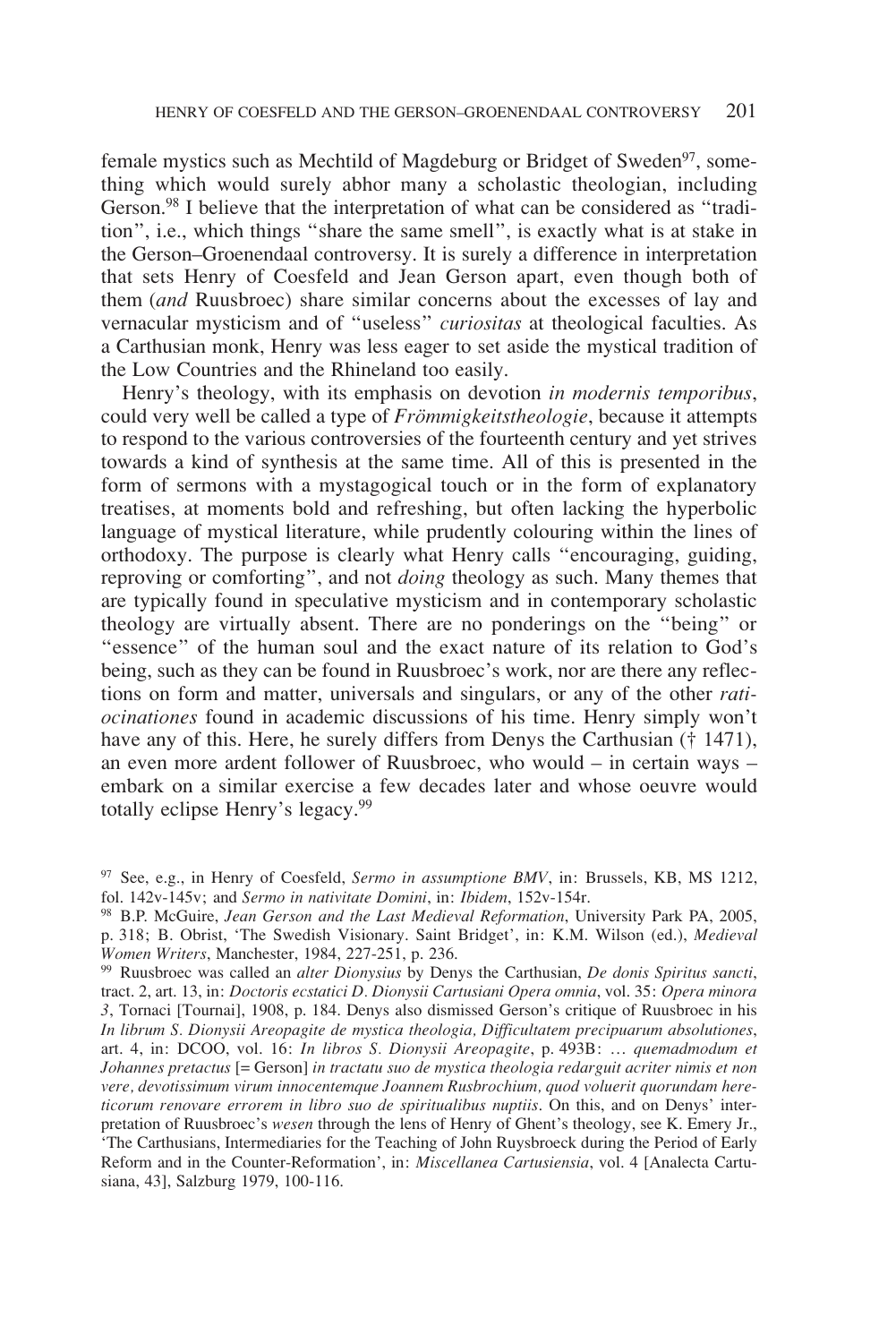In any case, Henry of Coesfeld was the first author of importance to incorporate elements of Ruusbroec's texts in original sermons and treatises, written in Latin. To determine whether he made his own translations or used existing ones, a much more thorough study of his work is needed. Especially Henry's borrowings from the *Espousals* are very similar and – at times – almost identical to the translation made by Geert Grote († 1384), who likely started his translation of the *Espousals* while staying at the charterhouse of Monnikhuizen, during Henry's priorate.<sup>100</sup> Hence, it might be hypothesized that Grote was encouraged or even influenced in his work by Henry or by fellow inhabitants of the Monnikhuizen charterhouse, or even that there might have been some form of cooperation.101 Grote's attitude towards the *Espousals* was not totally uncritical. Immediately following his retreat in Monnikhuizen Grote paid Ruusbroec a visit in Groenendaal, and after Ruusbroec's death, he wrote, in a letter addressed to the Groenendaal Canons, that he was convinced that their former prior was sincere and wise, and that he would be ready to defend the *Espousals* against anyone, provided that they made some necessary corrections.102

Geert Grote and possibly also Henry of Coesfeld should therefore be regarded as trying to safeguard Ruusbroec's work, rather than ordering to "rip out" parts of it, as Gerson did. If Henry would indeed have labeled Ruusbroec's *Espousals* as erroneous or heretical, this would surely have had an effect on the spreading of Ruusbroec's work and its reception by the Carthusians. Henry was an authorative voice within the Carthusian order, and, being the provincial visitor of the Urbanist Rhine province and occasional visitor of the English charterhouses, his influence cannot be underestimated. Evidence, however, shows rather the contrary. The Carthusians in the Low Countries, the Rhineland, and England were actively involved in the spreading of Ruusbroec's work, through manuscript transmission, and again during the sixteenth century, through printed editions and the Surius translations. Less is known about the actual reception and use of Ruusbroec's teachings by Carthusians, since scholars have been mostly looking into manuscript transmission only. Also here, a few scholars have recently started to unearth some more indications: not only

<sup>100</sup> R.Th.M. van Dijk, *Prolegomena ad Gerardi Magni Opera omnia* [Corpus Christianorum. Continuatio mediaevalis, 192], Turnhout, 2003, p. 531-532, 565-570.

<sup>&</sup>lt;sup>101</sup> I would prefer to leave a detailed study of the passages that Henry borrowed from Ruusbroec and their similarities and differences with Geert Grote's and other translation(s) to the interested Ruusbroec specialists, as this would go far beyond the scope of the present essay and my own capabilities.

<sup>&</sup>lt;sup>102</sup> Rudolf van Dijk argued that Grote came to know Ruusbroec's work in the charterhouse of Monnikhuizen (Van Dijk, *Prolegomena*, p. 564) and that Monnikhuizen highly likely owned a copy of the Espousals which came from Herne (*Ibidem*, p. 567). See Van Dijk, *Prolegomena*, p. 564 and 567. Already around 1362, the Carthusians of Herne had invited Ruusbroec to clarify a number of points in his teachings; cf. R. Faesen, 'Ruusbroec at the Charterhouse of Herne. How Did the Carthusians React to the Eckhart Shock?', in: S.J. Molvarec & T. Gaens, *A Fish Out of Water? From Contemplative Solitude to Carthusian Involvement in Pastoral Care and Reform Activity* [Miscellanea Neerlandica, 41 / Studia Cartusiana, 2], Leuven, 2013, p. 107-125.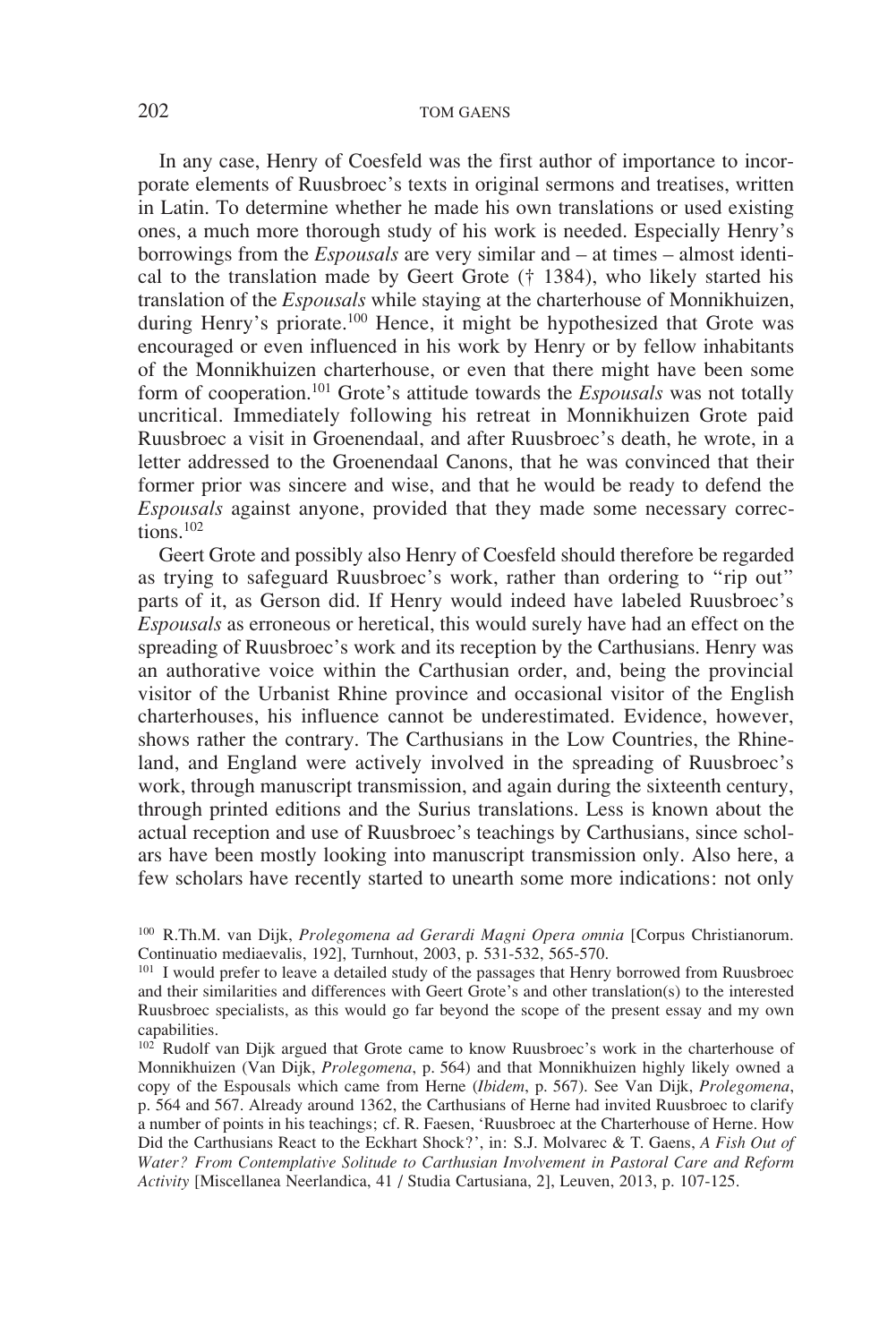Henry of Coesfeld drew from Ruusbroec's works or from pseudo-Ruusbroecian texts such as *On the Twelve Virtues*, so did Evrard of Diest<sup>103</sup>, Denys the Carthusian<sup>104</sup>, James of Gruitrode<sup>105</sup>, and others.<sup>106</sup>

In the context of the effect of the Gerson–Groenendaal controversy on the spreading of Ruusbroec's work in the fourteenth and fifteenth centuries, especially in France, Kees Schepers has recently argued that the differences in style between the Jordaens and Grote translations of the *Espousals* caused the latter to be received more warmly in the German cultural sphere and less in the Roman culture sphere (while the opposite holds true for the former).<sup>107</sup> If one

<sup>103</sup> Evrard, prior of Diest, *Tractatus de militia humana super terram* (*Opusculum de temptationibus, De modis temptationum*), in: Trier, Bibliothek des Bischöflichen Priesterseminars, 130, 133r-153r, fol. 144r: *Ruysbroic tamen non dicit aliud* … Evard's work is also available in Brussel [Brussels], Koninklijke Bibliotheek, 1216-34 (cat. 1129), fol. 93r-102v; Köln [Cologne], Historisches Archiv, GB quart 21, fol. 113r-124v; Lille, Médiathèque municipale Jean Lévy, 115 (olim 85), fol. 326r-336r; Paris, Bibliothèque Mazarine, 930 (*olim* 1145), fol. 92r-112v; and Wien [Vienna], Österreichische Nationalbibliothek, S.n. 12888, fol. 155r-172r. The Rooklooster Register (see above, n. 3), fol. 117r mentions this title for the libraries of Rooklooster and Groenendaal. Evrard's work, with its treatment of temptations in the context of the intelligible, concupiscible and irascible powers of the soul, and its critique on the lack of devotion in religious institutions, clearly bears the stamp of Henry of Coesfeld. Evrard, prior of Zelem, and Henry of Coesfeld, prior of Geertruidenberg and (con)visitor of the Urbanist Rhine province, together travelled at least once accross the Channel for a visitation of English charterhouses. In 1405, they evidently performed a visitation of the Carthusians of London (and likely other charterhouses as well). Unfortunately, the *chartae* of the Carthusian general chapter are only partially extant, but they do show that Henry was instructed to visit the English charterhouses *cum socio* in 1406, 1408, 1409, and 1410. See J. Hogg, 'L'ordine certosino nel periodo dello Scisma', in: P. de Leo (ed.), *L'Ordine certosino e il Papato della fondazione allo scisma d'Occidente*, Soveria Mannelli, 2003, 157-338, p. 159; J. Sanders, *Waterland als woestijn. Geschiedenis van het kartuizerklooster 'Het Hollandse Huis' bij Geertruidenberg (1336-1595)* [Hollandse Studiën, 25], Hilversum, 1990, p. 144.<br><sup>104</sup> Emery, 'The Carthusians, Intermediaries'.

<sup>105</sup> J. Deschamps, 'De lange en de korte redactie van het Rosarium Jesu et Mariae van de kartuizer Jacobus van Gruitrode en de Middelnederlandse vertaling van de korte redactie', in: C. De Backer, A.J. Geurts & A.G. Weiler (ed.), *Codex in context. Studies over codicologie, kartuizergeschiedenis en laatmiddeleeuws geestesleven aangeboden aan Prof. Dr. A. Gruijs* [Nijmeegse codicologische cahiers, 4-6], Nijmegen & Grave, 1985, 105-128, p. 109; T. Gaens, 'Spiritu Iesu operante. Written Sources for the Work of James of Gruitrode', in: K. Pansters (ed.), *The Carthusians in the Low Countries. Studies in Monastic History and Heritage* [Miscellanea Neerlandica, 43 / Studia Cartusiana, 4], Leuven, 2014, 129-172, p. 171.

<sup>106</sup> I am sure this short list is far from exhaustive. In a letter of the Herne Carthusian John Knibber (†1473) to his brother Nicasius (†1471), a Canon Regular of the Groenendaal priory who was active as *curatus* in the abbey of Saint Trudo in Bruges, the author cites from the *Espousals* and calls Ruusbroec a *vir sacerdotalis*, *contemplator gloriosus*, and *primus prior et fundator Viridis Vallis*; see Gaens, '*Fons hortorum*', p. 57-58 (n. 27-28). An Erfurter manuscript contains a work by an anonymous, fifteenth-century Carthusian, in which Ruusbroec is defended against Gerson and in which both Ruusbroec and Nicholas of Cusa are called true followers of Dionysius the Areopagite; see C. Burger, 'Mystische Vereinigung – erst im Himmel oder schon auf Erden? Das Doppelgesicht der geistlichen Literatur im 15. Jahrhundert', in: B. Hamm, V. Leppin & H. Munzert, *Gottes Nähe unmittelbar erfahren. Mystik im Mittelalter und bei Martin Luther* [Spätmittelalter und Reformation. Neue Reihe, 36], Tübingen, 2007, 97-110, p. 107-108.

 $107$  Schepers, 'Ruusbroec in Latin', p. 257-258.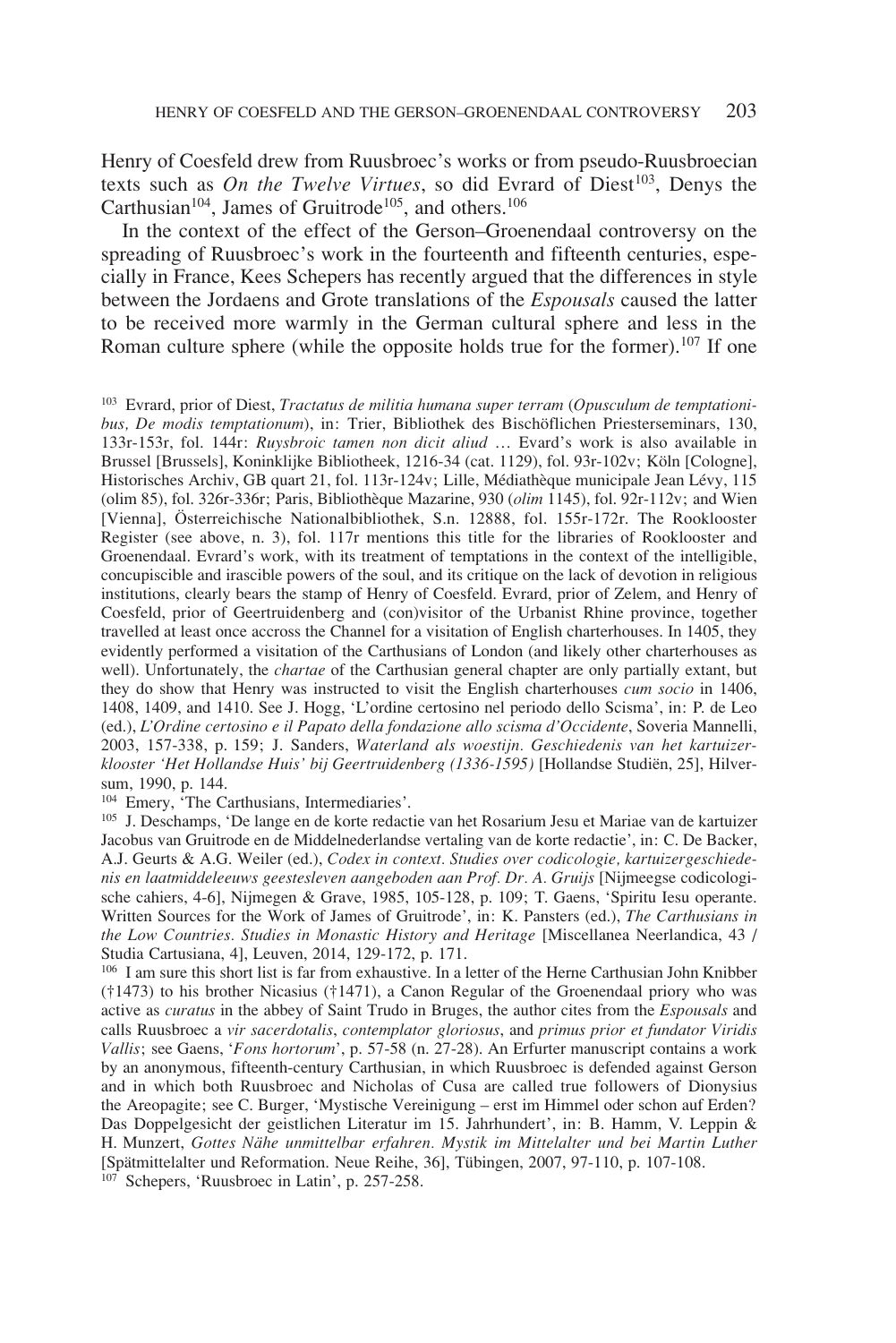looks at the dissemination of the works of Henry of Coesfeld, it shows that his works were mainly copied in the Low Countries, the Rhine and Danube regions, mostly within the different "branches" of the Modern Devotion, and by reformist Crosiers (Low Countries, Rhineland) and Benedictines (Liège, Trier and the Melk-Tegernsee reforms). Not a single surviving manuscript originates from France or Southern Europe. The same can be said of Carthusian historiographical works, such as Henry Egher of Kalkar's *Ortus et decursus* and derivations thereof. Even the very popular, devotional compilations of James of Gruitrode hardly penetrated France and Southern Europe.<sup>108</sup> I believe that the true question to be answered is, why, in the fifteenth century, some of the important institutional reforms in monastic life, leading to hundreds of new and reformed religious and semi-religious institutions (including many charterhouses), and the bulk of devotional literature, which erupted in the wake of authors such as John of Ruusbroec, and other, mystical and monastic writers, largely passed by the Roman cultural sphere. The role and importance of the Gerson censure in this will have to be carefully re-evaluated.

### **BIBLIOGRAPHY**

#### **Manuscripts**

- Anon., O.S.C., *Sermo capitularis*, in: Köln [Cologne], Historisches Archiv, MS GB quart. 34, fols. 52r-54v
- Bernard of Waging, *Sermones*, in: München [Munich], Bayerische Staatsbibliothek, MS Clm 18572
- Evrard, prior of Diest, *Tractatus de militia humana super terram* (*Opusculum de temptationibus, De modis temptationum*), in: Trier, Bibliothek des Bischöflichen Priesterseminars, MS 130, fols. 133r-153r; Brussel [Brussels], Koninklijke Bibliotheek, MS 1216-34 (cat. 1129), fols. 93r-102v; Köln [Cologne], Historisches Archiv, MS GB quart 21, fols. 113r-124v; Lille, Médiathèque municipale Jean Lévy, MS 115 (olim 85), fols. 326r-336r; Paris, Bibliothèque Mazarine, MS 930 (olim 1145), fols. 92r-112v; and Wien [Vienna], Österreichische Nationalbibliothek, MS S.n. 12888, fols. 155r-172r
- Henry of Coesfeld, *De sacramento eucharistie*, in: Brussel [Brussels], Koninklijke Bibliotheek, MS 11811-12 (cat. 2160), fols. 3r-101v
- Henry of Coesfeld, *Sermo factus in generali capitulo ordinis Carthusiensis AD 1406*, in: Mainz, Stadtbibliothek, MS I 306, fols. 95r-116v
- Henry of Coesfeld, *Sermones*, in: Brussel [Brussels], Koninklijke Bibliotheek, MS 1212 (cat. 1945)
- *Registrum huius monasterii Rubeevallis* ['The Rooklooster Register'], in: Wien [Vienna], Österreichische Nationalbibliothek, MS S.n. 12694

<sup>108</sup> On the spreading of the works of these authors and other, reformist writings, see T. Gaens, '*Speculum Carthusianum*. Carthusian historiographical texts as mirrors for reform and conversion', in: S. Excoffon & C. Zermatten (ed.), *Histoire et mémoire chez les chartreux (XIIe-XXe siècle)*. Colloque international du cercor (24-27 juin 2015) [Analecta Cartusiana, 319], Saint-Étienne, 2017, p. 225-244.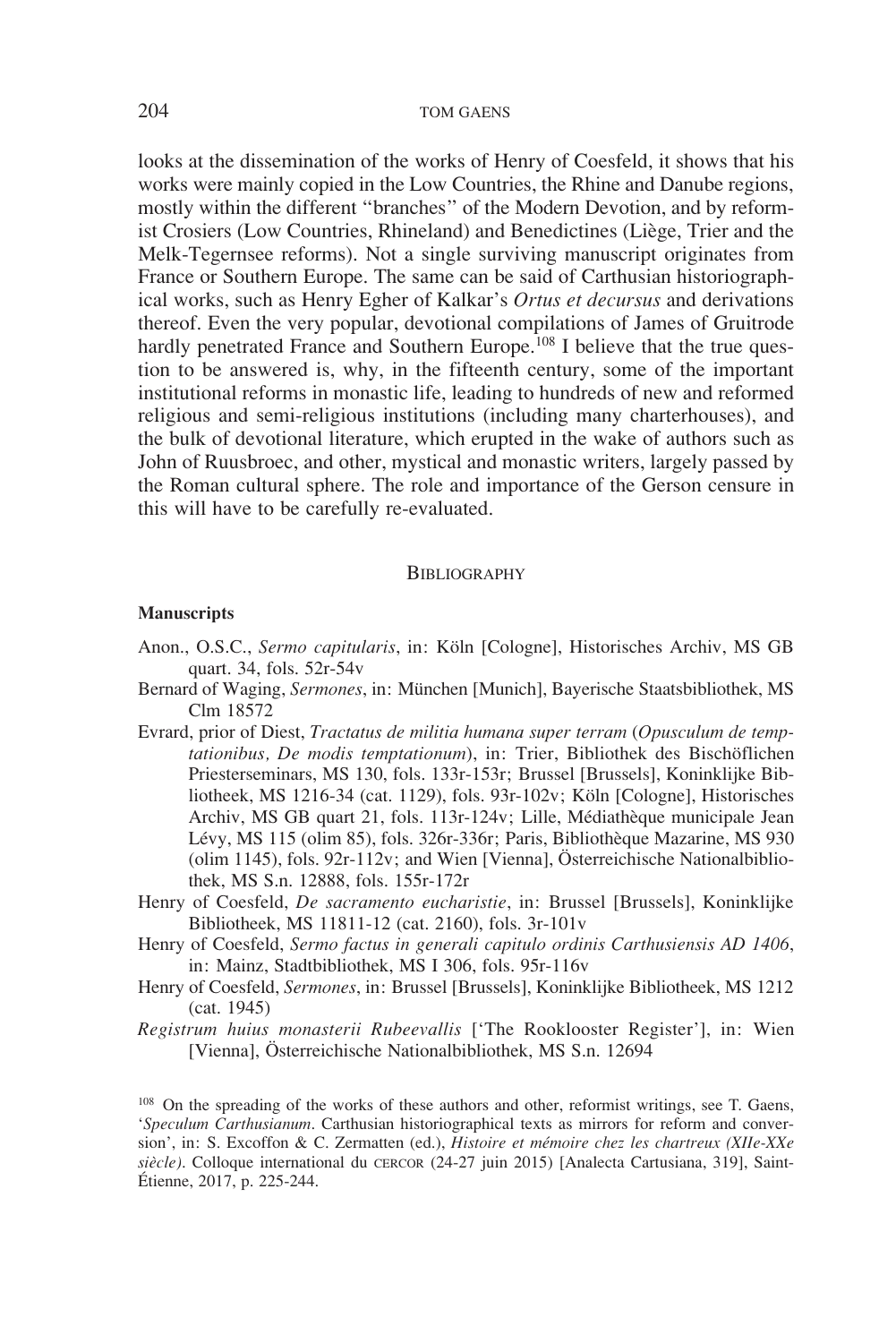#### **Primary Sources**

- Denys the Carthusian, *Commentaria in Librum de divinis nominibus*, in: *Doctoris ecstatici D. Dionysii Cartusiani Opera omnia*, vol. 16: *In libros S. Dionysii Areopagite*, Tornaci [Tournai], 1902, p. 1-346
- Denys the Carthusian, *Commentaria in Librum de mystica theologia*, in: *Doctoris ecstatici D. Dionysii Cartusiani Opera omnia*, vol. 16: *In libros S. Dionysii Areopagite*, Tornaci [Tournai], 1902, p. 441-495
- Denys the Carthusian, *De donis Spiritus sancti*, in: *Doctoris ecstatici D. Dionysii Cartusiani Opera omnia*, vol. 35: *Opera minora 3*, Tornaci [Tournai], 1908, p. 155-262
- Henry of Friemar, *Tractatus de adventu Verbi in mentem*, ed. A. Zumkeller, *Henrici de Frimaria OSA Tractatus ascetico-mystici*, vol. 1: *Tractatum de adventu Verbi in mentem, Tractatum de adventu Domini, Tractatum de incarnatione Verbi* [Corpus scriptorum Augustinianorum, 3:1], Romae [Rome], 1975
- Henry of Langenstein (?), *De verbo incarnato*, ed. J. Lang, OFM, *Die Christologie bei Heinrich von Langenstein* [Freiburger theologische Studien, 85], Freiburg – Basel – Wien, 1966, p. 373-390
- Jean Gerson, *Epistola II ad Bartholomeum*, ed. A. Combes, *Essai sur la critique de Ruysbroeck par Gerson*, 3 vols., Paris, 1945-1959, vol. 1: *Introduction critique et dossier documentaire*, p. 790-804
- John of Ruusbroec, *Die geestelike brulocht*, ed. J. Alaerts & tr. H. Rolfson, *Jan van Ruusbroec Opera omnia*, vol. 3 [Corpus Christianorum. Continuatio Mediaevalis, 106], Turnhout, 1988
- John of Ruusbroec, *Ornatus spiritualis desponsationis* [tr. by Geert Grote], ed. R. Hofman & H.A.M. Douwes, *Ioannis Rusbrochii Ornatus spiritualis desponsationis, Gerardo Magno interprete* [Gerardi Magni Opera omnia, 5:1 / Corpus Christianorum, Continuatio Mediaevalis, 172], Turnhout, 2003
- John of Ruusbroec, *Speculum aeternae salutis* [tr. by Geert Grote?], ed. A.J. Geerardijn, *Joannes Ruusbroec, 'Speculum aeternae salutis'*, Leuven, 1952-1954. Typoscript (copy Ruusbroecgenootschap, Antwerpen)
- John of Ruusbroec, *Van den geesteliken tabernakel*, ed. Th. Mertens & tr. H. Rolfson, *Jan van Ruusbroec Opera omnia*, vol. 6, pt. 2, [Corpus Christianorum. Continuatio Mediaevalis, 106], Brepols, 2006
- Nicholas of Cusa, *Sermones XI, XVI & XVII*, ed. R. Haubst & M. Bodewig, *Nicolai de Cusa Opera omnia iussu et auctoritate Acadamiae Litterarum Heidelbergensis ad codicum fidem edita*, vol. 16: *Sermones I* (*1430-1441*), pt. 3: *Sermones XI-XXI*, Hamburgi [Hamburg], 1977, p. 221-228, 261-269 & 270-278
- Nicholas of Cusa, *Sermo XXXVII*, ed. R. Haubst & H. Schnarr, *Nicolai de Cusa Opera omnia iussu et auctoritate Acadamiae Litterarum Heidelbergensis ad codicum fidem edita*, vol. 17: *Sermones II (1443-1452)*, pt. 1: *Sermones XXVII-XXXIX*, Hamburgi [Hamburg], 1983, p. 72-100
- Nicholas of Cusa, *Sermo LIX,* ed. H. Schnarr, *Nicolai de Cusa Opera omnia iussu et auctoritate Acadamiae Litterarum Heidelbergensis ad codicum fidem edita*, vol. 17: *Sermones II (1443-1452)*, pt. 4: *Sermones LVII-LXI*, Hamburgi [Hamburg], 2001, p. 313-319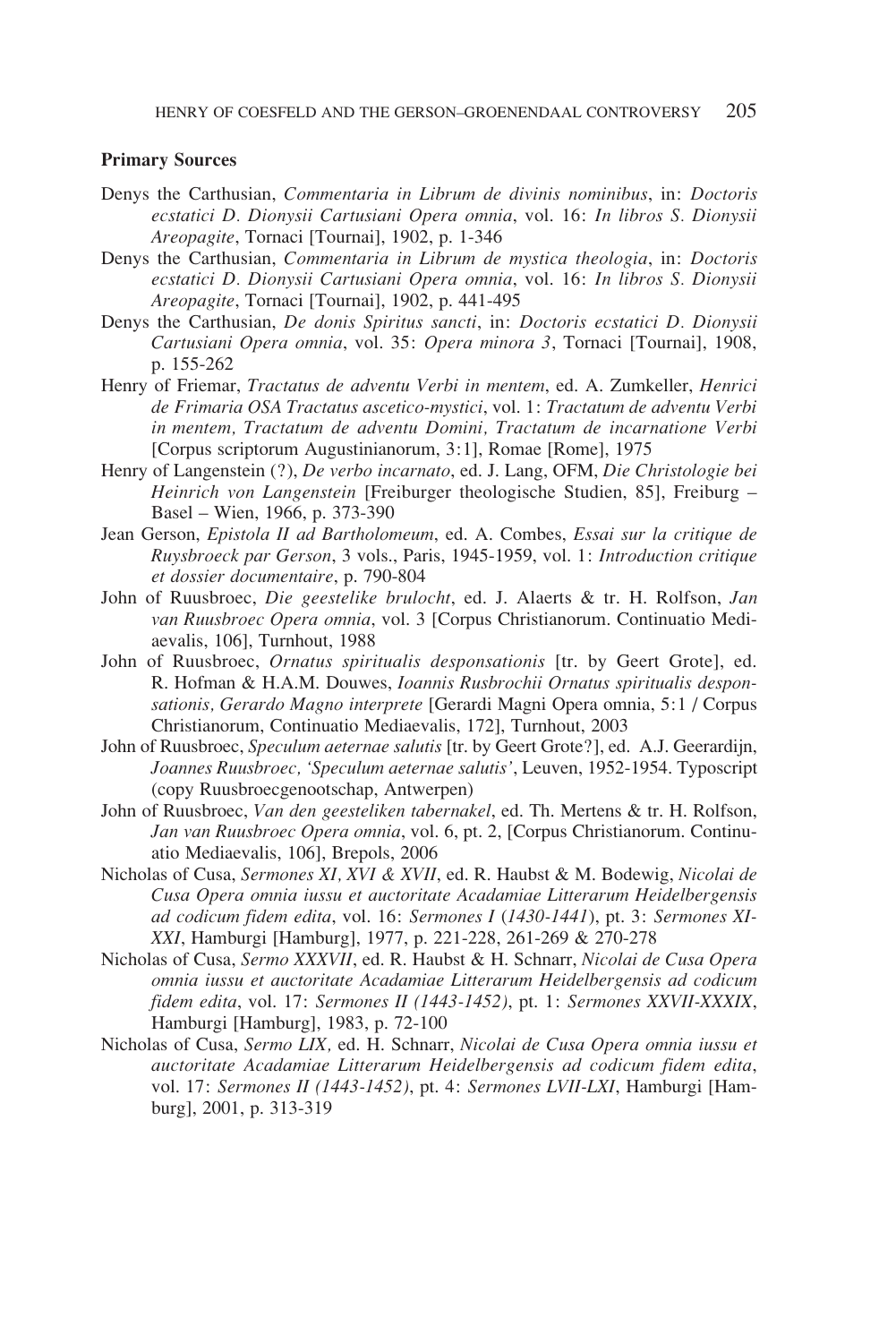#### **Secondary Works**

- P. Adnès, 'Luxure spirituelle', in: *Dictionnaire de spiritualité*, 9 (1976), 1260
- C. Burger, 'Mystische Vereinigung erst im Himmel oder schon auf Erden? Das Doppelgesicht der geistlichen Literatur im 15. Jahrhundert', in: B. Hamm, V. Leppin & H. Munzert (ed.), *Gottes Nähe unmittelbar erfahren. Mystik im Mittelalter und bei Martin Luther* [Spätmittelalter und Reformation. Neue Reihe, 36], Tübingen, 2007, 97-110
- G. de Baere, '"Christus een ghieregh slockard" of de wansmaak van Ruusbroec', in: K. Schepers & F. Hendrickx (ed.), *De letter levend maken. Opstellen aangeboden aan Guido de Baere bij zijn zeventigste verjaardag* [Miscellanea Neerlandica, 39], Peeters, 2010, 93-102
- J. Deschamps, 'De lange en de korte redactie van het Rosarium Jesu et Mariae van de kartuizer Jacobus van Gruitrode en de Middelnederlandse vertaling van de korte redactie', in: C. De Backer, A.J. Geurts & A.G. Weiler (ed.), *Codex in context. Studies over codicologie, kartuizergeschiedenis en laatmiddeleeuws geestesleven aangeboden aan Prof. Dr. A. Gruijs* [Nijmeegse codicologische cahiers, 4-6], Nijmegen & Grave, 1985, 105-128
- K. Emery Jr., 'The Carthusians, Intermediaries for the Teaching of John Ruysbroeck during the Period of Early Reform and in the Counter-Reformation', in: *Miscellanea Cartusiensia*, vol. 4 [Analecta Cartusiana, 43], Salzburg 1979, 100-116
- R. Faesen, 'Ruusbroec at the Charterhouse of Herne. How Did the Carthusians React to the Eckhart Shock?', in: S.J. Molvarec & T. Gaens (ed.), *A Fish Out of Water? From Contemplative Solitude to Carthusian Involvement in Pastoral Care and Reform Activity* [Miscellanea Neerlandica, 41 / Studia Cartusiana, 2], Leuven, 2013, 107-125
- R. Faesen, 'The Three Births of Christ and the Christmas Liturgy in The Temple of Our Soul, the Evangelical Pearl, and the Arnhem Mystical Sermons', in: *Ons geestelijk erf*, 81:1 (2010), 121-137
- T. Gaens, '*Fons hortorum irriguus, ceteras irrigans religiones*. Carthusian Influences on Monastic Reform in Germany and the Low Countries in the Fifteenth Century', in: S.J. Molvarec & T. Gaens (ed.), A *Fish Out of Water? From Contemplative Solitude to Carthusian Involvement in Pastoral Care and Reform Activity* [Miscellanea Neerlandica, 41 / Studia Cartusiana, 2], Leuven, 2013, 51-103
- T. Gaens, '*Sic vivere est devote vivere*. Henry of Coesfeld as Theologian of Modern-Day Devotion', in: *Church History and Religious Culture*, 96 (2016), 13-39
- T. Gaens, '*Speculum Carthusianum*. Carthusian historiographical texts as mirrors for reform and conversion', in: S. Excoffon & C. Zermatten (ed.), *Histoire et mémoire chez les chartreux (XIIe-XXe siècle)*. Colloque international du cercor (24-27 juin 2015) [Analecta Cartusiana, 319], Saint-Étienne, 2017, 225-244
- T. Gaens, '*Spiritu Iesu operante*. Written Sources for the Work of James of Gruitrode', in: K. Pansters (ed.), *The Carthusians in the Low Countries. Studies in Monastic History and Heritage* [Miscellanea Neerlandica, 43 / Studia Cartusiana, 4], Leuven, 2014, 129-172
- R. Haubst, *Die Christologie des Nikolaus von Kues*, Freiburg [im Breisgau], 1956
- J. Hogg, 'L'ordine certosino nel periodo dello Scisma', in: P. de Leo (ed.), *L'Ordine certosino e il Papato della fondazione allo scisma d'Occidente*, Soveria Mannelli, 2003, 157-338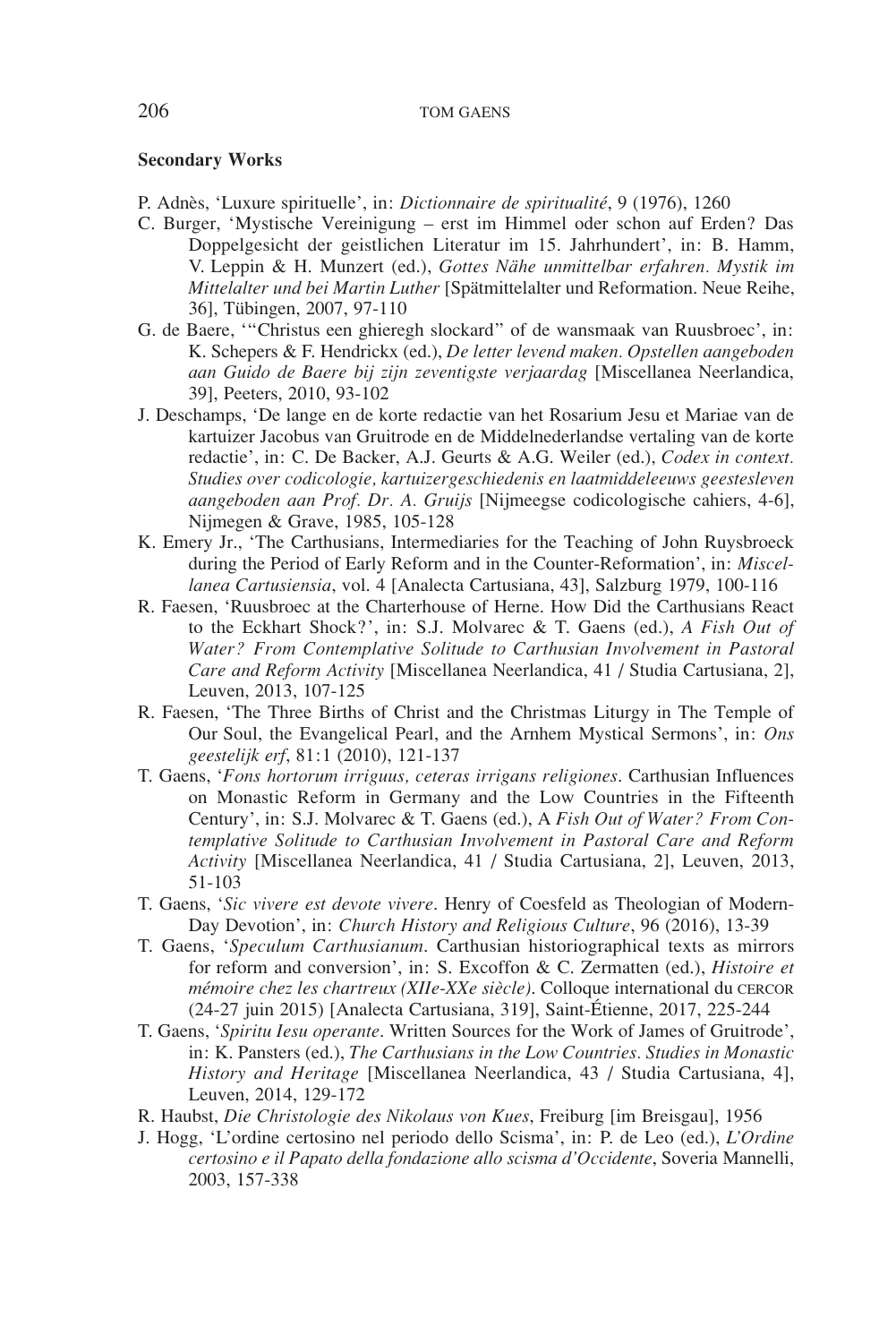- B. McGinn, 'Essential Themes in Ruusbroec's Mysticism', in: J. Arblaster & R. Faesen (ed.), *A Companion to John of Ruusbroec* [Brill's Companions to the Christian Tradition, 51], Leiden – Boston, 2014, 130-178
- B.P. McGuire, *Jean Gerson and the Last Medieval Reformation*, University Park PA, 2005
- U. Kern, 'Eckhart's anthropology', in: J.M. Hackett (ed.), *A Companion to Meister Eckhart*, Leiden & Boston, 2012, 237-251
- S. Kikuchi, *From Eckhart to Ruusbroec. A Critical Inheritance of Mystical Themes in the Fourteenth Century* [Mediaevalia Lovaniensia. Series, 1. Studia, 44], Leuven, 2014
- A. Maierù, 'Logique et théologie trinitaire dans le moyen-âge tardif. Deux solutions en présence', in: M. Asztalos (ed.), *The Editing of Theological and Philosophical Texts from the Middle Ages*. Acts of the Conference Arranged by the Department of Classical Languages, University of Stockholm, 29-31 August 1984 [Acta Universitatis Stockholmiensis. Studia Latina Stockholmiensia, 30], Stockholm, 1986, 185-212
- S. Meier, 'Von der Koinzidenz zur *coincidentia oppositorum*. Zum philosophiehistorischen Hintergrund des Cusanischen Koinzidenzgedankens', in: O. Pluta (ed.), *Die Philosophie im 14. und 15. Jahrhundert. In memoriam Konstanty Michalski (1879–1947)* [Bochumer Studien zur Philosophie, 10], Amsterdam, 1988, 321-342
- B. Obrist, 'The Swedish Visionary. Saint Bridget', in: K.M. Wilson (ed.), *Medieval Women Writers*, Manchester, 1984, 227-251
- H. Rahner, *Die Gottesgeburt. Die Lehre der Kirchenväter von der Geburt Christi im Herzen des Gläubigen*, Innsbruck, 1935
- K. Reinhart, 'L'idée de naissance de Dieu dans l'âme chez Nicolas de Cues et l'influence d'Eckhart", in: M.-A. Vanner (ed.), *La naissance de Dieu dans l'âme chez Eckhart et Nicolas de Cues* [Patrimoines – Christianisme], Paris, 2006, 85-99
- K. Ruh, *Geschichte der abendländischen Mystik*, vol. 4: *Die niederländische Mystik des 14. bis 16. Jahrhunderts*, München, 1999
- J. Sanders, *Waterland als woestijn. Geschiedenis van het kartuizerklooster 'Het Hollandse Huis' bij Geertruidenberg* (*1336-1595*) [Hollandse Studiën, 25], Hilversum, 1990
- K. Schepers, 'Ruusbroec in Latin: Impulses and Impediments', in: J. Arblaster & R. Faesen (ed.), A *Companion to John of Ruusbroec* [Brill's Companions to the Christian Tradition, 51], Leiden – Boston, 2014, 237-285
- J. Sudbrack, 'Die Lehre von der dreifachen Gottesgeburt', in: A. Schönfeld (ed.), *Spiritualität im Wandel. Leben aus Gottes Geist.* Festschrift zum 75. Geburtstag von "Geist und Leben", Würzburg, 2002, 225-230
- S.L. Uckelman, 'Reasoning About the Trinity: A Modern Formalization of a Medieval System of Trinitarian Logic', in: A. Ontos (ed.), *Logic in Religious Discourse*, Frankfurt – Paris – Lancester – New Brunswick, 2010, 216-239
- R.Th.M. van Dijk, *Prolegomena ad Gerardi Magni Opera omnia* [Corpus Christianorum. Continuatio Mediaevalis, 192], Turnhout, 2003
- F. Vetter, *Die Predigten Taulers aus der Engelberger und der Freiburger Handschrift sowie aus Schmidts Abschriften der ehemaligen Strassburger Handschriften* [Deutsche Texte des Mittelalters, 11], Berlin, 1910
- G. Warnar, *Ruusbroec. Literature and Mysticism in the Fourteenth Century*, tr. D. Webb, Leiden & Boston, 2007